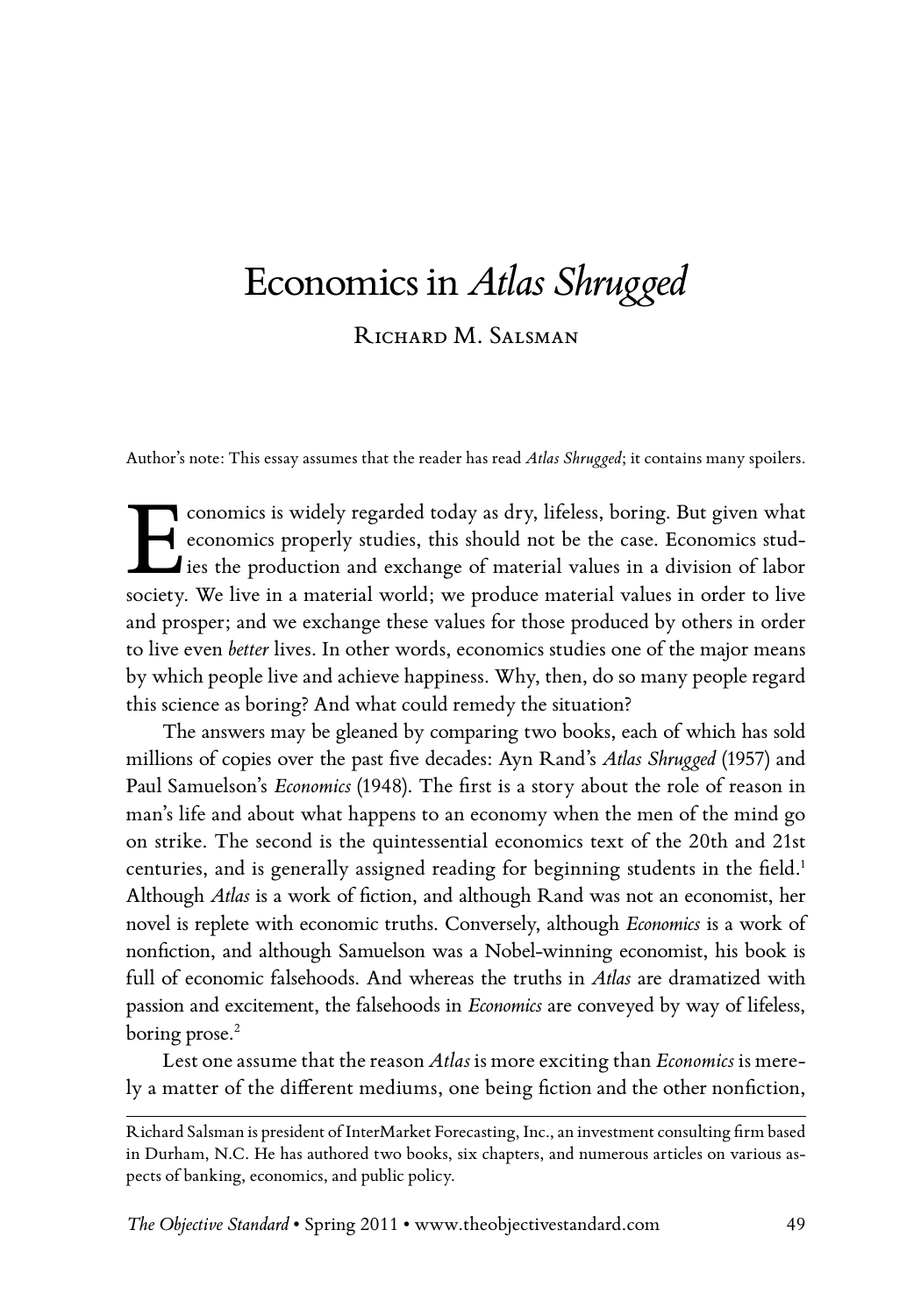observe that Rand's nonfiction—and much other nonfiction—is hands-down more exciting than many works of fiction (ever read *The Catcher in the Rye*?). Nor is people's boredom with economics due to Samuelson's book per se. But his text and those influenced by it, which represent the modern approach to the subject, have largely contributed to the way economics is taught and viewed today.

To see the difference between the modern approach to economics and that dramatized in *Atlas*, let us consider the essence of each with respect to six key areas: the source of *wealth*, the role of the *businessman*, the nature of *profit*, the essence of *competition*, the result of *production*, and the purpose of *money*.

### **The Source of Wealth**

Samuelson and company contend that wealth results essentially from labor applied to raw materials (or "natural resources")—and by "labor" they mean physical or manual labor, not mental labor. The general idea is that the economic value of a good or service reflects the physical labor that went into making it. This is known as the "labor theory of value," and it was originally advanced by classical economists including Adam Smith, David Ricardo, and Karl Marx.<sup>3</sup> This theory is widely accepted today, especially by the Left. In the late 19th century, however, some free-market economists, trying to counter the growing Marxist charge that labor was being robbed by greedy capitalists, amended the theory to say that "consumer desires" also determine value, jointly with labor. This approach—dubbed "neoclassical economics"—is now largely accepted and is the prevalent view in today's textbooks.

Ayn Rand, in contrast, holds that the mind—human thinking and the resulting intelligence—is the primary source of wealth. The mind, she says, directs not only physical labor but also the organization of production; "natural resources" are merely potential wealth, not actual wealth; and consumer desires are not causes of wealth but results of it.

Each great producer in *Atlas*—Hank Rearden, Dagny Taggart, Francisco D'Anconia, Ellis Wyatt, Ken Danagger, Midas Mulligan, or John Galt—is dedicated first and foremost to using his mind. Each thinks, plans long-range, and produces goods or services thereby. *Atlas* dramatizes this principle in many ways, but perhaps most vividly through the work of Rearden. In one scene he is in his steel mill looking on as the first heat of the first order of his revolutionary new metal is poured. He reflects back on the ten long years of thought and effort it took him to get to this point. He had purchased a bankrupt mill even as experts dismissed the venture and industry as hopeless. Rearden has breathed life back into both.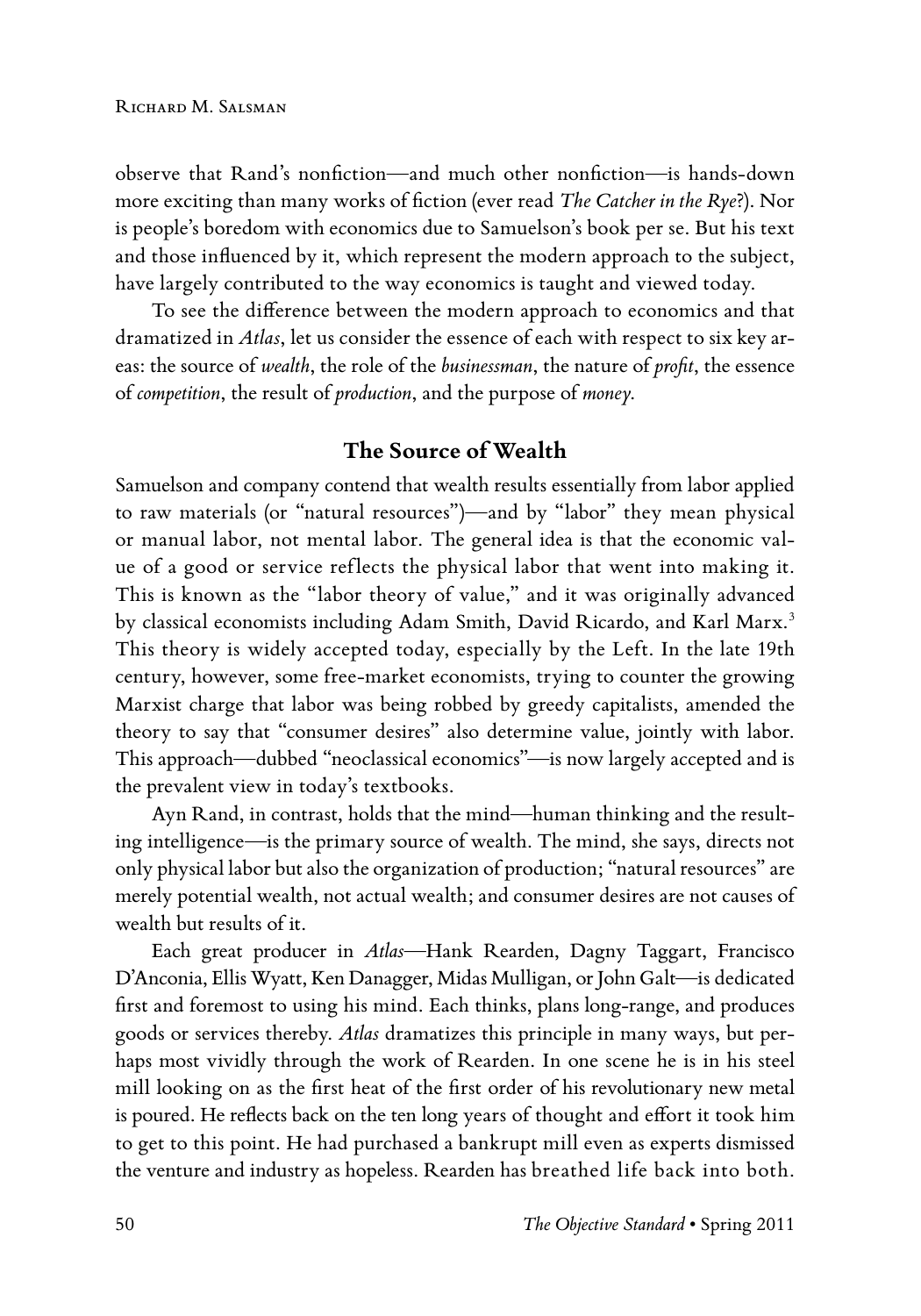Rand writes that "his was a lifetime lived on the axiom that the constant, clearest most ruthless function of his rational faculty was his foremost duty" (p. 122). Here is an indication of the production process in his mill: "Two hundred tons of metal which was to be harder than steel, running liquid at a temperature of four thousand degrees, had the power to annihilate every wall of the structure and every one of the men who worked by the stream. But every inch of its course, every pound of its pressure and the content of every molecule within it, were controlled and made by a conscious intention that had worked upon it for ten years" (p. 34). Rand shows that Rearden's mind is the source of this wealth, and that labor and materials had stood idle until his mind showed up for work.

Others in *Atlas* voice the textbook view of the entrepreneur. Rearden's wife dismisses his achievements: "Intellectual pursuits are not learned in the marketplace," she scowls; "it's easier to pour a ton of steel than it is to make friends" (p. 138). A hobo in a diner accosts Dagny Taggart with a similar attitude: "Man is just a low-grade animal, without intellect," he growls; "[his] only talent is an ignoble cunning for satisfying the needs of his body. No intelligence is required for that. . . . [W]itness our great industries—the only accomplishments of our alleged civilization—built by vulgar materialists with the aims, the interests and the moral sense of hogs" (p. 168). Perhaps an economist might recognize the nature of Rearden's achievement? As the metal is poured a train passes by the mills, and inside, a professor of economics asks a companion, "Of what importance is an individual in the titanic collective achievements of our industrial age?" (p. 33). The "importance" is happening just outside his window, but he doesn't see it, conceptually speaking. Nor do others. "The passengers paid no attention; one more heat of steel being poured was not an event they had been taught to notice" (p. 33). Professors such as this one had taught them not to notice.

Such scenes illustrate how intelligence creates wealth, how business success entails a long-range process of thought and planning carried out by a focused individual—and how little this is understood.

Yet Dagny understands—as is evident in the scene where she takes her first run on the John Galt Line, traveling on a track and over a bridge made of that as-yet untried Rearden Metal, at unprecedented speeds. Riding in the front cab with Rearden and Pat Logan, the engineer, Dagny thinks: "Who made it possible for four dials and three levers in front of Pat Logan to hold the incredible power of the sixteen motors behind them and deliver it to the effortless control of one man's hand?" (p. 226). "To take the pounding violence of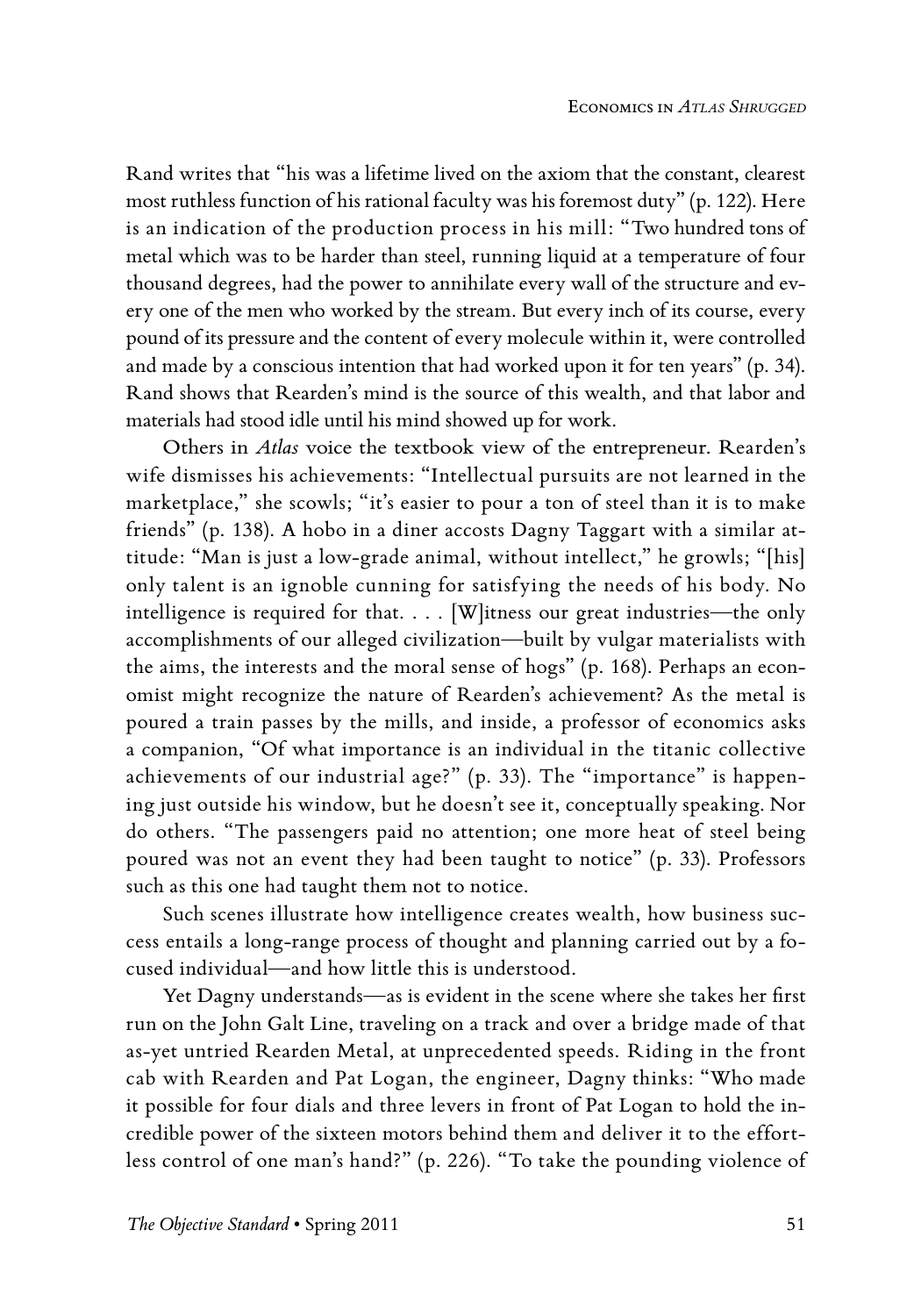sixteen motors, she thought, the thrust of seven thousand tons of steel and freight, to withstand it, grip it and swing it around a curve, was the impossible feat performed by two strips of metal no wider than her arm. What made it possible? What power had given to an unseen arrangement of molecules the power on which their lives depended and the lives of all the men who waited for the eighty boxcars? She saw a man's face and hands in the glow of a laboratory oven, over the white liquid of a sample of metal" (p. 230). The man of course, is Rearden. His reasoning mind, not his manual labor, was the fundamental factor shaping and controlling nature to suit human needs.

Unlike the economics professor, Dagny notices—and comprehends. She asks and answers questions that never occur to the scholar. "Why had she always felt that joyous sense of confidence when looking at machines? . . . They are alive, she thought, because they are the physical shape of the action of a living power—of the mind that had been able to grasp the whole of this complexity, to set its purpose, to give it form.  $\ldots$  [I]t seemed to her that the motors were transparent and she was seeing the net of their nervous system. It was a net of connections, more intricate, more crucial than all of their wires and circuits: the rational connections made by that human mind which had fashioned any one part of them for the first time. They *are* alive, she thought, but their soul operates by remote control" (pp. 230–31).

Machines function, ultimately, because of the minds of their creators, not the muscles of their operators. The powerful mind creates machines to extend and amplify the power of otherwise meager muscles. As John Galt conveys the point, machines are "a frozen form of a living intelligence" (p. 979).<sup>4</sup>

*Atlas* illustrates this principle repeatedly, both in the plot and in the dialogue. "Have you ever looked for the root of production," Francisco asks indifferent onlookers at a party. "Take a look at an electric generator and dare tell yourself it was created by the muscular effort of unthinking brutes. . . . Try to obtain your food by means of nothing but physical motions—and you'll learn that man's mind is the root of all the goods produced and of all the wealth that has ever existed on earth" (p. 383). Philosopher Hugh Akston tells Dagny, "All work is an act of philosophy. . . . The source of work? Man's mind, Miss Taggart, man's reasoning mind" (p. 681). Composer Richard Halley tells her: "Whether it's a symphony or a coal mine, all work is an act of creating and comes from the same source: from an inviolate capacity to see through one's own eyes—which means: the capacity to perform a rational identification—which means: the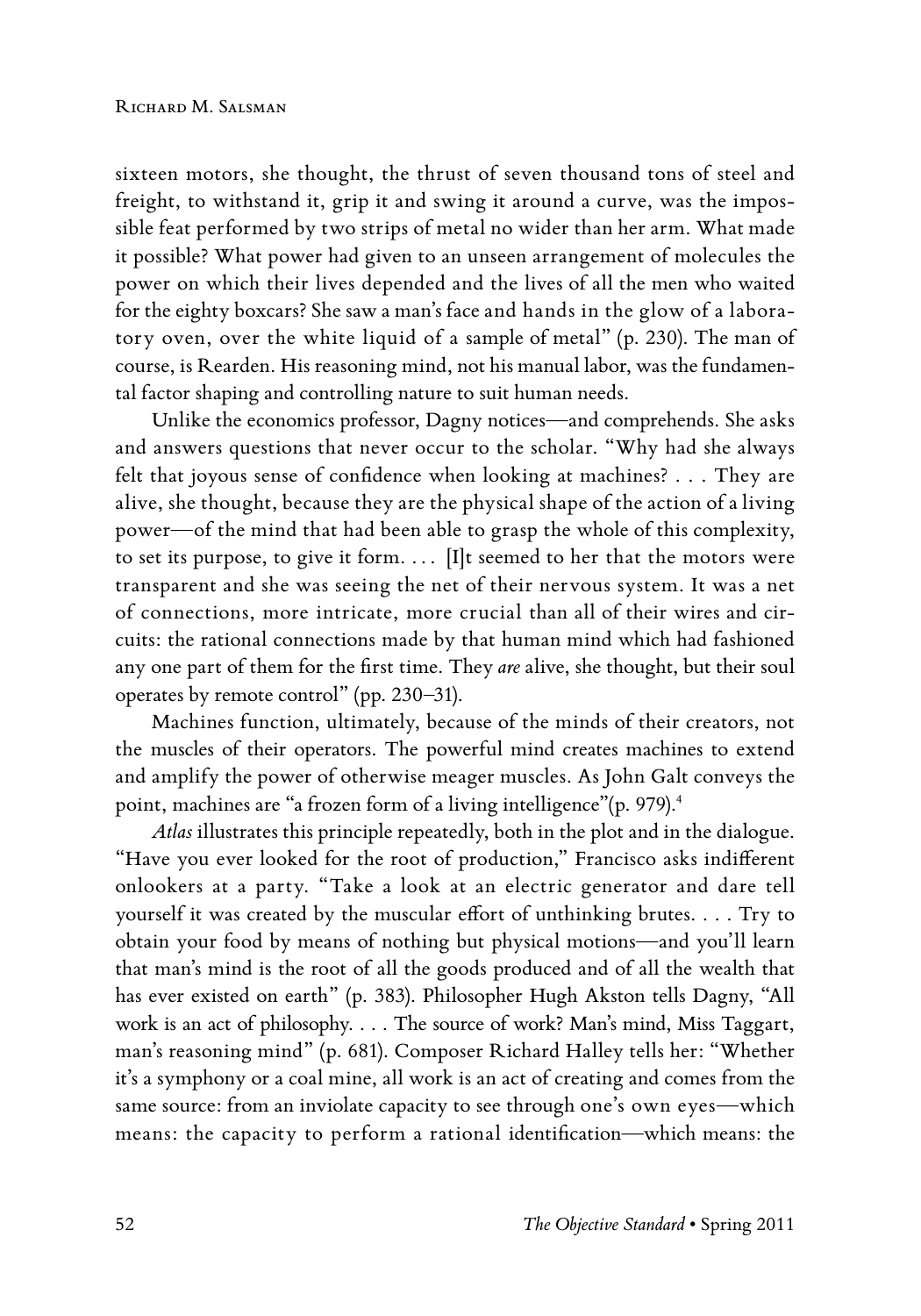capacity to see, to connect and to make what had not been seen, connected and made before" (p. 722).

When Dagny sees Galt's powerhouse in the valley, we again have the metaphor of electrical wiring and conceptual connections: Dagny thinks of "the energy of a single mind who had known how to make connections of wire follow the connections of his thought" (p. 674). Galt later gives deeper meaning to the link: "As you cannot have effects without causes, so you cannot have wealth without its source: without intelligence" (p. 977).

The textbook myth that wealth can be had apart from intelligence is dramatized when the state seizes Rearden Metal for the alleged public good. It is renamed "Miracle Metal" and henceforth will be made by whoever wishes to make it (p. 519). Rearden imagines the parasites struggling to handle his creation. "[H]e was seeing them go through the jerky motions of an ape performing a routine it had learned to copy by muscular habit, performing it in order to manufacture Rearden Metal, with no knowledge and no capacity to know what had taken place in the experimental laboratory through ten years of passionate devotion to an excruciating effort. It was proper that they should now call it 'Miracle Metal'—a miracle was the only name *they* could give to those ten years and to that faculty from which Rearden Metal was born—the product of an unknown, unknowable cause . . ." (p. 519).

Recall the banker in *Atlas*, born Michael Mulligan, who is also the richest man in the country. A newspaper says his investing prowess is akin to the mythical King Midas, for everything he touches turns to gold. "It's because I know what to touch," says Mulligan. Liking the name Midas, he adopts it. An economist derides him as a mere gambler. Mulligan replies: "The reason why you'll never get rich is because you think what I do is gambling" (p. 295).

Rand shows that what Mulligan and the other producers do is not gambling but observing reality, integrating, calculating, in a word: thinking.

Many economics textbooks insist that wealth can be had by force, through "monopoly power" or mandates or "stimulative" public policies. But *Atlas* shows that force, by negating the mind, negates wealth creation.

Recall that an armory of statist controls is imposed on production, the most invasive control being Directive 10-289, which aims to freeze all market choices and activities, so the economy can "recover." Francisco calls the Directive "the moratorium on brains," and, when it passes, Dagny quits, refusing to work as a slave or slave driver. Likewise, upon learning the Equalization of Opportunity Bill has passed, Rearden introspects: "Thought—he told himself quietly—is a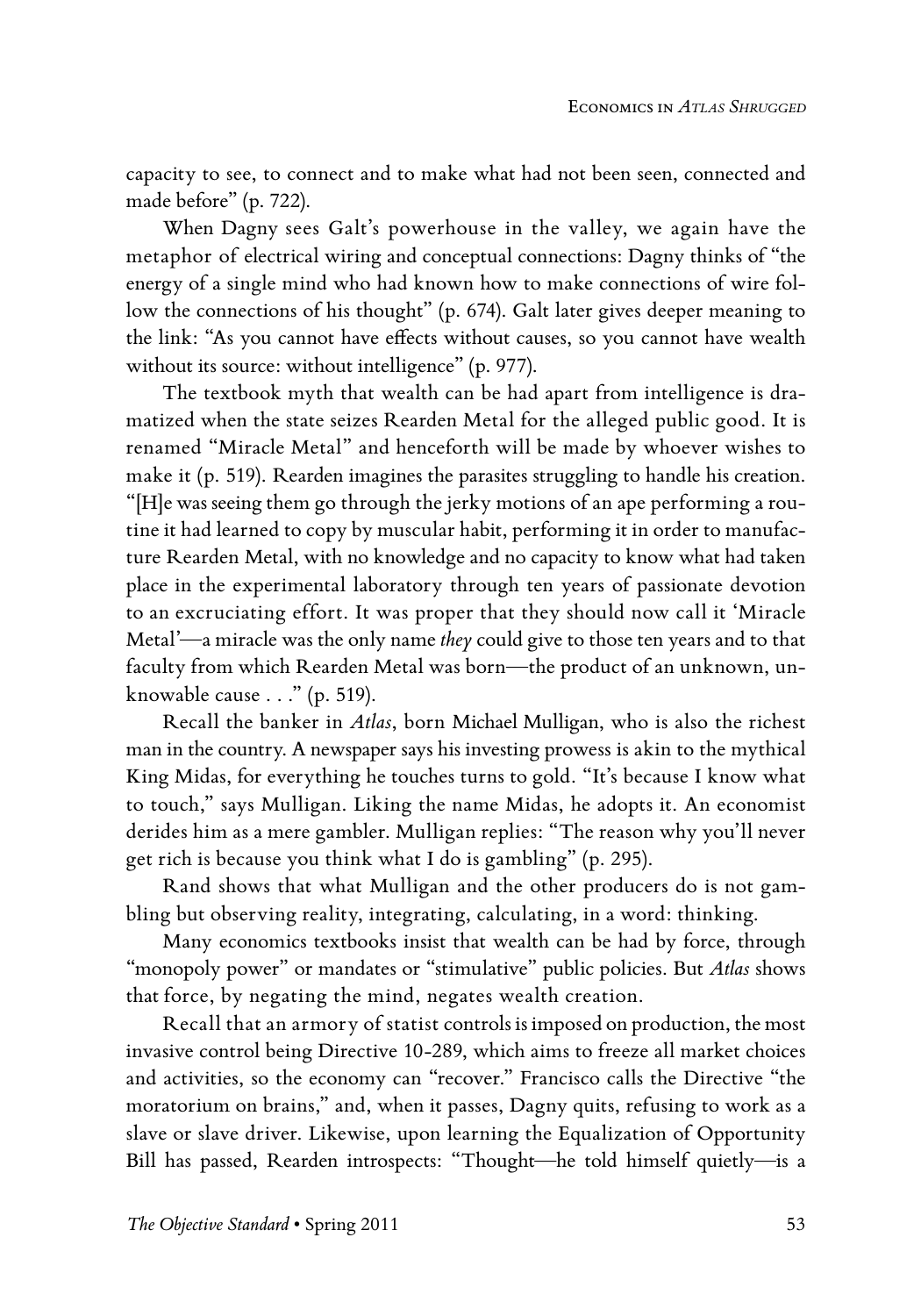weapon one uses in order to act. No action was possible. Thought is the tool by which one makes a choice. No choice was left to him. Thought sets one's purpose and the way to reach it. In the matter of his life being torn piece by piece from him, he was to have no voice, no purpose, no way, no defense" (p. 202). He too quits.

Galt later explains: "You cannot force intelligence to work: those who're able to think will not work under compulsion; those who will, won't produce much more than the price of the whip needed to keep them enslaved" (p. 977). Shortly thereafter, thugs capture Galt and try to conscript him to be the economic dictator. They view him as "the greatest economic organizer, the most gifted administrator, the most brilliant planner," and they seek to force him to use his abilities to save the country from ruin (p. 1033). Finally forced to speak, Galt asks what plans they think he should issue. They are speechless.

The textbook view that an economy devoid of thinking men works just fine is voiced by Ben Nealy, a construction contractor who shouts, "Muscles, Miss Taggart . . . muscles—that's all it takes to build anything in the world" (p. 154). Dagny looks out over a canyon and a dry river bed filled with boulders and tree trunks: "She wondered whether boulders, tree trunks and muscles could ever bridge that canyon. She wondered why she found herself thinking suddenly that cave-dwellers had lived naked on the bottom of that canyon for ages" (p. 155). Later, during her ride on the John Galt Line, she reflects that if intelligence were to vanish from the earth, "the motors would stop, because *that* is the power which keeps them going—not the oil under the floor under her feet, the oil that would then become primeval ooze again—not the steel cylinders that would become stains of rust on the walls of the caves of shivering savages—the power of a living mind—the power of thought and choice and purpose" (p. 231).

What does mindless labor look like? Later in the story, when certain tracksignal switches fail, Dagny visits the relay room and sees manual laborers standing with shelves of intricate wires and levers surrounding them—"an enormous complexity of thought" that enabled "one movement of a human hand to set and insure the course of a train." But now the system is inoperative, and no trains may enter or leave the Taggart terminal. "[The laborers] believed that the muscular contraction of a hand was the only thing required to move the traffic—and now the tower men stood idle—and on the great panels in front of the tower director, the red and green lights, which had flashed announcing the progress of trains at a distance of miles, were now so many glass beads—like the glass beads for which another breed of savages had once sold the Island of Manhattan. 'Call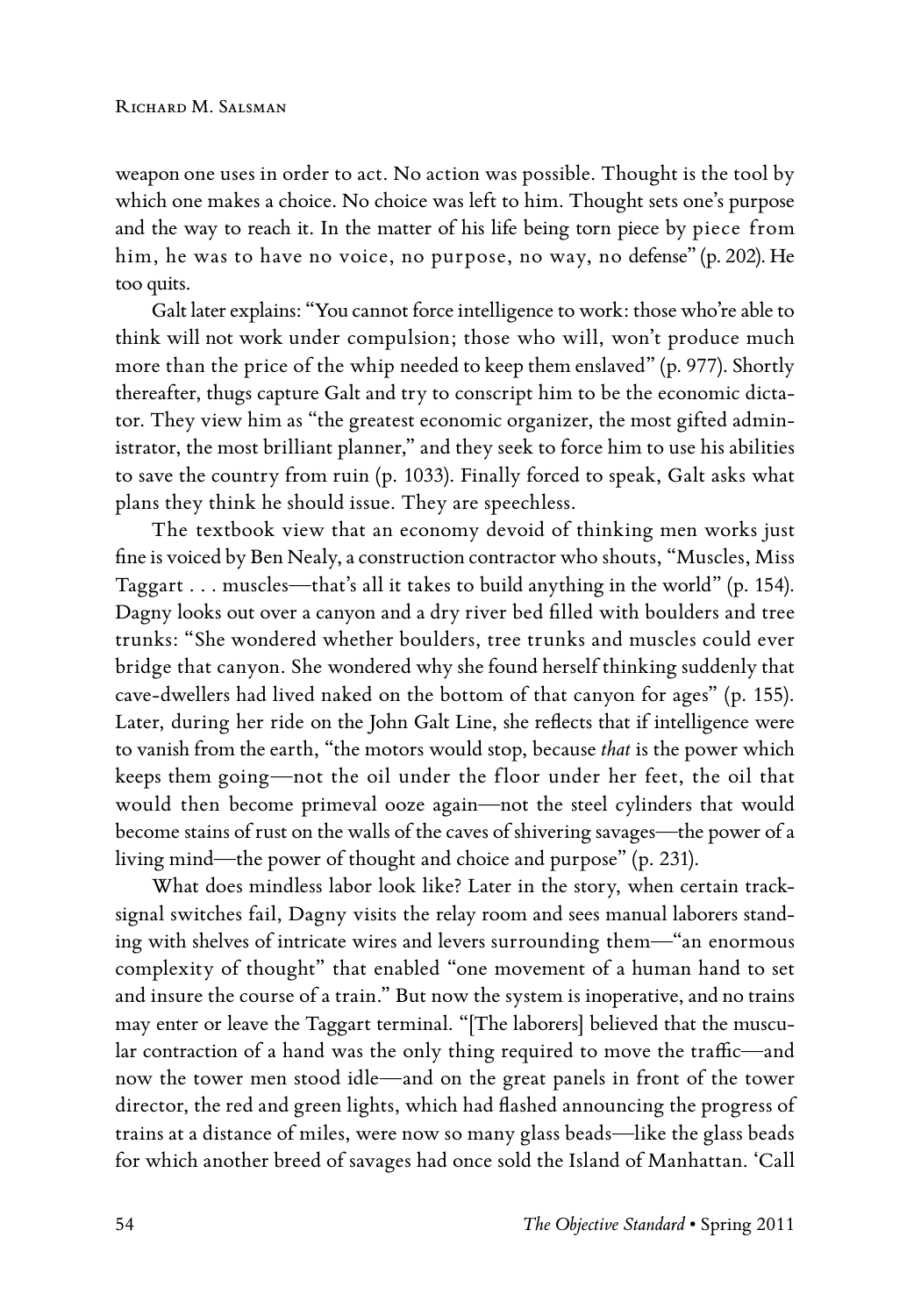all of your unskilled laborers,'" Dagny says. "'We're going to move trains and we're going to move them manually.' '*Manually*?'" says the signal engineer. "'Yes, brother! Now why should *you* be shocked? . . . Man is only muscles, isn't he? We're going back—back to where there were no interlocking systems, no semaphores, no electricity—back to the time when train signals were not steel and wire, but men holding lanterns. Physical men, serving as lamposts. You've advocated it long enough—you've got what you wanted'" (pp. 875–76).

The principle is further dramatized when political looters seize Ellis Wyatt's oil fields, Dagny's railroad, Rearden's steel mills, Francisco's copper mines, and Ken Danagger's coal mines. The looters can't make the properties produce as they once did. We see that it takes thinking to *maintain* complex systems of wealth just as it does to create them. In his speech, Galt addresses the textbook writers: "[L]et the cannibal who snarls that the freedom of man's mind was needed to *create* an industrial civilization, but is not needed to *maintain* it, be given an arrowhead and bearskin, not a university chair in economics" (p. 957).

When the producers' machinery is divorced from their intelligence and left to the ignorance and whims of the mindless, the result is decay and destruction. When Taggart Transcontinental is left to the incompetent and evasive James Taggart—who amid emergencies is fond of screaming that men can't afford the "luxury of thinking" and don't have time to "theorize about causes" or the future—the company begins to collapse. A highly dramatic account of the principle is the Winston Tunnel disaster, in which a coal-operated, smoke-belching railroad engine is sent through the tunnel to satisfy bureaucratic dictates, and everyone on board dies. Everyone involved in the mindless decision abdicates responsibility. When James Taggart hears of it, he evades its meaning: "It was as if he were immersed in a pool of fog, struggling not to let it [the disaster] reach the finality of any form. That which exists possesses identity; he could keep it out of existence by refusing to identify it. He did not examine the events in Colorado; he did not attempt to grasp their cause, he did not consider their consequences. He did not think" (pp. 576–77).

One victim (and perpetrator) of the disaster was "the man in Roomette 2, Car No. 9"—"a professor of economics who advocated the abolition of private property, explaining that intelligence plays no part in industrial production, that man's mind is conditioned by material tools, that anybody can run a factory or a railroad and it's only a matter of seizing the machinery" (p. 561).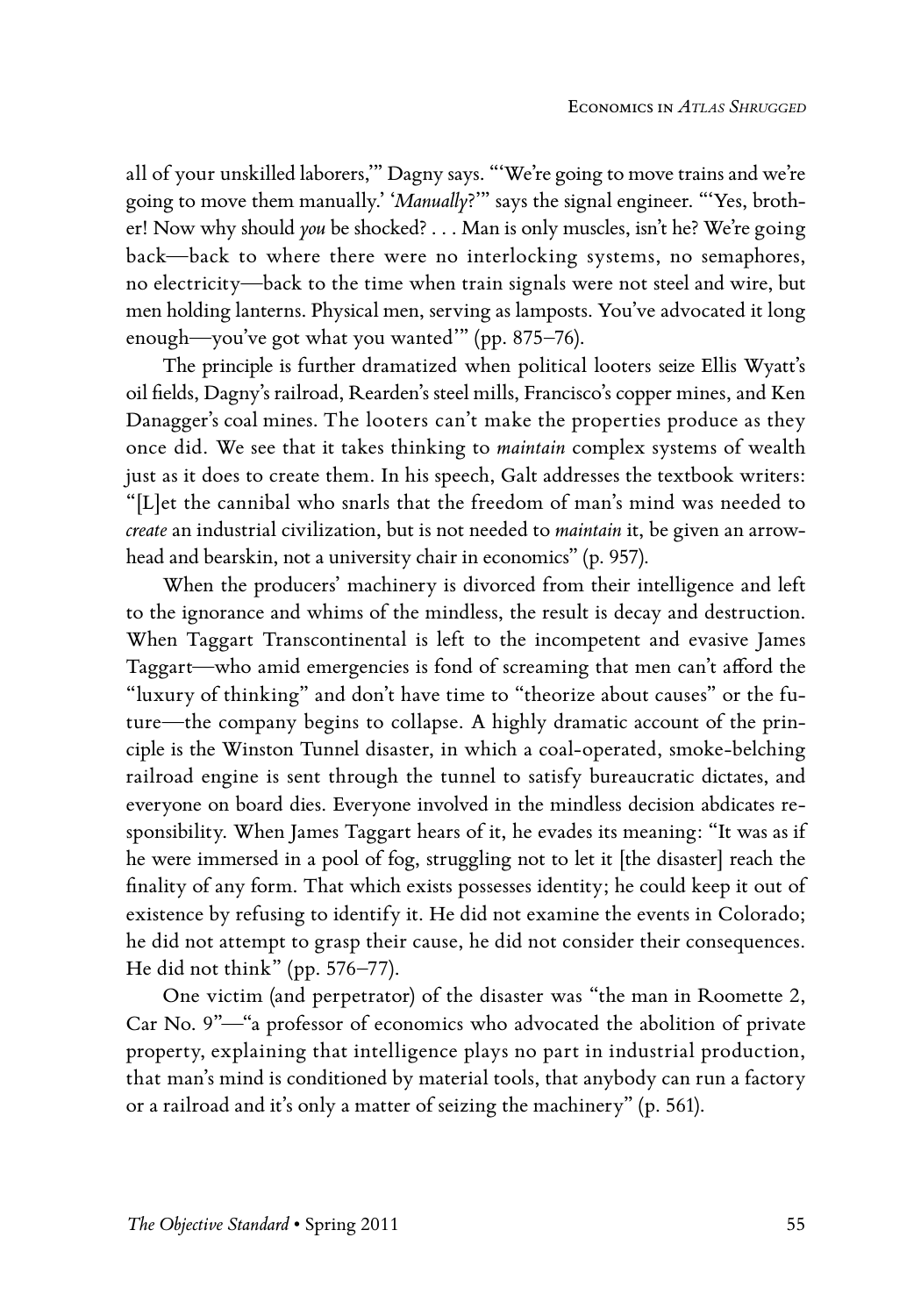Whereas modern economists regard wealth as caused by physical labor or by consumer desires or by government coercion, Ayn Rand dramatizes the fact that wealth is a product of the mind—which cannot function under coercion.

#### **The Role of the Businessman**

Modern economists portray the businessman as moved by "exogenous" forces, those outside of himself, and thus as inconsequential to wealth creation<sup>5</sup>—or by instinct, the so-called "animal spirits," entailing bouts of undue optimism or excessive pessimism $^6\!-\!$ or by the desires of the consumer, as in, "the consumer is king." $^7$ In all these accounts, the businessman is driven not by his own choices or his own vision of what is possible but by forces beyond his rational control.<sup>8</sup>

*Atlas*, on the other hand, shows the businessman not as beholden to historical forces, instincts, or consumer wishes, but as an autonomous, self-directed, rational being dedicated to the production of values that will enhance human life and thus be embraced by consumers *regardless* of their prior desires. *Atlas* depicts the businessman as the prime mover in markets, the "first cause" of production, and the shaper of consumer desires. (Observe that no one desired Rearden Steel—or could have desired it—until Rearden created it.) And she shows that when the businessman is hog-tied by regulations, production stagnates or stops—further proof that he *is* the prime mover.

Consider some of Rand's colorful characterizations, each fully integrated with the unfolding plot. At age fourteen Rearden is working in the iron mines of Minnesota; by thirty he owns them. In one scene he reflects on his early struggles in developing his new metal: "It was late and his staff had left, so he could lie there alone, unwitnessed. He was tired. It was as if he had run a race against his own body, and all the exhaustion of years, which he had refused to acknowledge, had caught him at once and flattened him against the desk top. He felt nothing, except the desire not to move. He did not have the strength to feel—not even to suffer. He had burned everything there was to burn within him; he had scattered so many sparks to start so many things—and he wondered whether someone could give him now the spark he needed, now when he felt unable ever to rise again. He asked himself who had started him and kept him going. Then he raised his head. Slowly, with the greatest effort of his life, he made his body rise until he was able to sit upright with only one hand pressed to the desk and a trembling arm to support him. He never asked that question again" (p. 36). Here is a portrait of the unmoved mover, whose starting point is the choice to think, to act, to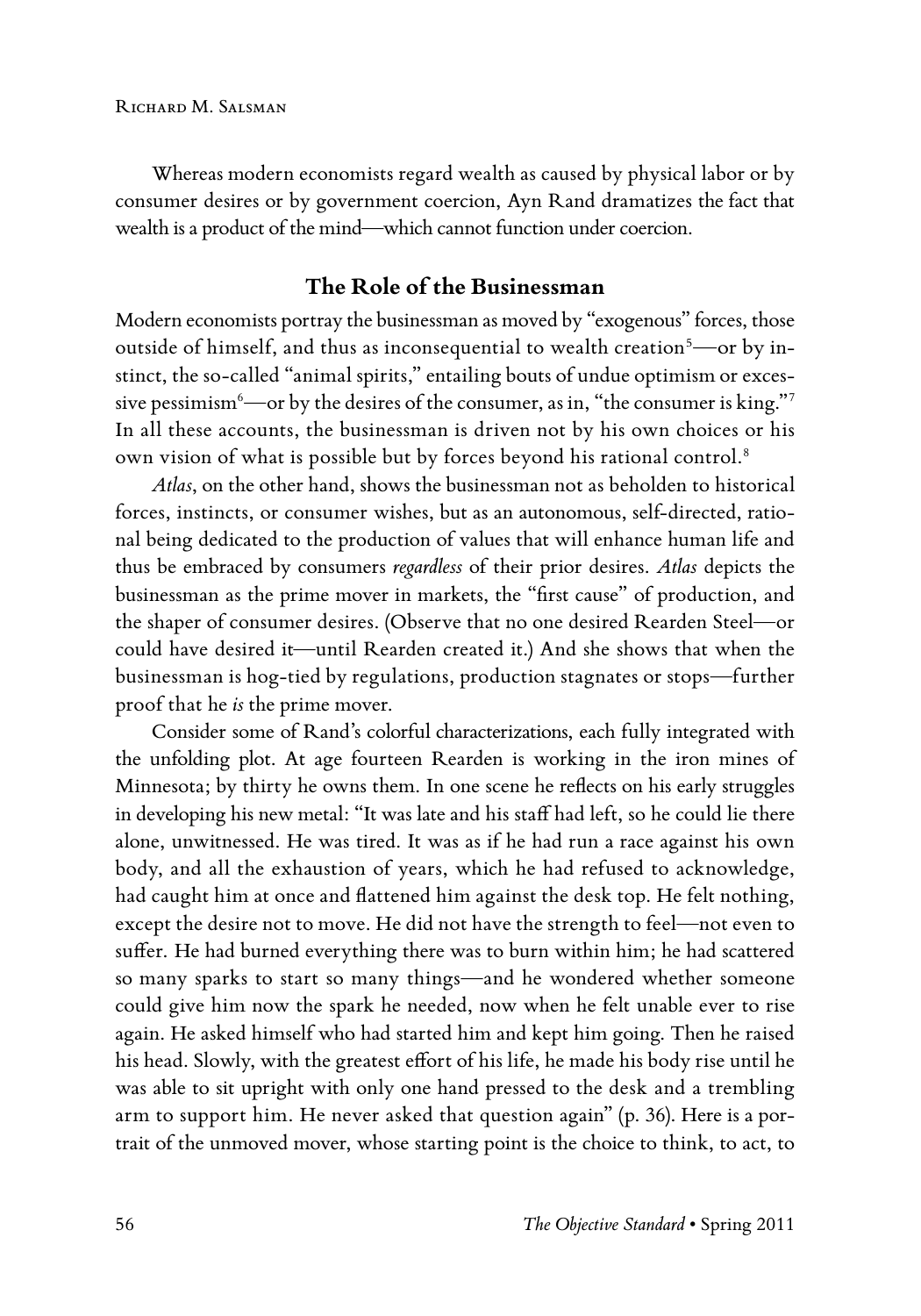live. There is nothing prior, no historical forces, no instincts or so-called intestinal fortitude—and no consumer opinion surveys.<sup>9</sup>

Likewise for the founders of Taggart Transcontinental and d'Anconia Copper. Nathaniel Taggart was a penniless adventurer who built a railroad across a continent in the days of the first steel rails. "He was a man who had never accepted the creed that others had a right to stop him. He set his goal and moved toward it, his way as straight as one of his rails" (p. 62). He obtained financing by giving investors good reasons why they would make big profits. They did. He never sought help from government; when he was most desperate for funds "he pledged his wife as security for a loan from a millionaire who hated him and admired her beauty" (p. 63). He repaid the loan. He built the Taggart Bridge across the Mississippi in Illinois, linking East and West, after fighting bureaucrats and shipping competitors for years. At a key juncture in the project he was broke and nearly beaten. The papers printed scare stories about the bridge's safety. Steamboat companies sued him. A local mob sabotaged parts of the bridge. The banks said they would loan him money, but only on the condition that he give up the bridge and use barges to ferry his traffic across the river instead. "What was his answer?—they asked. He did not say a word, he picked up the contract, tore it across, handed it to them, and walked out. He walked to the bridge, along the spans, down to the last girder. He knelt, he picked up the tools his men had left, and he started to clear the charred wreckage away from the steel structure. His chief engineer saw him there, axe in hand, alone over the wide river, with the sun setting behind him in the west where his line was to go. He worked there all night. By morning he had thought out a plan of what he would do to find the right men, the men of independent judgment—to find them, to convince them, to raise the money, to continue the bridge" (p. 477).

Centuries earlier, Sebastian d'Anconia had left his fortune, his estate, his marble palace, and the girl he loved in Spain. He left because the lord of the Inquisition "did not approve of his manner of thinking and suggested he change it." His answer? "D'Anconia threw the contents of his wine glass at his accuser's face and escaped before he could be seized." Then, from a wooden shack in the foothills of Argentina, he dug for copper. With the help of some stray derelicts, he spent years wielding a pickax and breaking rock from sunrise till darkness. Fifteen years after leaving Spain he sent for the girl he loved and carried her over the threshold of a great mountain estate overlooking his copper mines (p. 90).

Francisco d'Anconia is the son of a multimillionaire, but at age twelve while staying at the Taggart estate he ran off during the day to work on the railroad,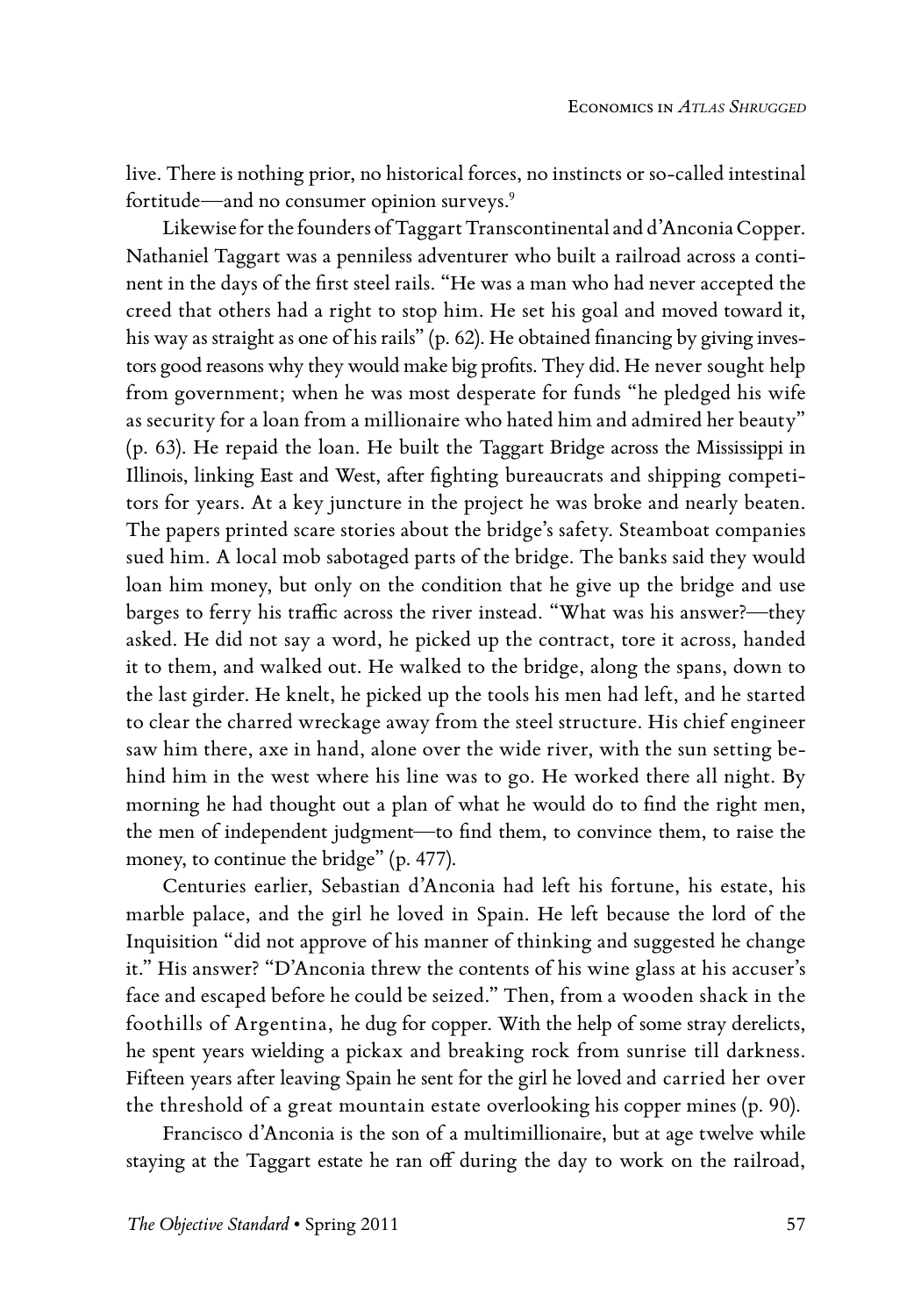skirting child labor laws. "Two things were impossible to him: to stand still or to move aimlessly" (p. 93). While studying in his university he bought a rundown copper foundry with money earned in the stock market. Asked by his father why, Francisco responded, "I like to learn things for myself." Who taught him to invest? "It is not difficult to judge which industrial ventures will succeed and which won't" (p. 107).

Dagny Taggart is another prime mover. "Through the years of her childhood, Dagny lived in the future—in the world she expected to find, where she would not have to feel contempt or boredom" (p. 90). At age nine she vowed to run Taggart Transcontinental someday. "She was fifteen when it occurred to her for the first time that women didn't run railroads and that people might object. To hell with that, she thought—and never worried about it again" (pp. 54-55). At age sixteen, expecting no nepotism, she starts at Taggart Transcontinental in a remote station as an operator. For Dagny, "Her work was all she had or wanted. . . . She had always been . . . the motive power of her own happiness" (p. 67). Since her childhood, "She felt the excitement of solving problems, the insolent delight of taking up a challenge and disposing of it without effort, the eagerness to meet another, harder test" (p. 54). When Dagny's assistant, Eddie Willers, was in her presence, "he felt as he did in his car when the motor caught on and the wheels could move forward" (p. 30).

No one in senior management at Taggart supports Dagny's idea to build a new line using Rearden Metal, so she does it herself, under a new company, naming it the John Galt Line in defiance of the hopeless despair evoked by the phrase "Who is John Galt?" She works from a basement office while Taggart executives denounce the line publicly. She perseveres, gets financing, and ultimately builds the line and the bridge it requires. Later she speaks of her "single absolute: that the world was mine to shape in the image of my highest values and never to be given up to a lesser standard, no matter how long or hard the struggle" (p. 749). Such is the moral posture of a prime mover.

Yet another prime mover is Ellis Wyatt, the first entrepreneur to begin producing oil from shale rock. Rand describes him as "a newcomer whom people were beginning to watch, because his activity was the first trickle of a torrent of goods about to burst from the dying stretches of Colorado" (p. 58). "Who was it that said he needed a fulcrum?" he asks Dagny. "Give me an unobstructed right-of-way and I'll show them how to move the earth!" (p. 234).

Finally, there is John Galt himself. Son of a gas station mechanic, he leaves home at age twelve and, in time, invents a revolutionary new motor. "An inventor," he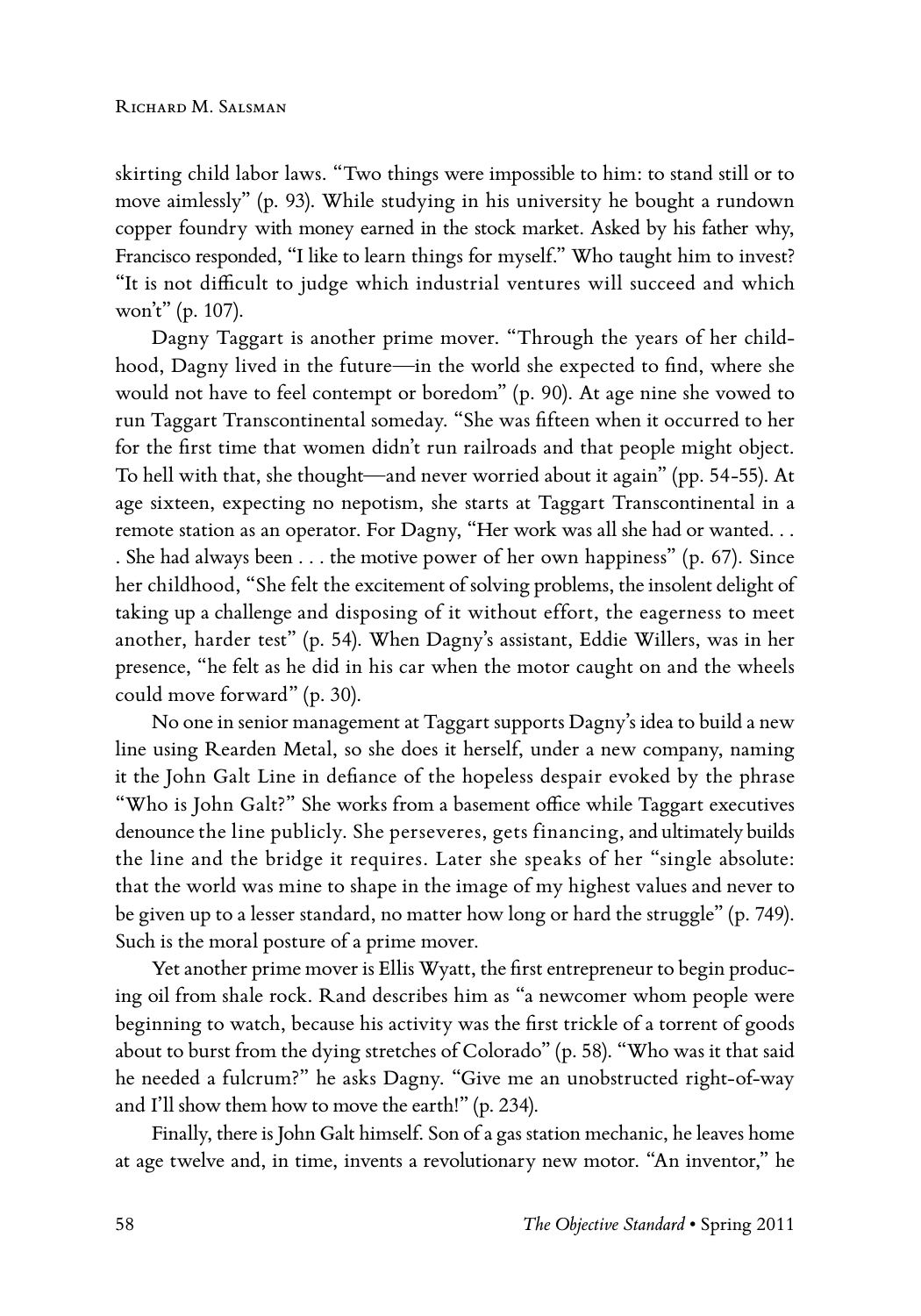says later, "is a man who asks 'Why?' of the universe and lets nothing stand between the answer and his mind" (p. 963).

Rand depicts the prime movers as independent, rational, purposeful, and persistent. She shows them to be lovers of life and of the work that supports it. And she shows them to be men of integrity and courage. After the Taggart Board forces Dagny to dismantle her John Galt Line, Francisco tells her: "Look around you. A city is the frozen shape of human courage—the courage of those men who thought for the first time of every bolt, rivet and power generator that went to make it. The courage to say, not 'It seems to me,' but 'It is'—and to stake one's life on one's judgment" (pp. 475–76).

Whereas modern economics texts and courses attempt to strip the subject of morality and make it "value-free," *Atlas* demonstrates that the producers are in fact value-driven through and through—and that their work is precisely and profoundly moral. Recall when Francisco tells Rearden, "Any man can be stopped," and Rearden asks how. "It's only a matter of knowing man's motive power," says Francisco. Rearden asks, "What is it?" and Francisco replies, "You ought to know . . . you're one of the last moral men left to the world." At this point Rearden does not see how morality relates to his love of work. Pointing to Rearden's mills, Francisco says, "If you want to see an abstract principle, such as moral action, in material form, there it is . . . Every girder of it, every pipe, wire and valve was put there by a choice in answer to a question: right or wrong? You had to choose right and you had to choose the best within your knowledge . . . and then move on and extend the knowledge and do better, and still better, with your purpose as your standard of value. You had to act on your judgment . . . Millions of men, an entire nation, were not able to deter you from producing Rearden Metal—because you had the knowledge of its superlative value and the power which such knowledge gives" (p. 420). "Your own moral code . . . was the code that preserves man's existence. . . . Yours was the code of life. . . . Man's motive power is his moral code" (p. 423). *Atlas* dramatizes the integration of *is* and *ought*, showing how both facts and values are indispensable to the prime movers and to wealth creation.

Of course, *Atlas* does *not* depict *every* businessman as a prime mover. In the novel, as in real life, there are mediocrities, incompetents, and secondhanders, and the contrast helps sharpen the picture we have of the genuine prime mover. For example, Mr. Ward of the Ward Harvester Company is not a prime mover. He heads "an unpretentious company with an unblemished reputation, the kind of business concern that seldom grows large, but never fails" (p. 197). The business had been started four generations ago and has been handed down to com-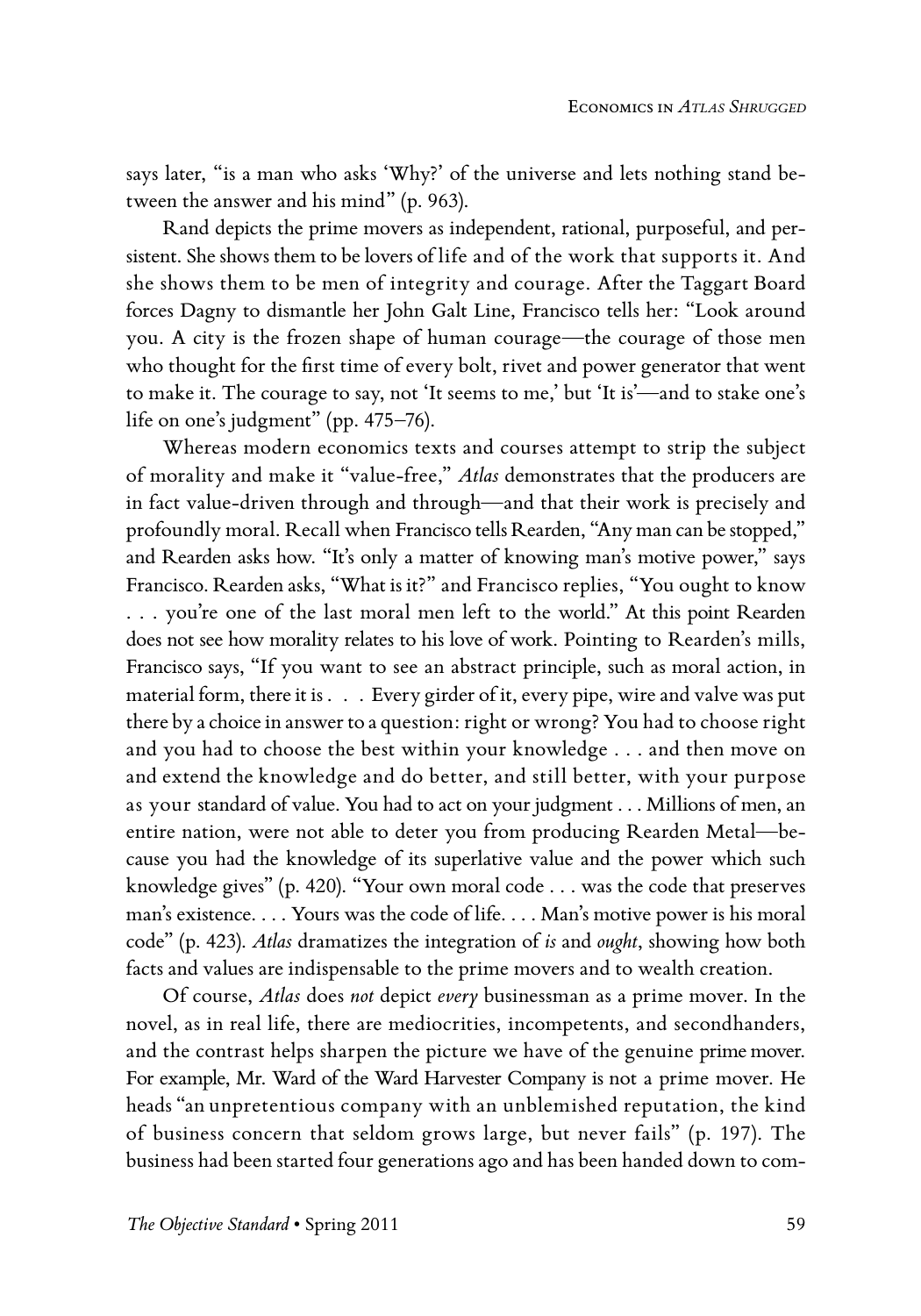pany man after company man, none of whom ever brought a new idea to the table. Like his forebears, Mr. Ward cherishes precedent above all; he speaks of his traditional ties to suppliers and does not want to upset them by switching to Rearden Metal, despite its clear superiority. Mr. Ward places people before principles.

Paul Larkin is another example of a man who does business but is not a prime mover. "Nothing he touched ever came off quite well, nothing ever quite succeeded. He was a businessman, but he could not manage to remain for long in any one line of business." Although Larkin was acquainted with Rearden, the link resembled "the need of an anemic person who receives a kind of living transfusion from the mere sight of a savagely overabundant vitality." In contrast, "Watching Larkin's efforts, Rearden felt what he did when he watched an ant struggling under the load of a matchstick" (p. 44). Contrast this image to the one that Rand's novel conveys broadly: that of the Greek god *Atlas* holding up the world on his shoulders. Rearden is *Atlas*—as against Larkin, an ant.

Whereas Ward and Larkin are pathetic but innocuous, others in *Atlas* inflict real damage when they "do business" or substitute for the prime movers. Clifton Locey replaces Dagny after she quits. Eddie Willers refers to Locey as a "trained seal," and says Locey "makes it a point to change everything she used to do in every respect that doesn't matter, but he's damn cautious not to change anything that matters. The only trouble is that he can't always tell which is which" (pp. 526–27). (Locey, recall, sends the Comet through the Winston Tunnel.)

There are also the fly-by-nights, parasites, and industrial vultures who try to ride on the heroes' brains and scoop up the looted remnants of their past creations. Galt describes them as those who "seek, not to build, but to *take over* industrial plants" on the premise that "the only requirement for running a factory is the ability to turn the cranks of the machine, and blank out the question of who created the factory" (pp. 955–56). This "new biological species, the hit-and-run businessman . . . hovered over factories, waiting for the last breath of a furnace, to pounce upon the equipment"(p. 913).

Recall Amalgamated Service Corp., which buys failed firms for a nickel on the dollar and sells its pieces for a dime. This company is headed by Lee Hunsacker, the first part of whose name, "Hun," implies the barbaric Asian nomads who raided Europe in the 5th century—and the last part, "sacker," a savage who pillages a once-great city such as Rome.

The independence and benevolence of the prime movers in *Atlas* sometimes makes them prone to erroneous overconfidence—at least in their power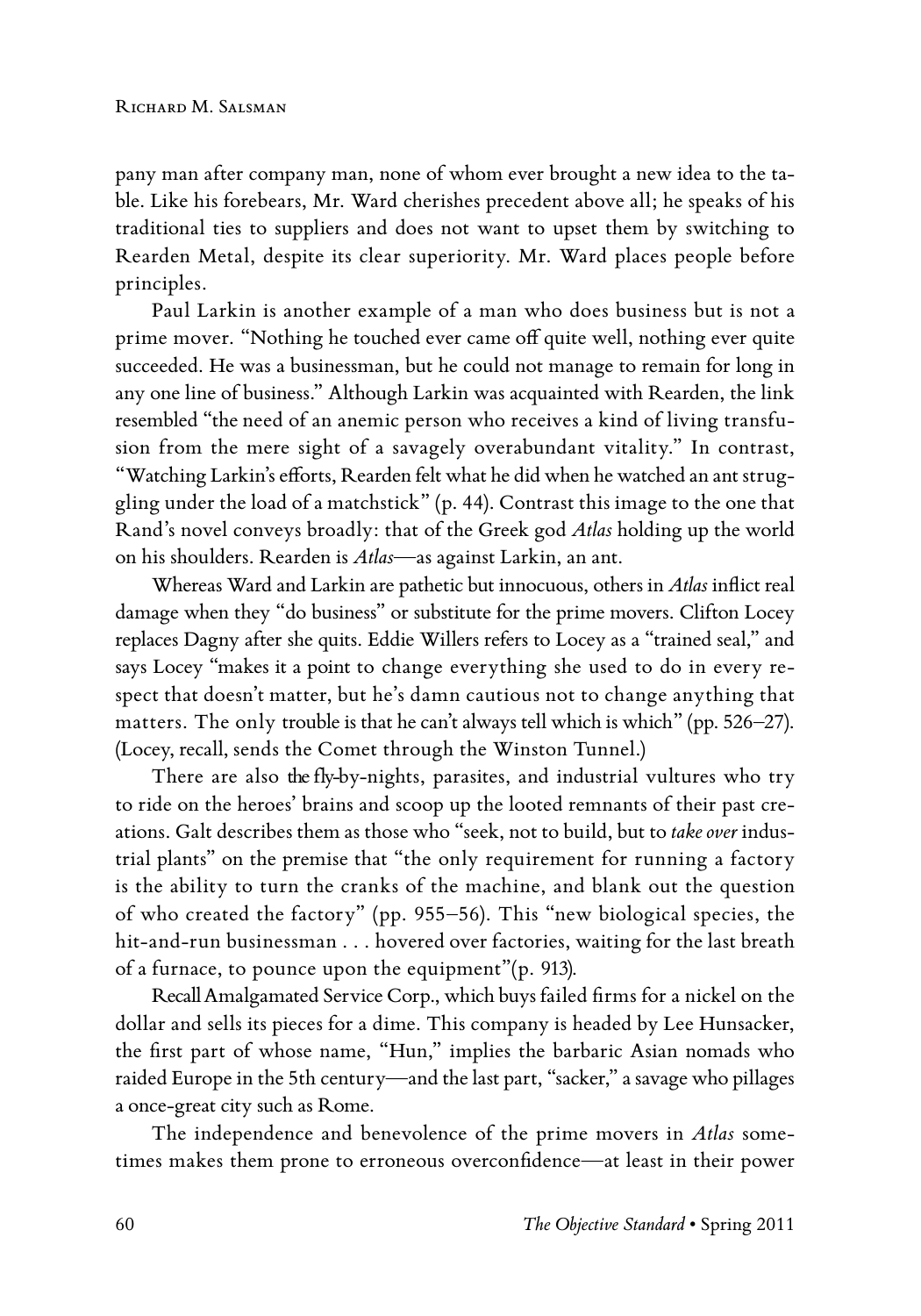to avoid destruction by enemies. Recall Dagny's attitude toward her brother, Jim: "[S]he had the conviction that he was not smart enough to harm the railroad too much and that she would always be able to correct whatever damage he caused" (p. 55). Likewise, Rearden laughs off the warning of a friend about an impending looter: "[W]hat do we care about people like him? We're driving an express, and they're riding on the roof, making a lot of noise about being leaders. Why should we care? We have enough power to carry them along—haven't we?" (p. 227). *Atlas* shows that, indeed, the prime movers do not have such power—at least not when reason is *out* and force is *in*.

*Atlas* repeatedly shows that coercion negates the efficacy of the prime movers—because it negates the fundamental tool that moves them: their mind. Recall for instance, when Rearden meets with copper producers who had just been "garroted by a set of directives." "He had no advice to give them, no solution to offer; his ingenuity, which had made him famous as the man who would always find a way to keep production going, had been unable to discover a way to save them. But they had all known that there was no way; ingenuity was a virtue of the mind—and in the issue confronting them, the mind had been discarded as irrelevant long ago" (p. 349).

The looters, however, fail to see the relevant connections. When James Taggart tells Dagny she must find a way to make things work, regardless of the controls, she thinks of "savages who, seeing a farmer gather a harvest, can consider it only as a mystic phenomenon unbound by the law of causality and created by the farmers' omnipotent whim, who then proceed to seize the farmer, to chain him, to deprive him of tools, of seeds, of water, of soil**,** to push him out on a barren rock and to command: '*Now* grow a harvest and feed us!'" (p. 843).

Likewise, near the end of the story, Rearden tells the looters they cannot possibly survive by their plans. Dr. Ferris replies, "You won't go bankrupt. You'll always produce." He says it indifferently, "neither in praise nor in blame, merely in the tone of stating a fact of nature, as he would have said to another man: 'You'll always be a bum. You can't help it. It's in your blood. Or, to be more scientific: you're conditioned that way'" (pp. 905–6). Rearden realizes such evil requires his own sanction; but he will no longer grant it. (Ferris later tortures Galt.)

The villains in *Atlas* embrace every fallacy concerning the role of the businessman—from "the businessman is irrelevant" to "the businessman is driven by consumer desires" to "the businessman will always produce" to "the businessman can and must be forced to produce" to "the businessman exploits workers by forcing them to produce for him." Throughout *Atlas* dramatically—and in Galt's speech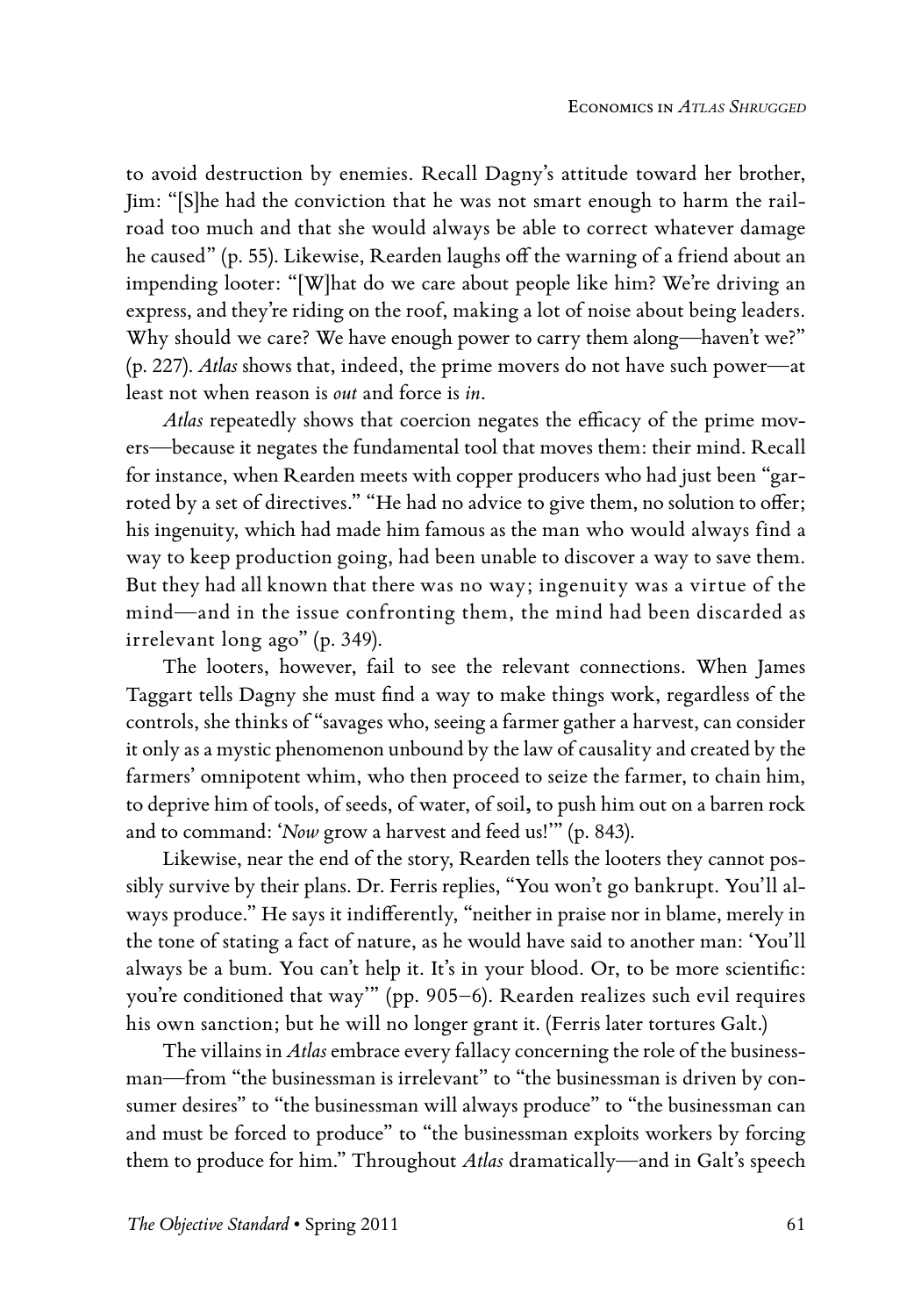directly—such errors are exposed and the truth is revealed: "We are useless, according to your economics. We have chosen not to exploit you any longer" (p. 929). But, in fact, "We are *the cause* of all the values you covet. . . . [Without us] you would not be able to desire the clothes that had not been made, the automobile that had not been invented, the money that had not been devised, as exchange for goods that did not exist . . ."(p. 1038).

In *Atlas*, Rand provides a vivid depiction of the businessman as prime mover who makes markets, profit, and consumption possible—and who functions only by choice and reason.

# **The Nature of Profit**

Modern economists generally hold that profit arises either (a) from businessmen exploiting their employees, working them to the bone, underpaying them for their productive activities, and retaining the earnings that should have gone to the workers who "really" created the goods; (b) from businessmen engaging in "monopolistic" activity in which one or a few businesses own a scarce resource, say, oil, and thus are able to charge a higher price for it than would be possible if it were owned in common; or (c) a combination of (a) and (b). Businessmen, in this view, profit not by producing values that people then want to buy, but by robbing employees or bilking customers or both. Alternatively, some modern economists take the "conservative" view that profit results from businessmen taking "risks" (wild guesses) about—or having faith in—the future desires of consumers.<sup>10</sup>

In sum, modern economists hold that profit arises from *force* or *faith*—either as value extracted from laborers and consumers against their will, or from gambling on the future. Either way, say these economists, businessmen do not really *earn* profit: They make a quick buck at someone else's expense or they make it by sheer luck. Thus, their profit is *undeserved*, and some degree of government taxation and/or regulation is necessary to rectify the injustice.

*Atlas* shows the opposite to be the case. To appreciate what Rand achieves in this respect, an analogy is helpful. Just as a detective seeking a murderer and the cause of death must look for someone who had the *means, motive*, and *opportunity* to commit the murder, so an economist seeking a producer and the cause of profit must look for someone with the means, motive, and opportunity to produce profit. The means here, according to Rand, is *the rational mind*; the motive is *self-interest*; the opportunity is *political freedom*. Each must be present for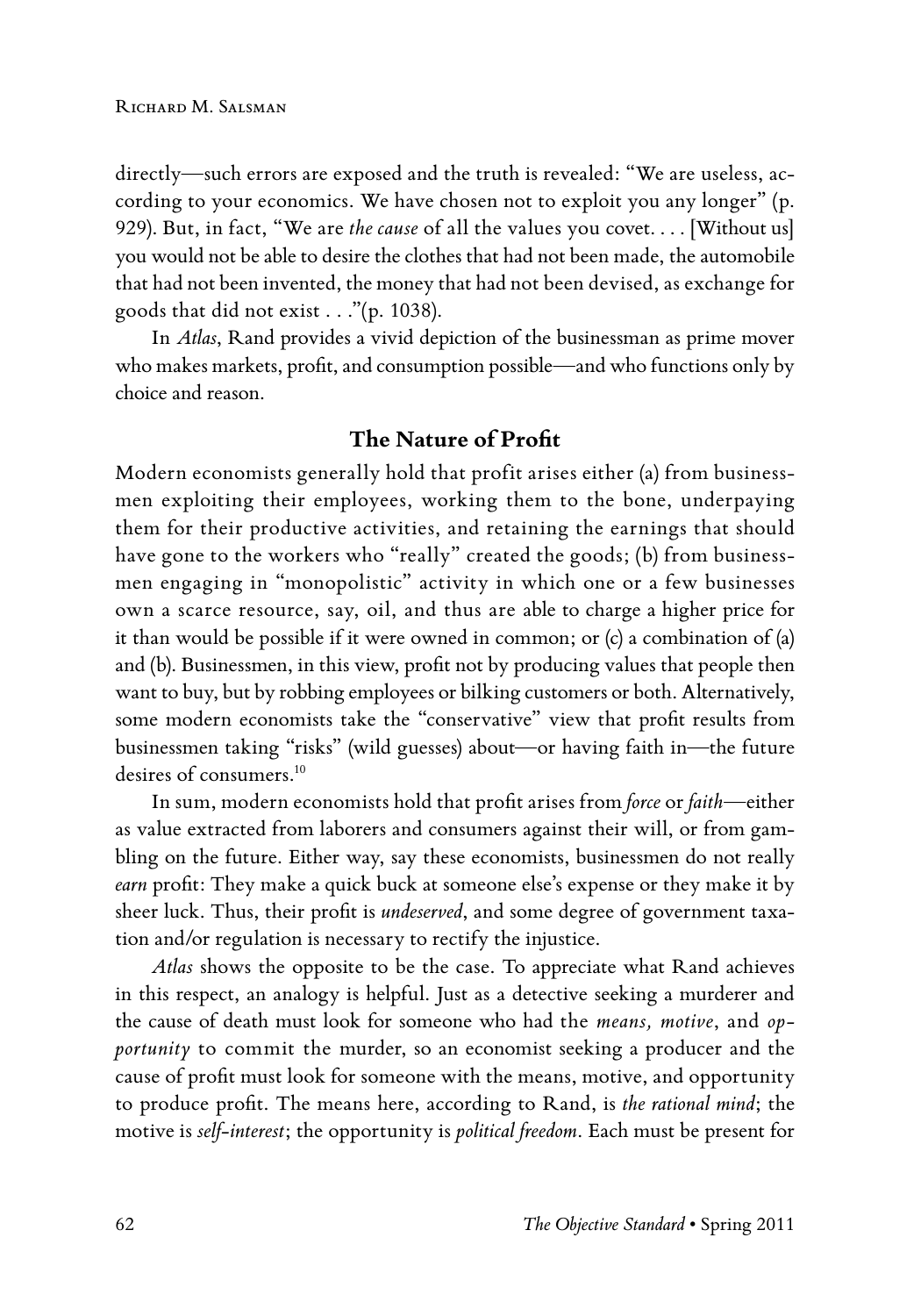profit to arise—and each requirement is dramatized in *Atlas*. Let us consider them in turn.

In regard to the basic *means* of profit—the mind—we see in *Atlas* that profits are created by rational men thinking, producing, and trading with other rational men. We also see that some men operate at very high levels of abstraction—planning decades into the future, managing countless parts of a huge whole, integrating, calculating, projecting, directing—whereas other men operate at lower levels of abstraction, whether managing a department, making sales calls, conducting a train, operating a furnace, or sweeping floors. Rand called this particular hierarchy *the pyramid of ability*, and she dramatized it in myriad ways throughout *Atlas*. Consider just a few.

In one scene, after Ben Nealy tells Dagny that "muscles" are all it takes to build anything, Ellis Wyatt arrives and tells Nealy's men that they had better move their supplies to avoid a rock slide—then, he tells them to protect the water tank from freezing at night—next, to check on a wiring system that is showing defects—and finally, that they will need a new ditcher. Nealy scowls that Wyatt is a "snooty show-off" who keeps "hanging around as if nobody knew their business but him." Dagny then must spend two exhausting hours explaining basic procedures to Nealy, and she insists that he have someone there taking notes (p. 158). Later, Dagny meets with Rearden to discuss some of the complexities of the bridge they will build. He shows her his notebooks, some notations, a few rough sketches. "His voice sounded sharp and clear, while he explained thrusts, pulls, loads and wind pressures"; Dagny "understood his scheme before he had finished explaining it" (p. 160). We see clearly that some men operate at higher intellectual levels than others. Some think wide-range and long-range, planning for countless possibilities and contingencies in the present and into the distant future; others think and plan to a lesser degree; and still others do little or no thinking or planning but just show up for work and do what they are told.

In another scene, Rearden recalls his early struggles and "the days when the young scientists of the small staff he had chosen to assist him waited for instructions like soldiers ready for a hopeless battle, having exhausted their ingenuity, still willing, but silent, with the unspoken sentence hanging in the air: 'Mr. Rearden, it can't be done'" (p. 35). Later, Rearden's brother, Philip, ridicules his success: "He didn't dig that ore single-handed, did he? He had to employ hundreds of workers. They did it. Why does he think he's so good?" (p. 130). Philip is oblivious to the fact that even Rearden's highly intelligent scientists require his still higher-level guidance.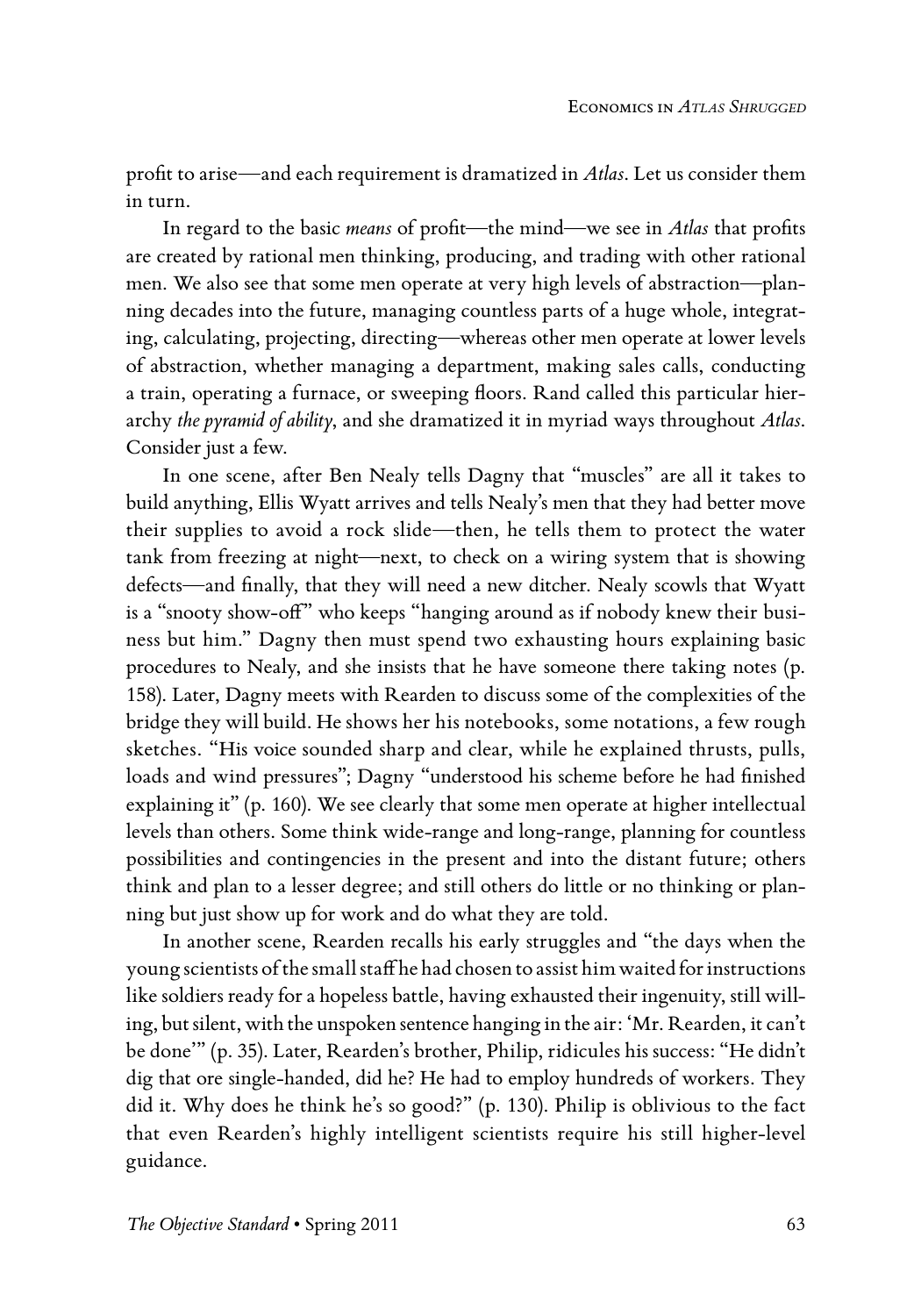In another scene, when Dagny receives no support from the Board to build the Rio Norte Line and decides to create the John Galt Line, Rearden asks her about her labor supply. She replies that she has more applicants than she can hire. When a union leader says he will block his men from working for her, she replies, "If you think I need your men more than they need me, choose accordingly. . . . If you choose not to let them, the train will still run, if I have to drive the engine myself. . . . If you know that I can run an engine but they can't build a railroad, choose according to that" (p. 217). She issues a job notice for just one engineer to steer the first train on what everyone says will be a disaster. She arrives at her office. "Men stood jammed among the desks, against the walls. As she entered they took their hats off in sudden silence" (p. 218).

Those at the top of the pyramid are fewer in number, but they can do the jobs of those at the bottom; those below are many more—but cannot do the top jobs. In *Atlas*, as in real life, the rank and file seem to recognize this better than union bosses.

The pyramid of ability is also dramatized when the men of intelligence quit to assume manual labor jobs and are replaced by men of lesser ability who cannot preserve previous profits or even basic output. In the scene where Francisco tells Rearden not to sanction his destroyers, an alarm bell rings because one of Rearden's furnaces has split apart. The two men leap into action and skillfully contain the damage (p. 425).

Successful, *profitable* businesses, Rand demonstrates in *Atlas*, arise from and depend on the men of the mind. As Galt says in his speech, "Physical labor as such can extend no further than the range of the moment. The man who does no more than physical labor, consumes the material value-equivalent of his own contribution to the process of production, and leaves no further value, neither for himself nor others. But the man who produces an idea in any field of rational endeavor—the man who discovers new knowledge—is the permanent benefactor of humanity. Material products can't be shared, they belong to some ultimate consumer; it is only the value of an idea that can be shared with unlimited numbers of men, making all sharers richer at no one's sacrifice or loss, raising the productive capacity of whatever labor they perform. . . .

"In proportion to the mental energy he spent, the man who creates a new invention receives but a small percentage of his value in terms of material payment, no matter what fortune he makes, no matter what millions he earns. But the man who works as a janitor in the factory producing that invention, receives an enormous payment in proportion to the mental effort that his job requires of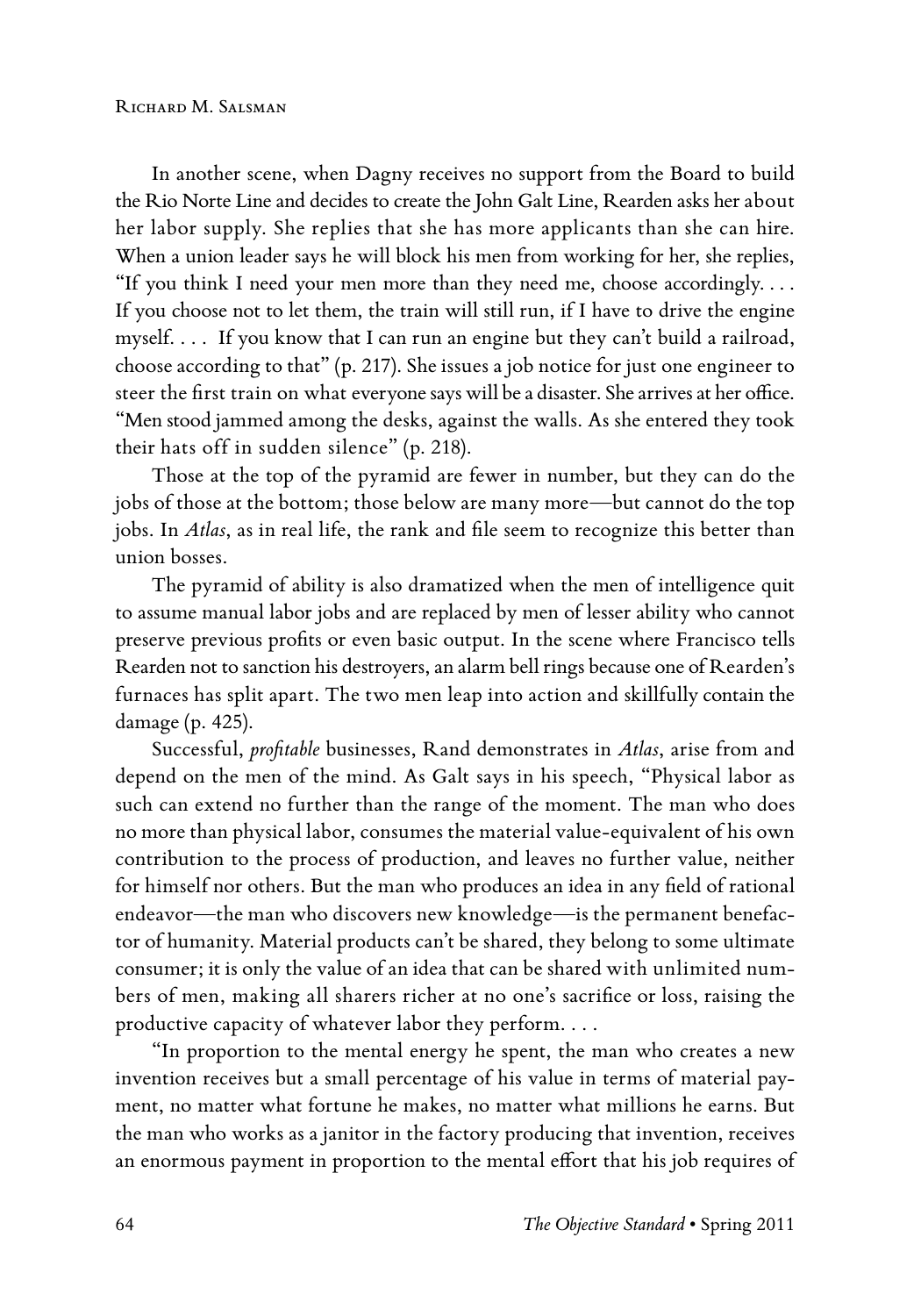*him.* And the same is true of all men between, on all levels of ambition and ability. The man at the top of the intellectual pyramid contributes the most to all those below him, but gets nothing but his material payment, receiving no intellectual bonus from others to add to the value of his time. The man at the bottom who, left to himself, would starve in his hopeless ineptitude, contributes nothing to those above him, but receives the bonus of all their brains" (pp. 979–80).

In a free society, says Francisco, with reason as the final arbiter, "the degree of a man's productiveness is the degree of his reward," and the most productive man "is the man of best judgment and highest ability" (p. 383). Later, in explaining the strike, Galt tells Dagny that now "we take nothing but the lowliest jobs and we produce, by the efforts of our muscles, no more than we consume for our immediate needs—with not a penny or an inventive thought left over . . ."(p. 684).

From these and other passages, as well as the surrounding drama in *Atlas*, we see that business success and profit arise not from physical labor or force or faith or luck—but from rational, long-range thinking and correspondingly calculated decision making.

As to the necessarily selfish *motive* behind the creation of profit, Rand dramatizes this repeatedly throughout the novel as well. Consider, for instance, the negotiations between Dagny and Rearden regarding the Rio Norte Line. Each is clear about his intentions: Dagny wants the Line built with Rearden Metal; Rearden knows this and charges her a steep price; he could have asked for double, he tells her. She concedes it, but reminds him that he wants to showcase his metal—and that this line is his best means of doing so. "So you think it's right that I should squeeze every penny of profit I can, out of your emergency?" he asks. "Certainly," says Dagny. "I'm not a fool. I don't think you're in business for my convenience . . . I'm not a moocher" (p. 84).

A particularly colorful drama is the press conference in which Dagny and Hank boldly state their interest in profiting handsomely from the John Galt Line (p. 220). Dagny says railroads typically earn 2 percent on investment; a company should consider itself immoral, she says, to earn so little for providing so much. She expects to earn at least 15 percent, but she'll try hard for 20 percent. The press is aghast. They invite her to amend her comments with altruistic justifications. She declines, saying it is too bad she does not own more Taggart stock, so she can make even more profit. Rearden informs the press that his metal costs far less to produce than they think, and that he expects "to skin the public to the tune of 25 percent in the next few years." A reporter asks: "If it's true, as I've read in your ads, that your Metal will last three times longer than any other metal and at half the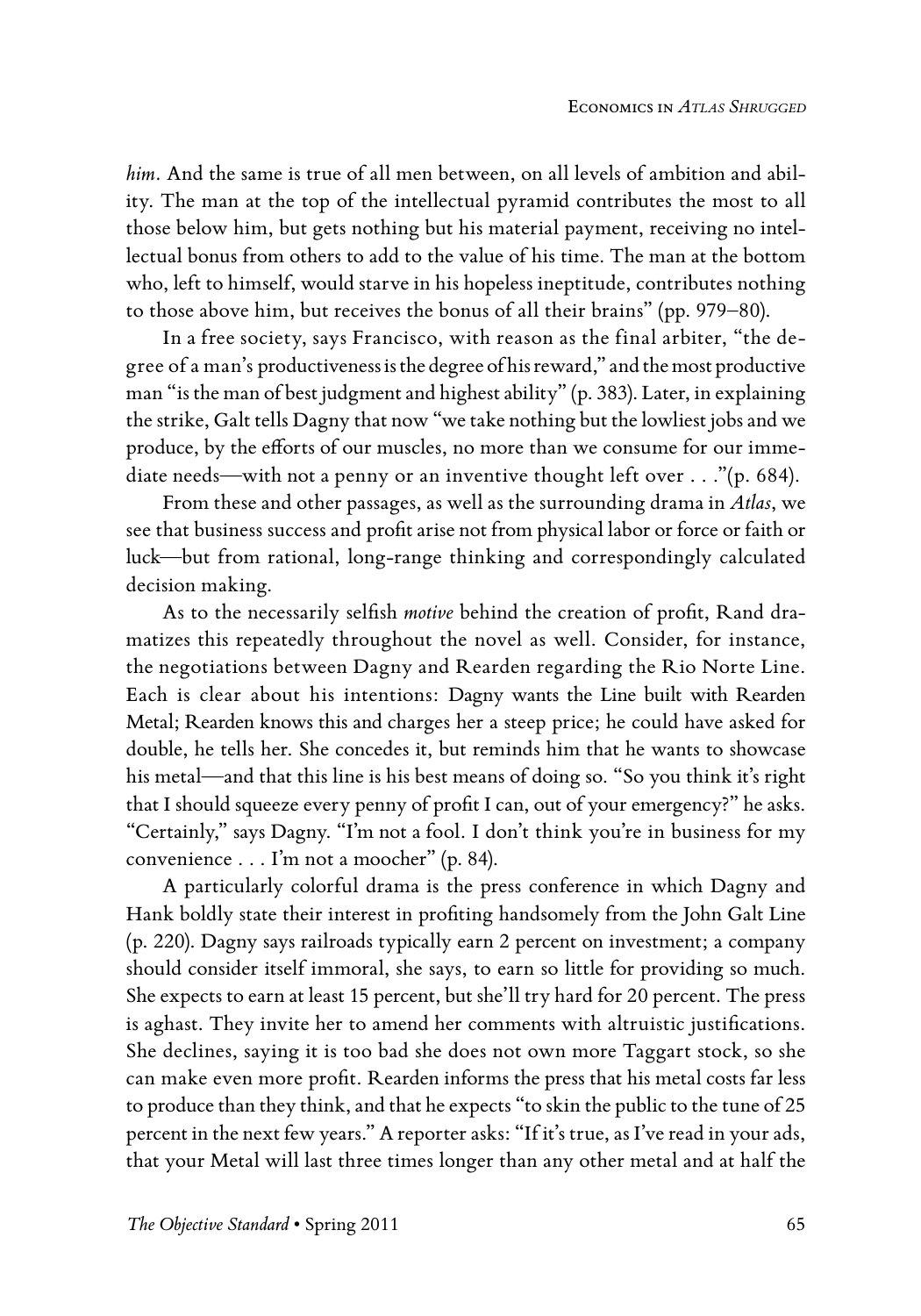price, wouldn't the public be getting a bargain?" "Oh, have you noticed that?" answers Rearden (p. 220). (As here, Rand cleverly demonstrates throughout the novel that what is in one man's rational self-interest is in the rational self-interest of others as well.)

The role of selfish motive is further dramatized by the surface difference between Rearden and Francisco, both of whom are highly intelligent. Francisco asks Rearden why he spent ten years making his metal. To make money, Rearden answers. Francisco reminds him there are many easier ways to make money and asks why he chose the hardest. Rearden replies that Francisco himself had earlier given the answer: "in order to exchange my best effort for the best effort of others" (p. 421).

Making the same point in negative form, Francisco tells Dagny, "They thought it was safe to ride on my brain, because they assumed that the goal of my journey was wealth. All their calculations rested on the premise that I wanted to make money. What if I didn't?" (p. 117). Later, at Rearden's house, Francisco asks, "Isn't it generally agreed that an owner is a parasite and an exploiter, that it is the employees who do all the work and make the product possible? I did not exploit anyone. I did not burden the San Sebastian mines with my useless presence; I left them in the hands of the men who count"—men, Francisco had noted earlier, "who could not have achieved in a lifetime, the equivalent of what they got for one day's work, which they could not do" (p. 137).

These and other scenes show that intelligence is not sufficient for profit; a selfish motive is indispensable, too.

The stereotypical view that businessmen driven by the profit motive seek to make short-term gains at the expense of others is fully exposed as myth in *Atlas*. Recall that Dr. Potter of the State Science Institute offers Rearden a fortune (to be paid with taxpayer money) for exclusive rights to his metal, which Potter wants to use in Project X. He tells Rearden he will relieve him of his risks and give him an enormous profit *immediately*, but Rearden refuses. "You want to make as big a profit as possible, don't you?" Rearden says he does. "Then why do you want to struggle for years, squeezing out your gains in the form of pennies per ton—rather than accept a fortune for Rearden Metal?" Potter asks. "Because it's *mine*," says Rearden. "Do you understand the word?" (p. 172). After being shown the door, Potter asks, "just between us . . . why are you doing this?" Rearden says, "I'll tell you. You won't understand. You see, it's because Rearden Metal is *good*" (p. 173). Potter does not understand either word.

As Dagny's John Galt Line is ridiculed as "unsafe," a critic says the Taggarts have been "a band of vultures" who "won't hesitate to risk people's lives in or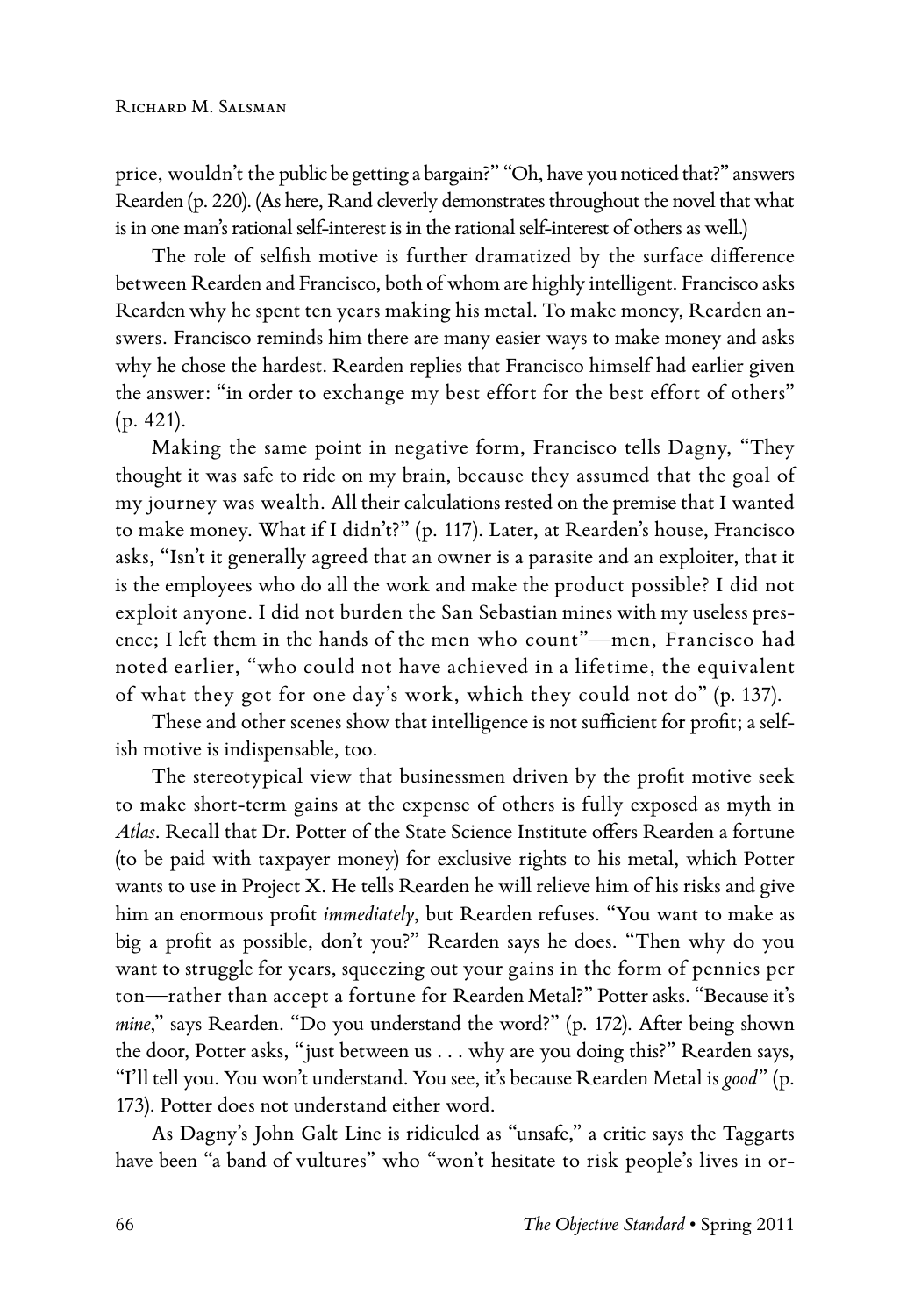der to make a profit. . . . [W]hat do they care about catastrophes and mangled bodies, after they've collected the fares?" (p. 214). Yet Dagny runs a perfectly safe line, and later it is her replacement, the mindless Clifton Locey, who sends the smoke-belching engine into the Winston Tunnel, killing hundreds—and it is James Taggart who uses political power to crush competitors, suspend bond payments, and nationalize d'Anconia Copper. Jim tries to make a quick killing by shorting its stock while buying into the state company that will seize the assets. And he taunts Dagny: "You have always considered money-making as such an important virtue," he says. "Well, it seems to me that I'm better at it than you are" (p. 329).

Critics call Rearden a "greedy monster" and say "[he'll] do anything for money." "What does he care if people lose their lives when his bridge collapses?" (p. 214). Yet Rearden is put on trial, not for taking that "risk" but for refusing to allow his metal to be used by the state for Project X. "It is my moral responsibility to know for what purpose I permit [my metal] to be used," he says. "[T]here can be no justification for a society in which a man is expected to manufacture the weapons for his own murderers" (p. 341). During the trial, defective steel girders collapse at a housing project, killing four workmen. The girders came from Rearden's looting competitor, Orren Boyle (p. 476).

*Atlas* overturns all the textbook stereotypes about the profit motive. The opposite motive—which Rand calls "anti-greed"—is dramatized in the decline of the 20th Century Motor Company. It began as a great enterprise, built by Jed Starnes, who hired Galt to work in the laboratory, but when Starnes' heirs take it over they implement the Marxist view that production should come "from each according to his ability" whereas payments should go "to each according to his need" (p. 610). In time, the firm's top minds quit, beginning with Galt. Laborers compete, trying to prove that they are the least able and most needy (pp. 611–17). Production falls 40 percent in six months; the company goes bust. The vultures swoop in and take everything—except what is truly valuable: Galt's discarded plans for a revolutionary motor.

The Marxist scheme was financed by Eugene Lawson, "the banker with a heart" (p. 276). He tells Dagny that he "wasn't concerned with the parasites of office and laboratory" but with "the real workers—the men of callused hands who keep a factory going" (p. 290). As to the factory's eventually closing, Lawson says, "I am perfectly innocent, Miss Taggart. I can proudly say that in all my life I have *never* made a profit!" "Mr. Lawson," she responds, "[O]f all the statements a man can make, *that* is the one I consider most despicable" (p. 313).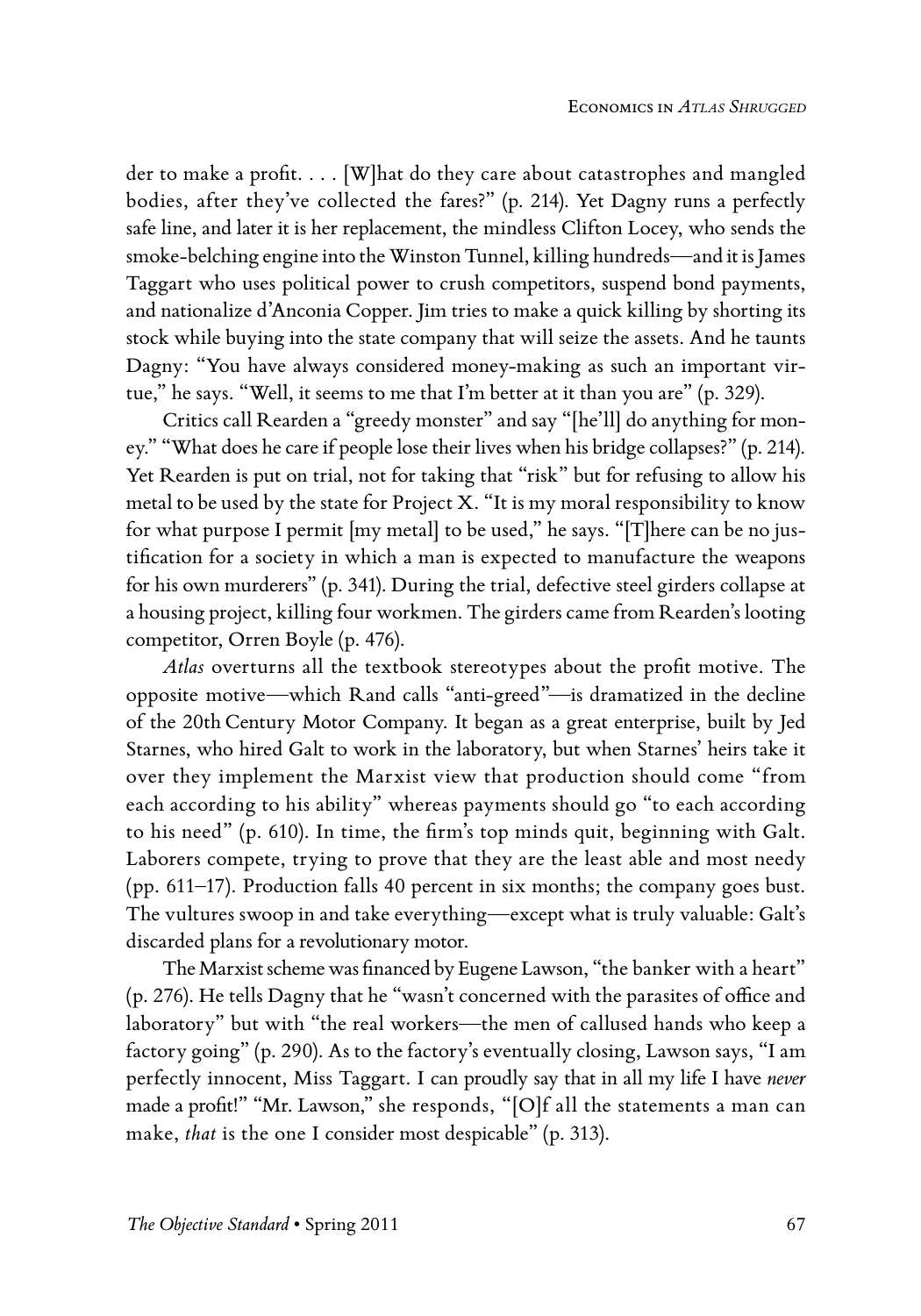*Atlas* shows that the statists, not the capitalists, are the real "robber barons," using brute force to enslave the men of ability. In the story, as freedom vanishes, so do businessmen and profits. Amid force, the pyramid of ability is both *inverted* and *perverted*. The worst of men get to the top of businesses and ruin every remaining value by subjugating the best minds that remain. James Taggart pretends to manage a railroad and destroys it while Galt uses his muscles in its tunnels perfectly well. Meanwhile, Dagny is burdened with petty crises that subordinates should but cannot handle; Eddie Willers holds positions that are over his head; and Rearden fixes furnaces. Producers are forced by law to split up their assets, which are transferred from men such as Rearden, to relatives and acquaintances such as Phil Larkin—from the *Atlas*es who hold up the world to the ants who struggle under a matchstick. The Taggart Board meets in the cold, with coats, scarves, and hacking coughs. A conservation law forbids elevators to rise above the twenty-fifth floor, so "the tops of the cities were cut down" (p. 465). These are the offices where the men of top ability once worked.

As to the *opportunity* to profit, Galt explains: "A farmer will not invest the effort of one summer if he's unable to calculate his chances of a harvest. But you expect industrial giants—who plan in terms of decades, invest in terms of generations, and undertake ninety-nine year contracts—to continue to function and produce, not knowing what random caprice in the skull of what random official will descend upon them at what moment to demolish the whole of their effort. Drifters and physical laborers live and plan by the range of a day. The better the mind, the longer the range. A man whose vision extends to a shanty, might continue to build on your quicksands, to grab a fast profit and run. A man who envisions sky-scrapers will not" (p. 978).

That Rand considers freedom a prerequisite of production is clear from the basic plot of *Atlas*: As statists extend and intensify their controls, the economy only further decays and ultimately collapses as the men of the mind flee from oppression. At the same time, freedom in Galt's Gulch enables a small economy to grow and flourish as it attracts rational, productive men—men who seek to live.

How do profits arise? As *Atlas* shows, they are created by those who have the means, motive, and opportunity to produce. Profits come from rational men using their minds toward self-interested goals under political freedom.

#### **The Essence of Competition**

Modern economists generally regard competition as destructive. They view businessmen as engaging in cutthroat or "dog-eat-dog" aggression, fighting over a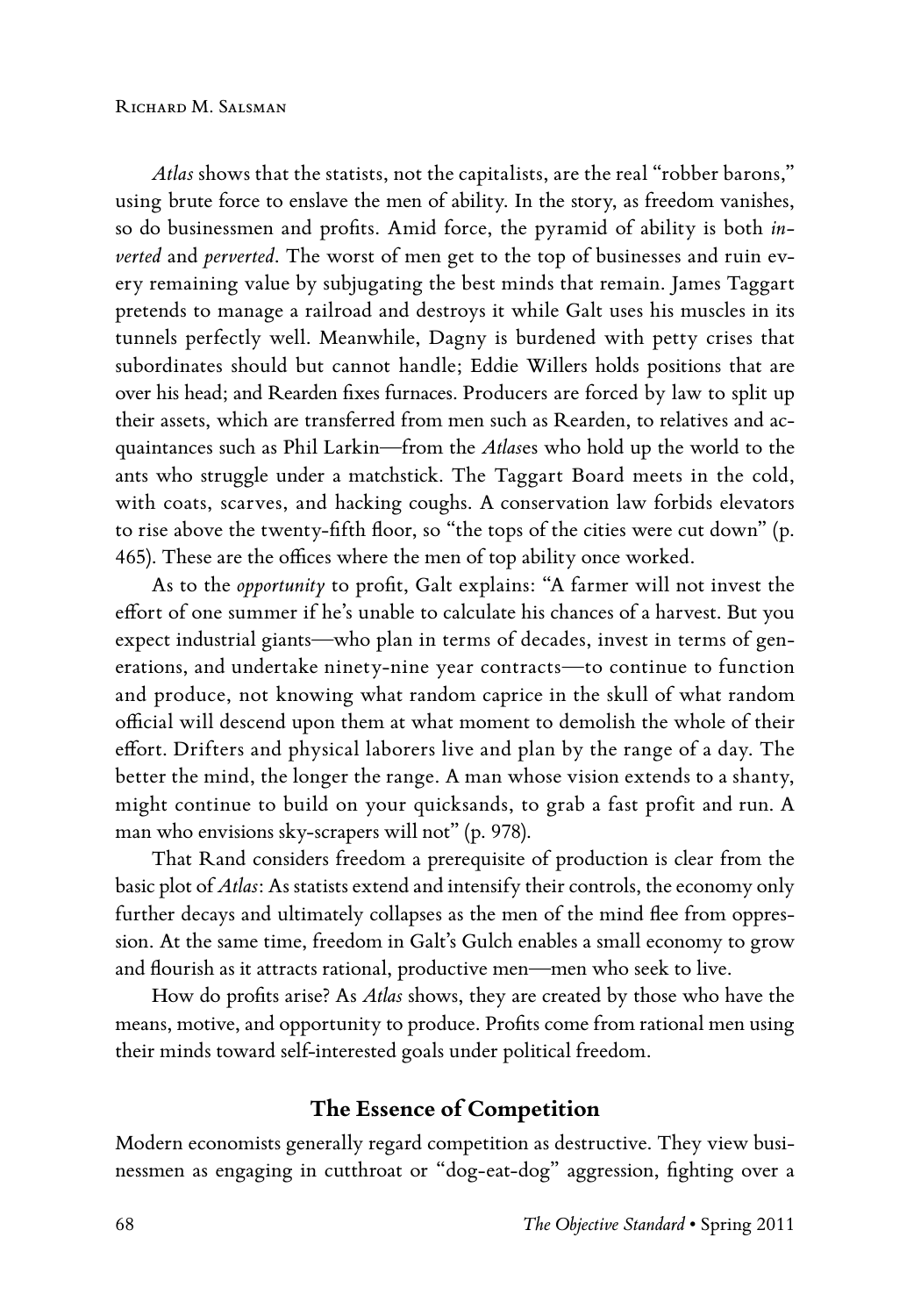fixed hunk of wealth. What one business gains, another necessarily loses, they say; it's a zero-sum game. The situation is typically described using the language of war. There are "predatory pricing" policies "hostile takeovers," "raids," "poison pills," "greenmail" and "battles" for "market share." The results of such competition are "trampled little guys," "concentrations of wealth," "imperialism," and the like. The solution, we are told, is government intervention in the economy—whether full-scale socialism or the conservatives' dream of "perfect competition." Perfect competition, we are told, is a state in which the government intervenes just enough to ensure that there are many firms in every industry and no one faces any hurdles to entering any industry he wishes; no firm exercises any influence on the price of what it sells or differentiates its product from others; each has an equivalent share of the market; and none makes any profit. $11$ 

Again, *Atlas* dramatizes the truth of the matter, showing that competition in a free economy consists of businesses creating values and offering them for sale in a marketplace, where their customers, potential customers, and competitors also are creators of value, all trading by mutual consent to mutual advantage. Some firms thrive, create whole markets, outperform their competitors, and make huge profits; others do not, but no one is forced to deal with anyone, no one is forbidden to advance, and no one is punished for succeeding.

Consider the distinct attitudes of Dagny and her brother, Jim, toward a rising competitor, Dan Conway's Phoenix-Durango line. Conway's railroad is "small and struggling, but struggling well" (p. 58). Taggart Transcontinental spans "from ocean to ocean" but has stagnated and is gradually losing business to Conway. Jim calls Conway a "thief," as if Taggart *owns* its customers and Conway is stealing them. When Ellis Wyatt switches from Taggart to Conway's Phoenix-Durango, Jim cries that Wyatt didn't give Taggart time to grow along with him. "He's dislocated the economy. . . . How can we have any security or plan anything if everything changes all the time? . . . We can't help it if we're up against destructive competition of that kind" (p. 18). "[T]he Phoenix-Durango has robbed us of all our business down there" (p. 28). It is not in the public interest, Jim says, to "tolerate wasteful duplication of services and the destructive, dog-eat-dog competition of new-comers in territories where established companies have historical priorities" (p. 51).

Dagny, in contrast, is not threatened by Conway; she knows he's a producer, not a destroyer, and that Jim and the Board alone are responsible for Taggart's failures. "The Phoenix-Durango is an excellent railroad," she says, "but I intend to make the Rio Norte Line better than that. I'm going to beat the Phoenix-Durango,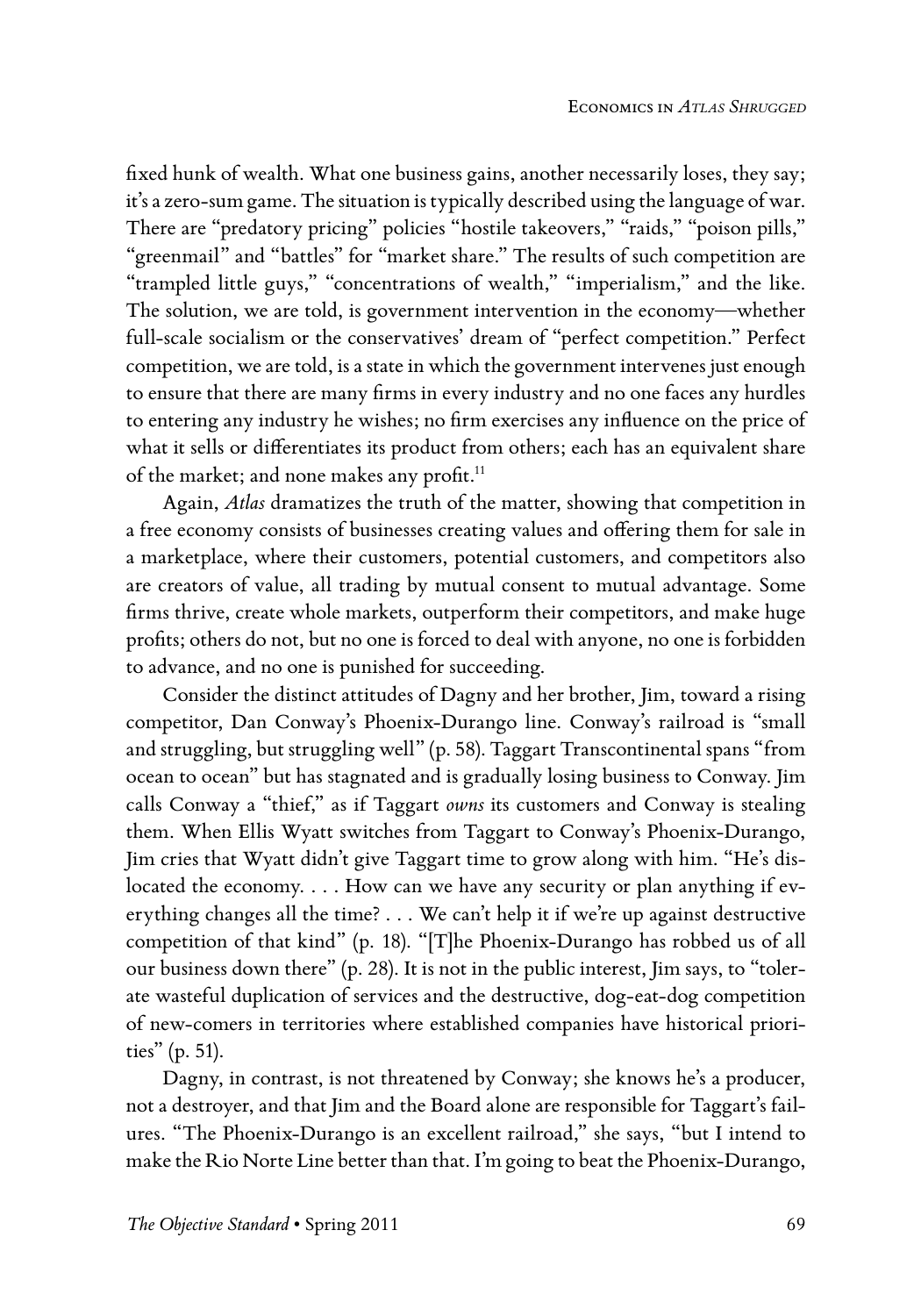if necessary—only it won't be necessary, because there'll be room for two or three railroads to make fortunes in Colorado. Because I'd mortgage the system to build a branch to any district around Ellis Wyatt" (p. 28). Eventually Dagny regains Wyatt's business when she builds the John Galt Line.

Francisco best sums up the nature of competition: "[Y]ou say that money is made by the strong at the expense of the weak? What strength do you mean? It is not the strength of guns or muscles." Money is not made by the intelligent at the expense of fools or by the able at the expense of the incompetent or by the ambitious at the expense of the lazy, Francisco explains. "Money is made—before it can be looted or mooched—made by the effort of every honest man, each to the extent of his ability," and when men are free to trade, the best man, the best product, and the best performance win—but at no one's expense (p. 383).

The railroad alliance in *Atlas* adopts the "Anti-Dog-Eat-Dog Rule," which blames transportation shortages on "vicious competition" and demands government subsidies whenever a large, established railroad suffers a loss. Regions can have only one railroad, to be decided by seniority. Newcomers who encroach "unfairly" must suspend operations. Jim votes for it, knowing it will destroy Dan Conway's Line. Conway quits when he learns of it. Although the Rule is devised to "help" Taggart Transcontinental, Dagny is furious when she hears about it. She meets with Conway and tries to stop him from quitting. Her aim was to build a better railroad, she tells him. She doesn't give a damn about his railroad, but she isn't a looter. Conway chuckles in appreciation. But he accepts the looters' premise of the public good. "I thought what I had done down there in Colorado was good. Good for everybody," he tells Dagny. "You damn fool," she says. "Don't you see that that's what you're being punished for—because it was good? . . . Nothing can make it moral to destroy the best. One can't be punished for being good. One can't be penalized for ability. If that is right we'd better start slaughtering one another, because there isn't any right at all in the world!" (p. 79). Meanwhile, Jim tries to seize the remains of Conway's railroad in a fire sale. Conway sells pieces to every stray comer, but refuses to sell anything to Taggart. "Dan Conway is a bastard," Jim screams. "He refused to sell us the Colorado track. . . . [Y]ou should see those vultures flocking to him." It's against the intent of the Anti-Dog-Eat-Dog Rule, he says, because the Rule was intended to help essential systems like Taggart's (p. 166). Here's a looter calling the parasites vultures.

Other laws are passed in a similar vein, posing as pro-competitive: The Railroad Unification Plan (p. 774), The Preservation of Livelihood Law (p. 279), The Equalization of Opportunity Law (p. 125), The Fair Share Law (p. 337). By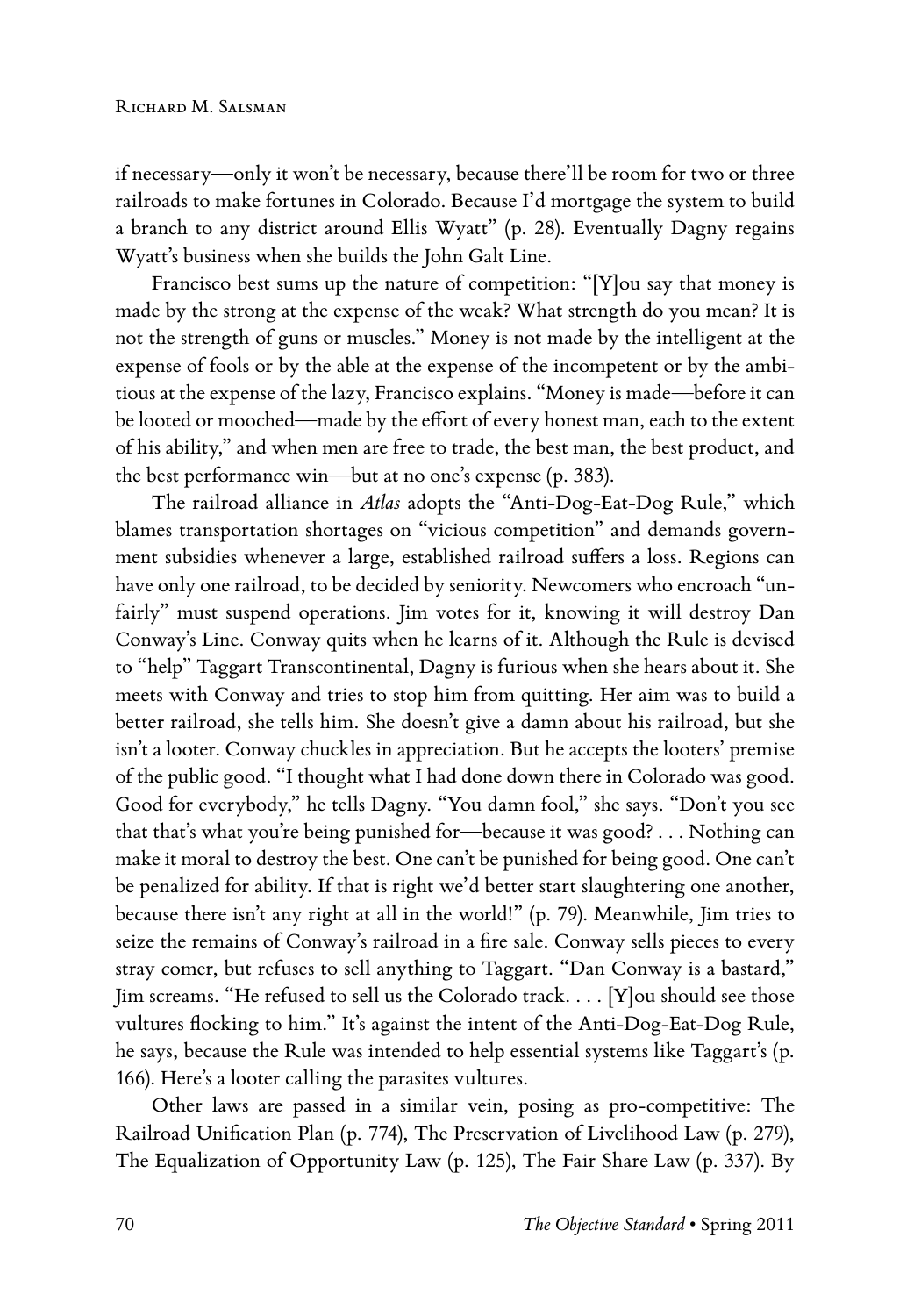design and in practice, each penalizes success and robs producers for the benefit of the laggards and looters. Orren Boyle claims: "Private property is a trusteeship held for the benefit of society as a whole. . . . Most of us don't own iron mines. How can we compete with a man who's got a corner on God's natural resources? ... It seems to me that the national policy ought to be aimed at giving everybody a chance at his fair share of iron ore, with a view toward the preservation of the industry as a whole" (pp. 50–51). "[T]here's nothing more destructive than a monopoly," he says. Except, says Jim, "the blight of unbridled competition." Boyle agrees: "The proper course is always, in my opinion, in the middle. So it is, I think, the duty of society to snip the extremes" (p. 50). Boyle's view represents the statists' dream of the government regulating or trust-busting business just the right amount to establish "perfect competition."

Rand ridicules the view that such laws promote competition and free enterprise. The Equalization of Opportunity Law forbids anyone to own more than one business concern. A newspaper editorial argues that in a time of dwindling production and vanishing opportunities to make a living, it's unfair to let one man "hoard" businesses while others have none. "Competition [is] essential to society and it is society's duty to see that no competitor ever [rises] beyond the range of anybody who wanted to compete with him" (p. 125). Philosopher Simon Pritchett says he supports the law because he is in favor of a free economy. "A free economy cannot exist without competition," he says. "Therefore, men must be forced to compete. Therefore, we must control men in order to force them to be free" (p. 127). There is no better account of the mindless and contradictory web that is antitrust law—a web used to entangle and strangle the creators and to provide the parasites with the unearned (which, in their ineptitude, they cannot manage anyway).

When Mr. Mowen of Amalgamated Switch and Signal complains to Dagny that Rearden metal will not melt under less than 4,000 degrees, Dagny says, Great! "Great?" says Mowen. "Well, maybe that's great for motor manufacturers, but what I'm thinking of is that it means a new type of furnace, a new process entirely, men to be trained, schedules upset, work rules shot, everything balled up and then God knows whether it will come out alright or not!"(p. 155). Mowen later loses business to Stockton Foundry because Andrew Stockton chooses Rearden's metal and succeeds. "Rearden shouldn't be allowed to ruin people's markets like that," Mowen now cries. "I want to get some Rearden Metal, too, I need it—but try and get it!" "I'm as good as the next fellow. I'm entitled to my share of that Metal" (p. 254).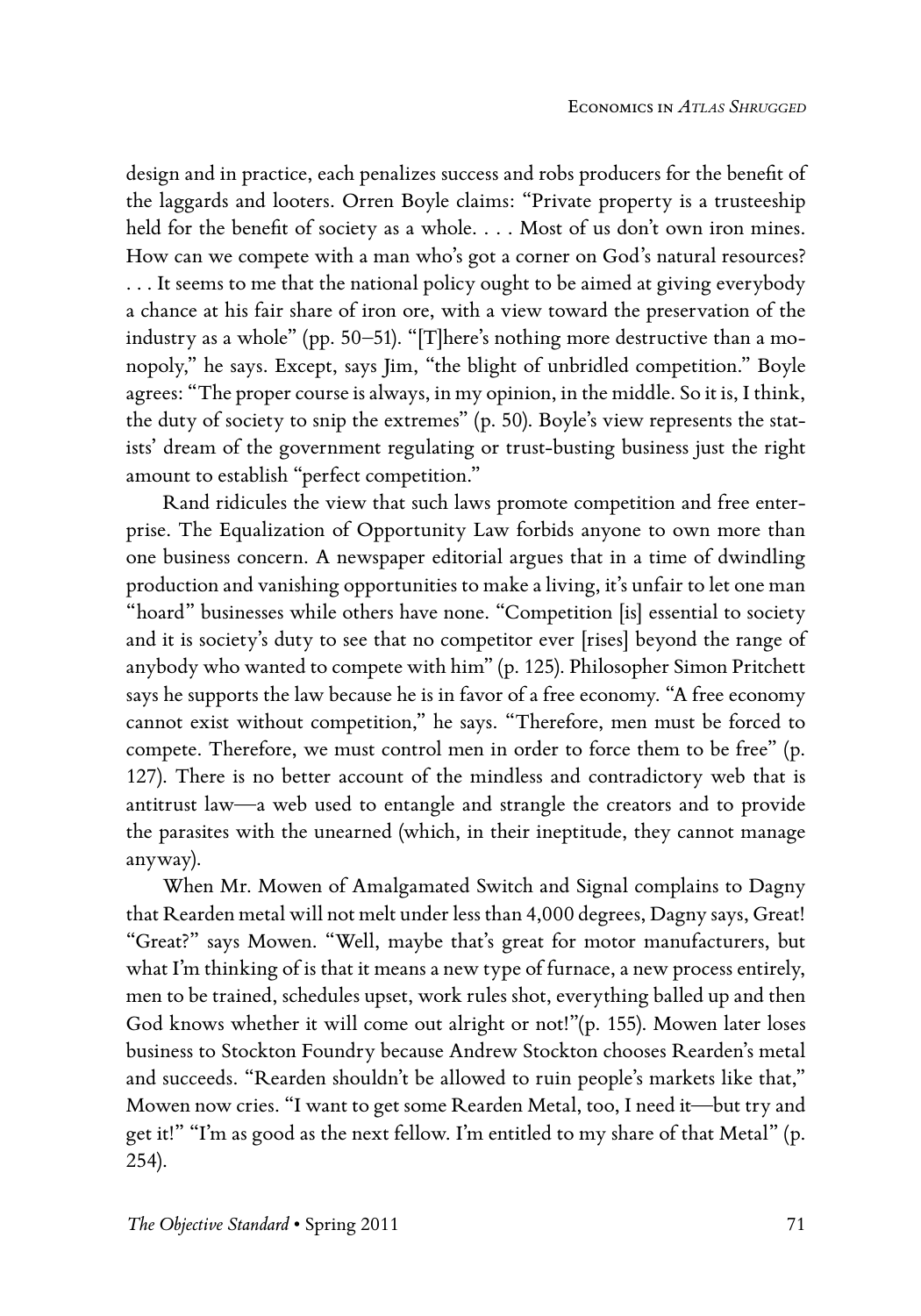When Dagny queries Lee Hunsacker on the whereabouts of Galt's motor, he says he is unaware but alleges that Ted Neilson had made a new and better motor. "How could we fight this Nielsen, when nobody had given us a motor to compete with his?" (p. 298), cries Hunsacker, ignorant of the fact that Galt had been designing his superior motor in Hunsacker's own factory, until looters such as Ivy Starnes arrived. Dagny interviews scientists to see if they can reconstruct the motor, but none can. One tells her, "I don't think such a motor should ever be made, even if somebody did learn how to make it," because "it would be so superior to anything we've got that it would be unfair to lesser scientists because it would leave no field for their achievements and abilities. I don't think that the strong should have the right to wound the self-esteem of the weak" (p. 330).

The looter's hatred for capitalism as a dynamic system is best dramatized in the passage of Directive 10-289, which freezes all employment, sales levels, prices, wages, interest rates, profits, and production methods. Jim Taggart is happy that it will also mean the closing of experimental industrial research labs. "It will end wasteful competition," he says. "We'll stop scrambling to beat one another to the untried and the unknown. We won't have to worry about new inventions upsetting the market. We don't have to pour money down the drains in useless experiments just to keep up with overambitious competitors." Yes, agrees Orren Boyle. "Nobody should be allowed to waste money on the new until everybody has plenty of the old" (p. 503). James says, "We'll be safe for the first time in centuries! Everyone will know his place and job, and everybody else's place and job—and we won't be at the mercy of every stray crank with a new idea. Nobody will push us out of business or steal our markets or undersell us or make us obsolete. Nobody will come to us offering some damn new gadget and putting us on the spot to decide whether we'll lose our shirt if we buy it, or whether we'll lose our shirt if we don't but somebody else does! We won't have to decide. Nobody will be permitted to decide anything; it will be decided once and for all. . . . There's been enough invented already—enough for everybody's comfort—why should they be allowed to go on inventing? Why should we permit them to blast the ground from under our feet every few steps? Why should we be kept on the go in eternal uncertainty? Just because of a few restless, ambitious adventurers? Heroes? They've done nothing but harm, all through history. They've kept mankind running a wild race, with no breathing spell  $\ldots$ " (p. 504).

In *Atlas* we see not only that large firms do not threaten small ones, but also that they make small ones possible. Reporting on the oil industry, after Wyatt quits, the newspapers cheer that it's now "a field day for the little guy." All the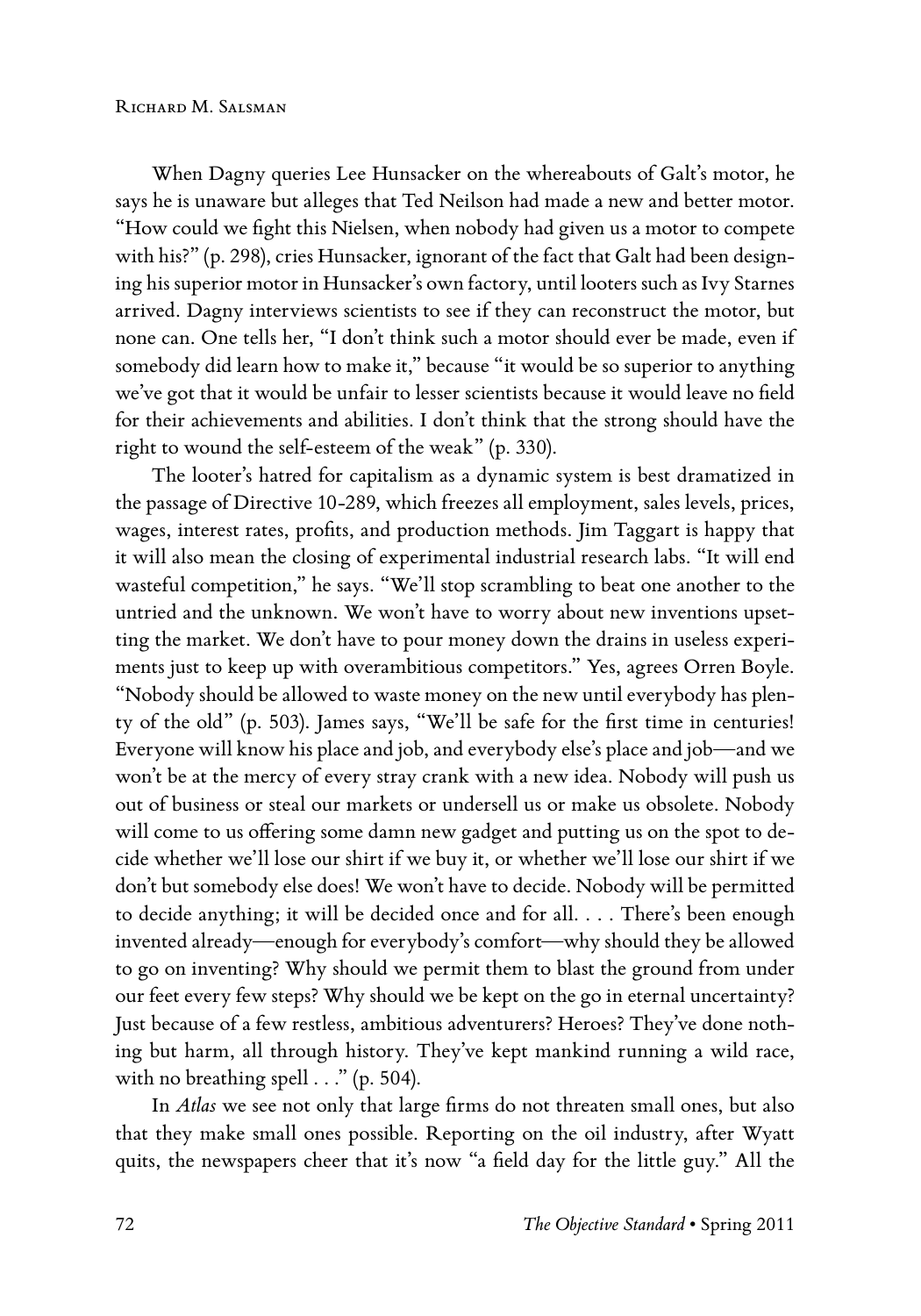two-bit operators who had cried that Wyatt left them no chance now feel free to make fortunes. They form a co-op, but together they can't pump as much oil as Wyatt; they can't supply the huge power companies he used to supply, so the power companies switch to coal. As more oil fields close down, exploration costs skyrocket. A drill bit is now five times more expensive, because the market for them is shrinking—no economies of scale. The "little guys" soon learn that "the operating costs, which had once permitted them to exist on their sixty-acre fields, had been made possible by the miles of Wyatt's hillside and had gone in the same coils of smoke" (p. 327).

Elsewhere, Jim says that Taggart freight cars aren't profitable because the shippers are demanding lower freight rates than before. Why lower? Local measures broke up the big shippers; now there are more shippers but smaller ones, and their unit costs are much higher. They try to offset these higher costs by demanding lower rail rates from Taggart. Jim protests: Even he sees that the railroad can no longer give the reduced rates that were made possible by the higher volume of the big shippers (p. 467). *Atlas* shows that a pyramid of ability exists not only within companies, but within *industries*—and that antitrust laws destroy this pyramid, too. Jim sees this on some level, but it doesn't stop him from supporting antitrust laws.

Destruction is precisely the outcome when the state intervenes to help a laggard. Taggart gets subsidies under the Railroad Unification Act (p. 774) because it has not only the most lines, but also the most idle track. Here is the Marxist principle of contributions to come " *from* each according to his ability" while subsidies go "*to* each according to his need," now applied to an *industry*. Dagny tries to stop it but cannot. Jim says the act is "harmonizing" the industry, eliminating "cutthroat" competition. It has eliminated 30 percent of the trains in the country. Eddie Willers tells Dagny, "the only competition left is in the applications to the [Railroad] Board [in Washington] for permission to cancel trains. The railroad to survive will be the one that manages to run no trains at all" (p. 776).

In *Atlas* we see that government intervention, in killing *real* competition, destroys businesses, industries, and markets. And we see that businessmen who advocate government intervention are guilty of crimes against reality and humanity. As Galt puts it, "The businessman who, to protect his stagnation, takes pleasure in chaining the ability of competitors" shares the premises of "those who seek, not to live, but to *get away with living* . . ." (p. 963). Such businessmen are "wishing facts out of existence, and destruction is the only means of their wish. If they pursue it, they will not achieve a market . . . they will merely destroy production" (p. 736).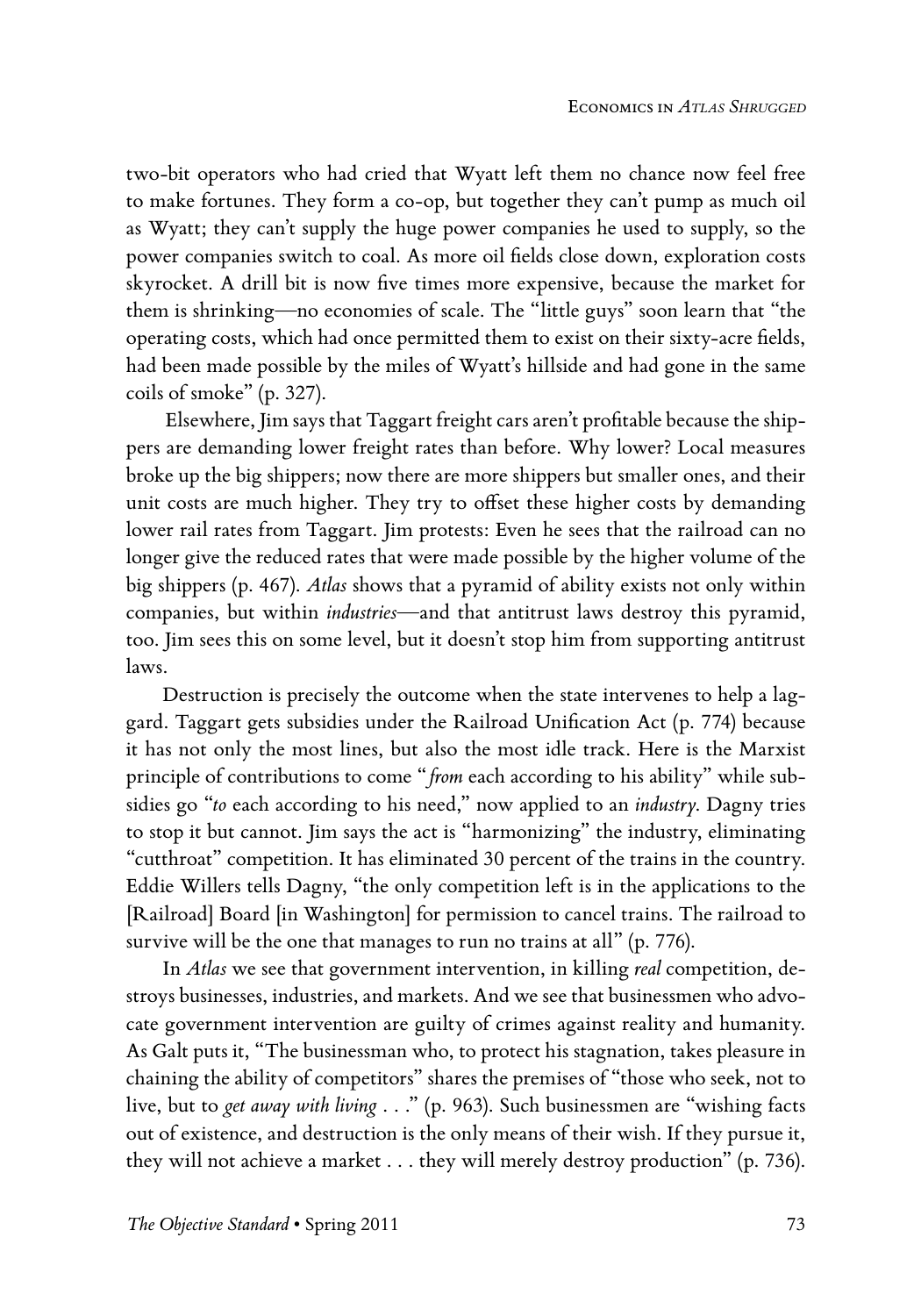"You did not care to compete in terms of intelligence—you are now competing in terms of brutality. You did not care to allow rewards to be won by successful production—you are now running a race in which rewards are won by successful plunder. You call it selfish and cruel that men should trade value for value—you have now established an unselfish society where they trade extortion for extortion" (p. 980).

What is economic competition? The textbooks again preach falsehoods, claiming it is "dog-eat-dog," destructive, and should be regulated thoroughly or just enough to "level the playing field" and rid markets of "imperfections" and winners. Thus the textbooks support statist measures such as antitrust laws.12 *Atlas*, in contrast, shows that the essence of competition is businessmen creating and offering goods or services in the marketplace, and aiming to provide higher quality, greater convenience, and/or lower prices than other businesses do. The entire process is made possible by rational, long-range thinking and trading, in which all rational parties benefit to the extent of their effort and ability.

# **The Results of Production**

Having seen how *Atlas* differs from modern economics texts on such issues as the source of production, the businessman's role in it, the origin of profit*,* and the essence of competition, we now contrast their views on the *results* of production. This may seem to be a straightforward issue, as the production of goods clearly enables savings, capital accumulation, investment, further production, and a constantly improved standard of living. What more need be said? If left free, will we not live happily ever after?

According to modern economists, the answer is no. Production, they say, often goes too far—and goes haywire. The tendency of a free market is toward *overproduction*, or in the vernacular, "gluts." From this "excessive" production, it is claimed, we get such bad things as inventory buildup, followed by production cutbacks, plant and store closing, layoffs, recessions, debt defaults, and bankruptcies. The deeper cause of such trouble, we are told, is the profit motive, which pushes businessmen to save, invest, and produce beyond all necessity.

In regard to the consumption side of the coin, the problem is said to be *underconsumption*, or "insufficient demand." Again, the exploitative profit motive is blamed. Supposedly, workers are not paid enough to "buy back" the full product they produce; they cannot buy back all of it because greed-motivated profit growth outstrips wage growth. As output exceeds the demand for it, huge inventories of goods pile up unsold. Instead of cutting prices or paying higher wages, which al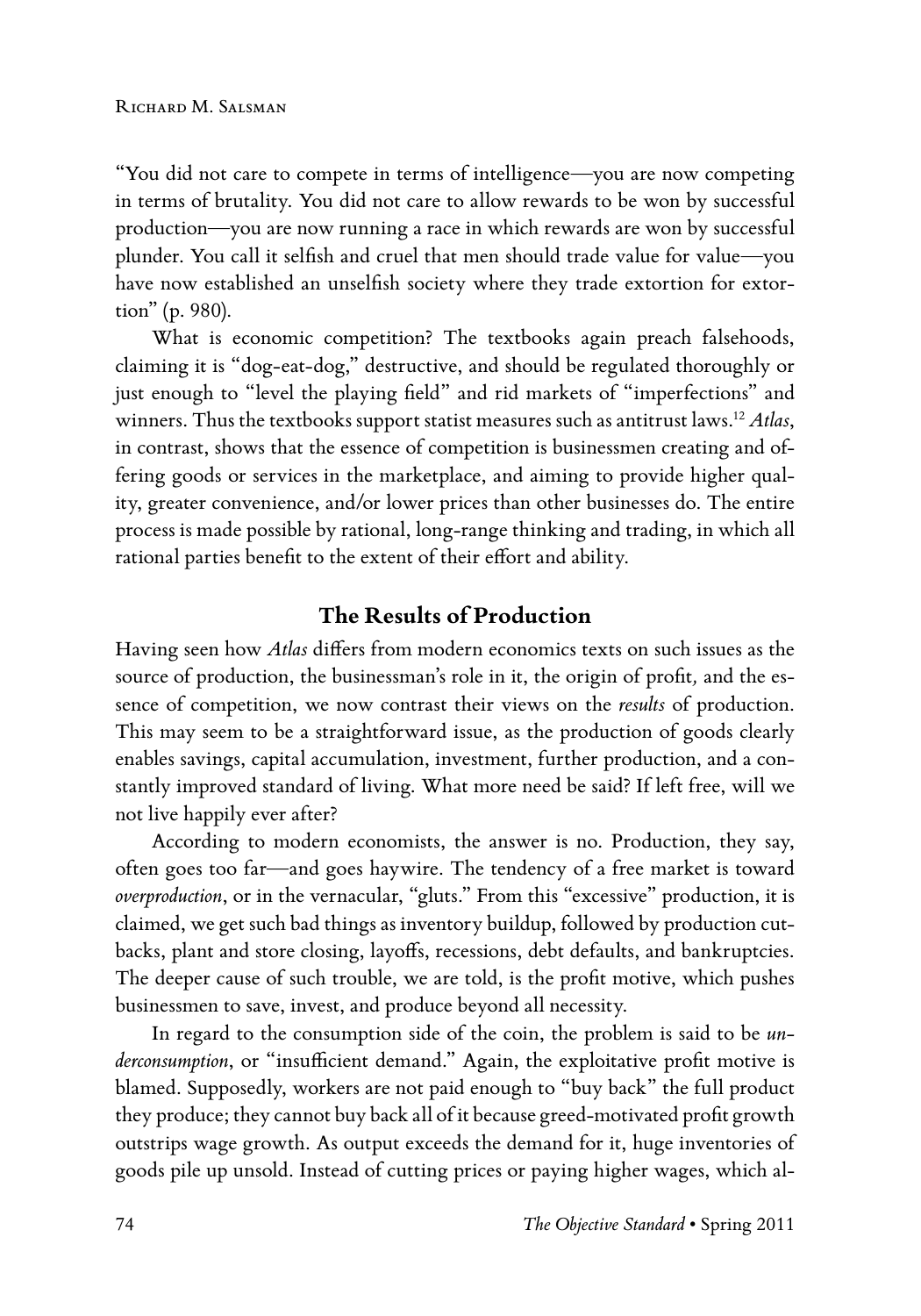legedly would reduce profit, greedy businessmen close factories and fire workers, and mass unemployment ensues.

According to the textbooks, the "solution" to such problems is state intervention. Governments must enact policies to impede saving, investment, and profit-seeking—and to promote the consumption of wealth. One such policy is the graduated income tax, which takes from those who save and invest a greater portion of their income, and gives to those who consume most or all of theirs. "Makework" schemes and "jobless benefits" accomplish the same end by giving wealth claims to nonworkers. Likewise, the printing of fiat money devalues the wealth of producers. Other policies aimed at curbing or venting "excess" production include restrictions on imports and subsidies for exports.

Production has other harmful effects, as well, say the textbooks. Too much output, it is claimed, causes "inflation." An economy can "overheat," like a car engine. Why does this happen? Again, the villain is the profit motive. To get more output, the capitalist needs more workers and more machinery, and to obtain them he must bid up wages and make purchases. But to pay higher wages and make capital expenditures without sacrificing his profit, he must raise his prices. The result is "inflation." Whereas commonsense would say that fast economic growth and a low jobless rate are good news, the textbooks say these are actually bad news. The government's central bank must curb inflation by curbing its alleged causes: economic growth and job creation.

What students do *not* learn today is that classical economists—such as Adam Smith, James Mill, and Jean Baptiste Say—blasted these myths nearly two centuries ago. Above all it was Say's Law that identified the economic axiom that all demand comes from supply. Demand is not simply a desire for material wealth—it is the desire backed up by purchasing power. But purchasing power necessarily must come from prior production. Whenever we enter a market to purchase something, we must offer goods we have produced (in the case of barter) or else money that we have received as income for goods we have produced. This is the essence of Say's Law: supply *constitutes* demand.<sup>13</sup>

One corollary of Say's Law is that all markets are made possible by *producers*, not by consumers. Another corollary is that no demand (the exchange of values) or consumption (the use of values) can occur prior to production. Say's Law entails the principle of the *primacy of production*, which is much like Ayn Rand's formulation in metaphysics of the *primacy of existence*. Just as *existence* exists prior to (and apart from) our *consciousness*, so also *production* exists prior to and apart from our *consumption*. Consciousness depends on existence; it does not create it. Likewise,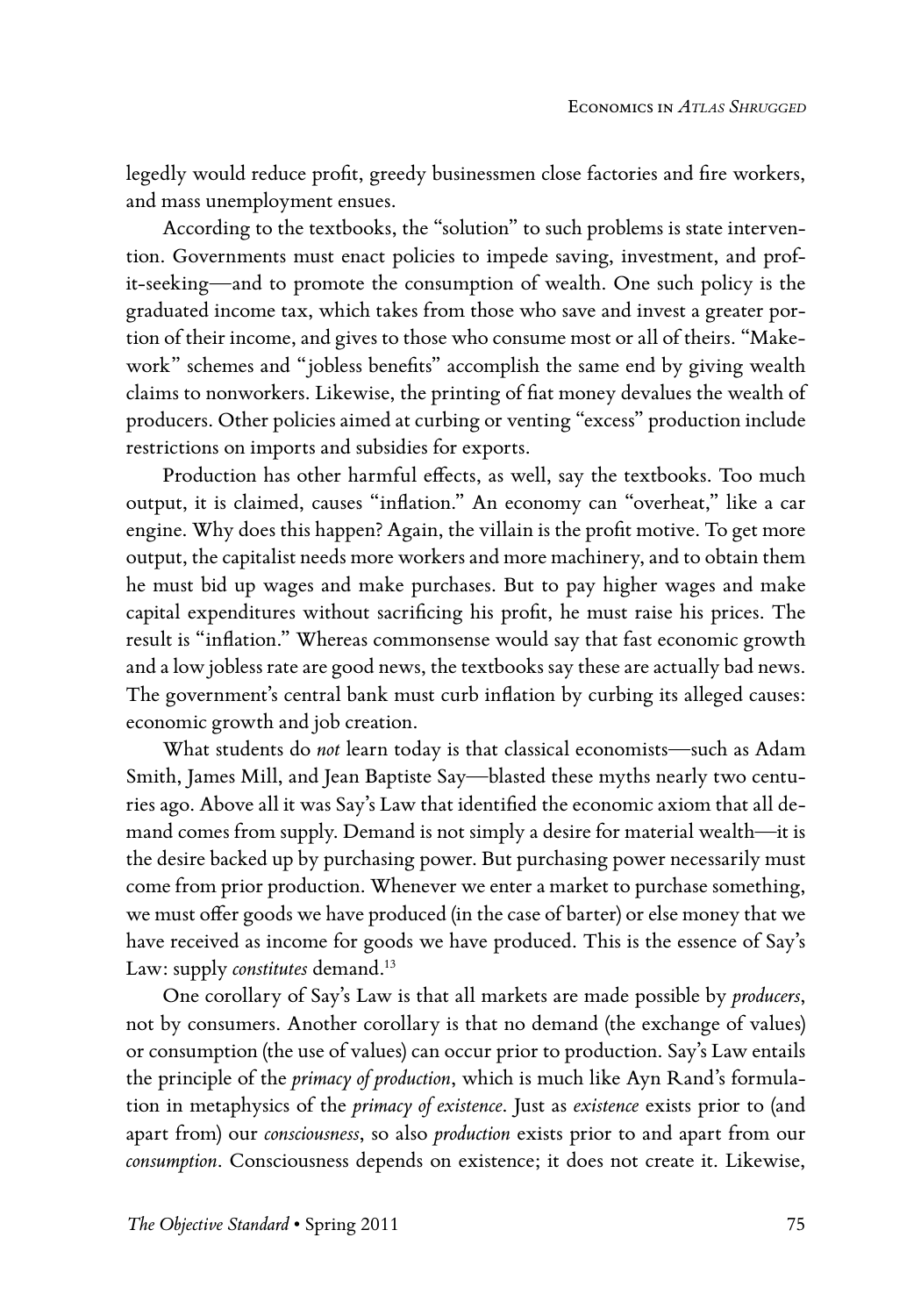consumption depends on production; it does not create it. Existence and production are the respective primaries. Those who hold *consciousness as primary* believe wishing makes things so. Those who hold *consumption as primary* believe they can have their cake and eat it, too. The primacy of existence says that our main focus should be on *reality*. The primacy of production says that our main focus should be on wealth creation.

*Atlas* dramatizes the classical position on these issues, and Say's Law is incorporated in the novel by implication. Production is shown to be a life-giving value, not the root source of recessions or inflation. Wealth is shown not to contain the seeds of poverty but to make possible further production and consumption. For example, Rearden Metal makes possible faster trains and stronger bridges; it does not "displace" or "unemploy" resources; rather, it makes new resources and better employment possible. The same goes for Galt's motor. When Dagny and Rearden think about its possibilities, they estimate that it will add "about ten years . . . to the life of every person in this country—if you consider how many things it would have made easier and cheaper to produce, how many hours of human labor it would have released for other work, and how much more anyone's work would have brought him. Locomotives? What about automobiles and ships and airplanes with a motor of this kind? And tractors. And power plants. All hooked to an unlimited supply of energy, with no fuel to pay for, except a few pennies' worth to keep the converter going. That motor could have set the whole country in motion and on fire" (p. 271).

Rand dramatizes the life-giving nature of production with the metaphor of the body's circulatory system. She describes the opening of Wyatt's oil wells as follows: "the heart had started pumping, the black blood . . . blood is supposed to feed, to give life . . ."(p. 18). When Eddie Willers consults the map of the Taggart rail system, the metaphor appears yet again: "[T]he network of red lines slashing the faded body of the country from New York to San Francisco, looked like a system of blood vessels. . . . as if once, long ago, the blood had shot down the main artery and, under the pressure of its own over-abundance, had branched out at random points, running all over the country" (p. 15). The "overabundance" does not mean overproduction or random abundance. The Taggart lines grew with other industries; demand for new rail lines came from the output of other businesses and industries. The supplies and incomes generated by Taggart's rail lines *constituted* demand for steel and oil. In short, *Atlas* shows that markets are made by producers—and it celebrates the principle. Recall, for instance, that when Dagny completes the John Galt Line and prepares for its inaugural run, she announces that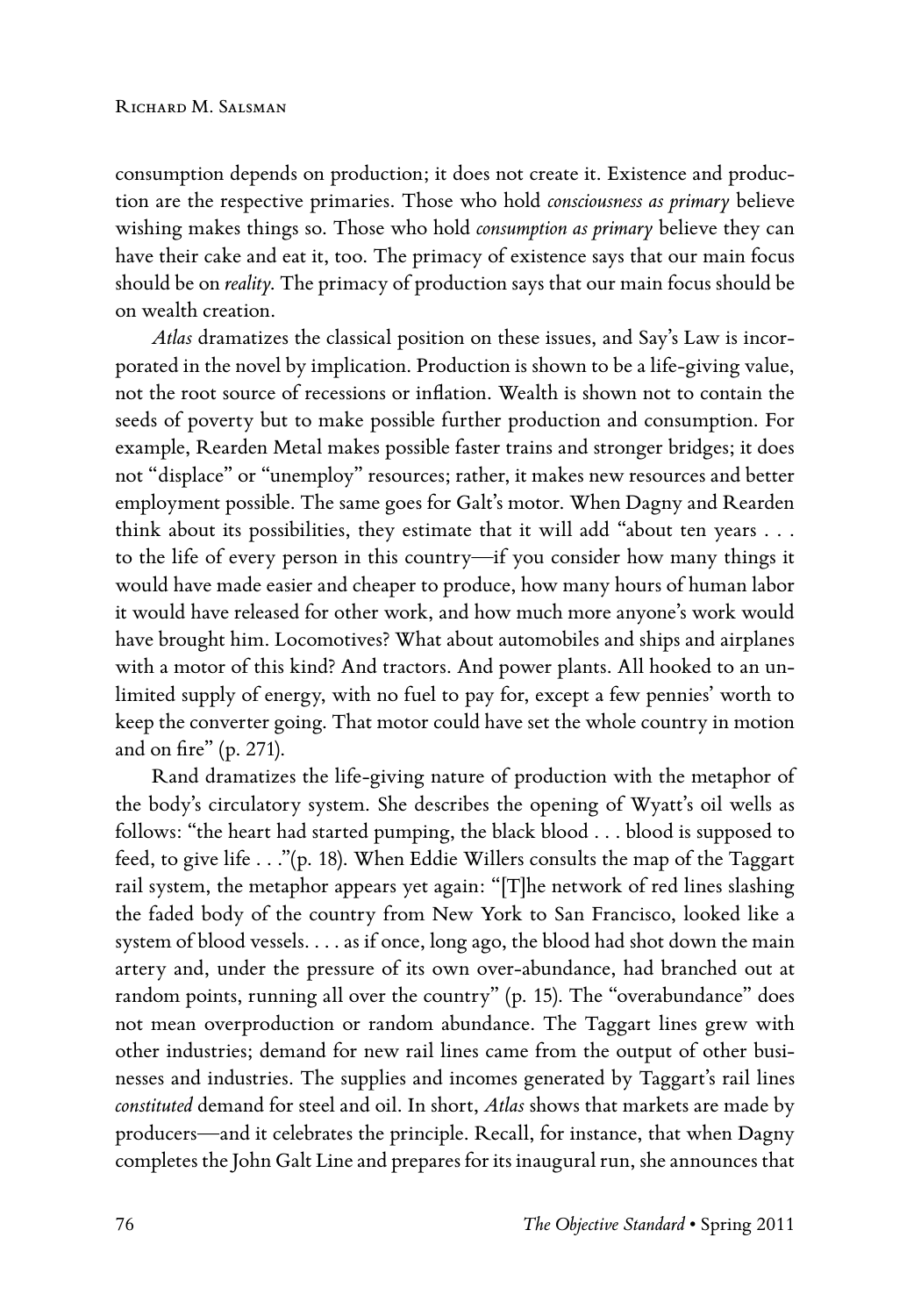it won't be a passenger express loaded with celebrities and politicians, as is the custom for inaugural runs, but a freight special carrying goods from farms, lumber yards, mines (p. 216).

*Atlas* further emphasizes the primacy of production in Galt's Gulch. Once Dagny enters the Gulch and sees Ellis Wyatt producing oil from shale, she asks him, "Where's your market?" Wyatt answers, "Market?" "Only those who produce, not those who consume, can ever be anybody's market." "I deal with the life-givers, not with cannibals. If my oil takes less effort to produce, I ask less of the men to whom I trade it for the things I need. I add an extra span of time to their lives with every gallon of oil that they burn. And since they're men like me, they keep inventing faster ways to make the things they make—so every one of them grants me an added minute, hour or day with the bread I buy from them, with the clothes, the lumber, the metal, an added year with every month of electricity I purchase. That's our market and that's how it works for us. . . . Here we trade achievements, not failures—values, not needs. We're free of one another, yet we all grow together" (pp. 666–67). The dramatization of such principles—that production constitutes demand and that producers alone comprise markets—shows the absurdity of such myths as the possibility of "overproduction" and "underconsumption" in a free market.

*Atlas* also shows that the primacy of production does *not* mean the *exclusivity* of production. The heroes do not produce for the sake of producing. They recognize that production is the *precondition* for consumption but that it is not an end in itself. Production is a means to an end. Dagny expresses the point when she sees Galt's powerhouse in the valley: "She knew that there was no meaning in motors or factories or trains, that their only meaning was in a man's enjoyment of his life, which they served" (p. 674). The heroes enjoy their wealth. Recall the description of Midas Mulligan's cabin in the valley, which exhibits the wealth *not of accumulation*, but of *selection*. Consumption does not create wealth; in fact, it is the *using up* of wealth—for the sustenance and enjoyment of life.

The textbook view that production has harmful effects is dramatized by Dr. Potter of the State Science Institute, when he tries to convince Rearden to stop making his metal. "Our economy is not ready for it," he tells Rearden. "Our economy is in a state of extremely precarious equilibrium. . . . [We need] just a temporary delay. Just to give our economy a chance to get stabilized. . . . [V]iew the picture from the angle of the alarming growth of unemployment. . . . At a time of desperate steel shortage we cannot afford to permit the expansion of a steel company which produces too much, because it might throw out of business the com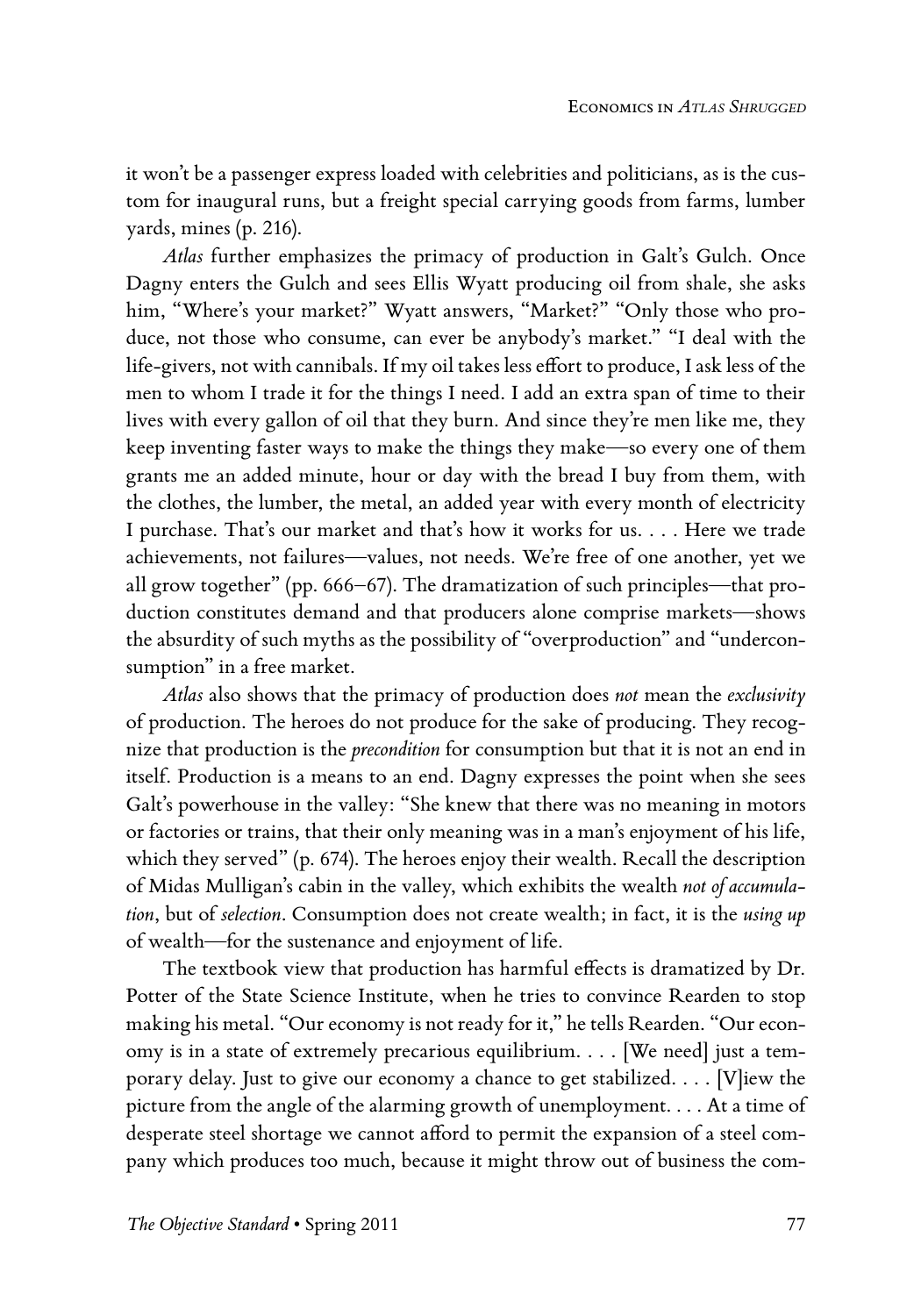panies which produce too little, thus creating an unbalanced economy" (p. 170). The "solution" for this alleged glut of output is the Equalization of Opportunity Bill, intended to redistribute industrial holdings. "'I don't see why businessmen object to [the Bill],'" says Betty Pope "in the tone of an expert on economics. 'If everybody else is poor, they won't have any market for their goods. But if they stop being selfish and share the goods they've hoarded—they'll have a chance to work hard and produce some more'" (p. 130). Betty Pope is an "expert" on modern economic principles (i.e., myths). To her, markets are made not by producers but by nonproducing consumers; the moochers are doing businessmen a "favor" by looting and consuming their "excess" goods.

The myth that consumption somehow is a boon to production is dramatized in Jim Taggart's plan to divert resources from the Rio Norte Line to the San Sebastian Line across the Mexican desert. He claims the scheme will create prosperity, but "no surge of trade had come across the border" and "after three years the drain on Taggart Transcontinental still hadn't stopped" (p. 59). Jim's line is pure consumption; it only uses up or destroys wealth—and *Atlas* shows what such statist schemes mean for production. "A depot of reinforced concrete, with marble columns and mirrors, was built amidst the dust of an unpaved square in a Mexican village, while a train of tank cars carrying oil went hurtling down an embankment and into a blazing junk pile, because a rail had split on the Rio Norte Line" (p. 58). When Francisco is asked about the line, he feigns surprise at its failure: "Doesn't everyone believe that in order to get the goods, all you have to do is need them?" (p. 137). When later he learns that the United States has resorted to rationing, allegedly to equalize consumption and stabilize production, he remarks: "The nation which had once held the creed that greatness is achieved by production, is now told that it is achieved by squalor" (p. 463).

Many brief scenes further dramatize the fallacy that consumer spending or consumption fosters production. During Thanksgiving, for instance, Rearden reminds Dagny that it's "a holiday established by productive people to celebrate the success of their work" (p. 441). But during dinner at his home, Rearden's mother tells him he should thank "the people of this country who have given you so much" (p. 429). Throughout the novel producers are told they must grant wage hikes to laborers regardless of productivity. "Maybe you can't afford to give them a raise," someone remarks, "but how can they afford to exist when the cost of living has shot sky-high? They've got to eat, don't they? That comes first, railroad or no railroad" (p. 468). This is the primacy of consumption mentality. Near the novel's end Rearden's brother, Philip, approaches him with the same premise, seeking a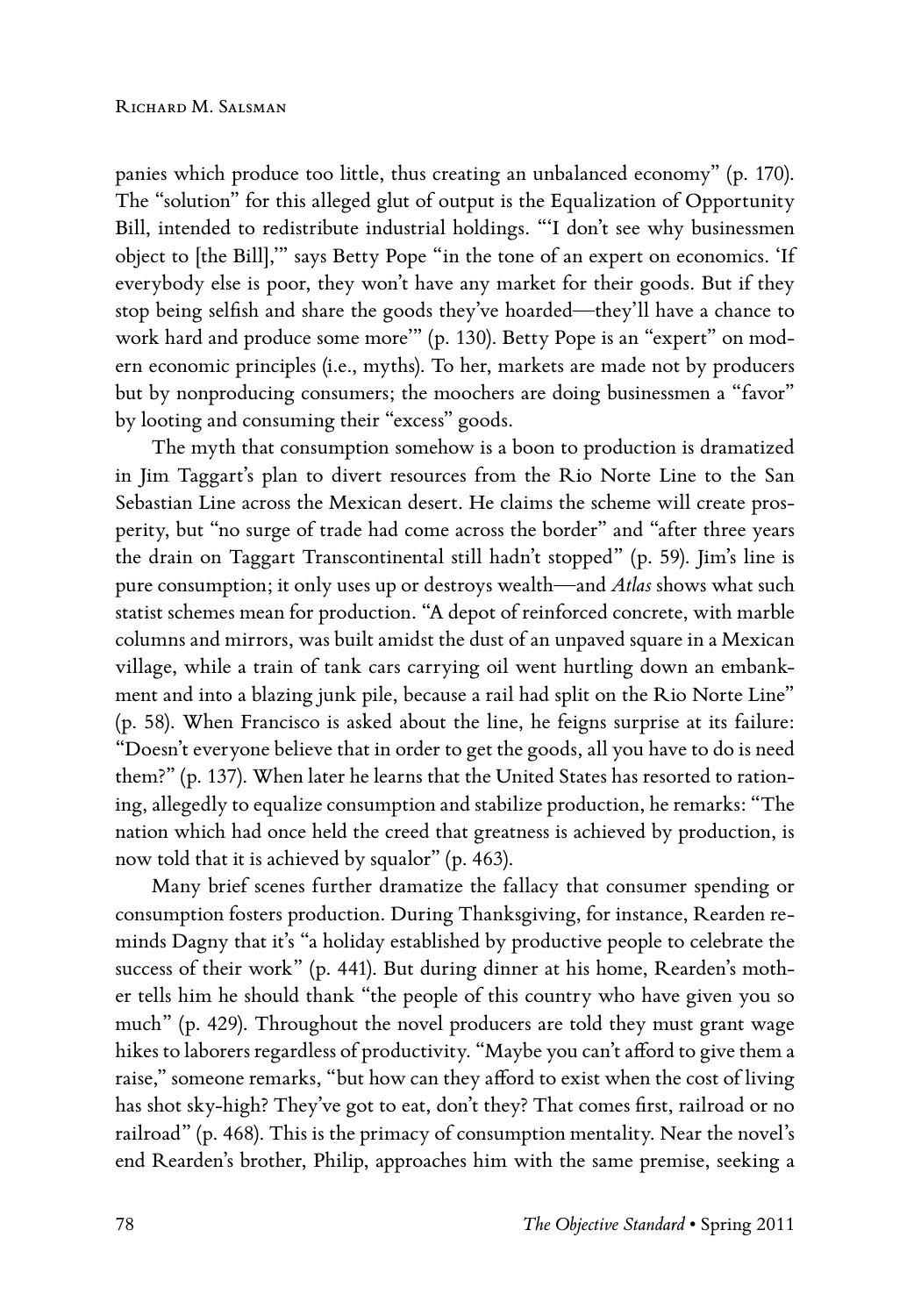job. Rearden points to the workers: "Can you do what they're doing?" No, says Philip, but his need and desire should be sufficient. Besides, Philip adds, "What's more important, that your damn steel gets poured, or that I eat?" Rearden retorts: "How do you propose to eat if the steel doesn't get poured?" (p. 854). This is the primacy of production axiom.

Modern economists and textbooks also preach that government intervention prevents or cures "gluts" and "stabilizes" the economy. *Atlas* shows the truth: Government intervention creates shortages by penalizing producers and shrinking the markets that only they make possible. By promoting consumption, it wreaks destruction. The disappearance of producers makes the effect crystal clear. As Galt puts it: "Let him try to claim, when there are no victims to pay for it . . . that he will collect a harvest tomorrow by devouring his seed stock today—and reality will wipe him out, as he deserves" (p. 936).

Unemployment, inflation, and stagnation all result from government intervention, not capitalism, yet the looters in *Atlas*, as if reading a script straight from today's textbooks, blame free markets and seek greater power to "stabilize" the economy.

When Directive 10-289 is passed, Wesley Mouch says the law will stop the nation's economic retrogression by freezing everything in place. "Our sole objective," he says, "must now be to hold the line. To stand still in order to catch our stride. To achieve total stability" (p. 497). One group demands passage of a "Public Stability Law," which forbids firms to move among states. Meanwhile, a state economic planning bureau issues innumerable edicts repeating such phrases as "unbalanced economy" and "emergency powers" (p. 279). An "unbalanced economy" is one in which the aggregate supply of goods and services does not equal their aggregate demand—a blatant *denial* of the truth of Say's Law. For an economist to deny Say's Law is the equivalent of a physicist denying the Law of Gravity or a philosopher denying the Law of Identity.

Statists' evasions aside, the fact remains that markets are made by producers and shrink under the touch of statists and their consumptionist cheerleaders. A producer benefits from dealing with other producers, not with incompetents or "consumers" who have nothing to offer in trade. As Dagny puts it, "I can run a good railroad. I can't run it across a continent of share croppers who're not good enough to grow turnips successfully. I've got to have men like Ellis Wyatt to produce something to fill the trains I run" (p. 84). When she and Rearden visit a remote town, they see a small local railroad pulled by an ancient coal-burning locomotive; she asks if he can imagine the Comet being pulled by one (later it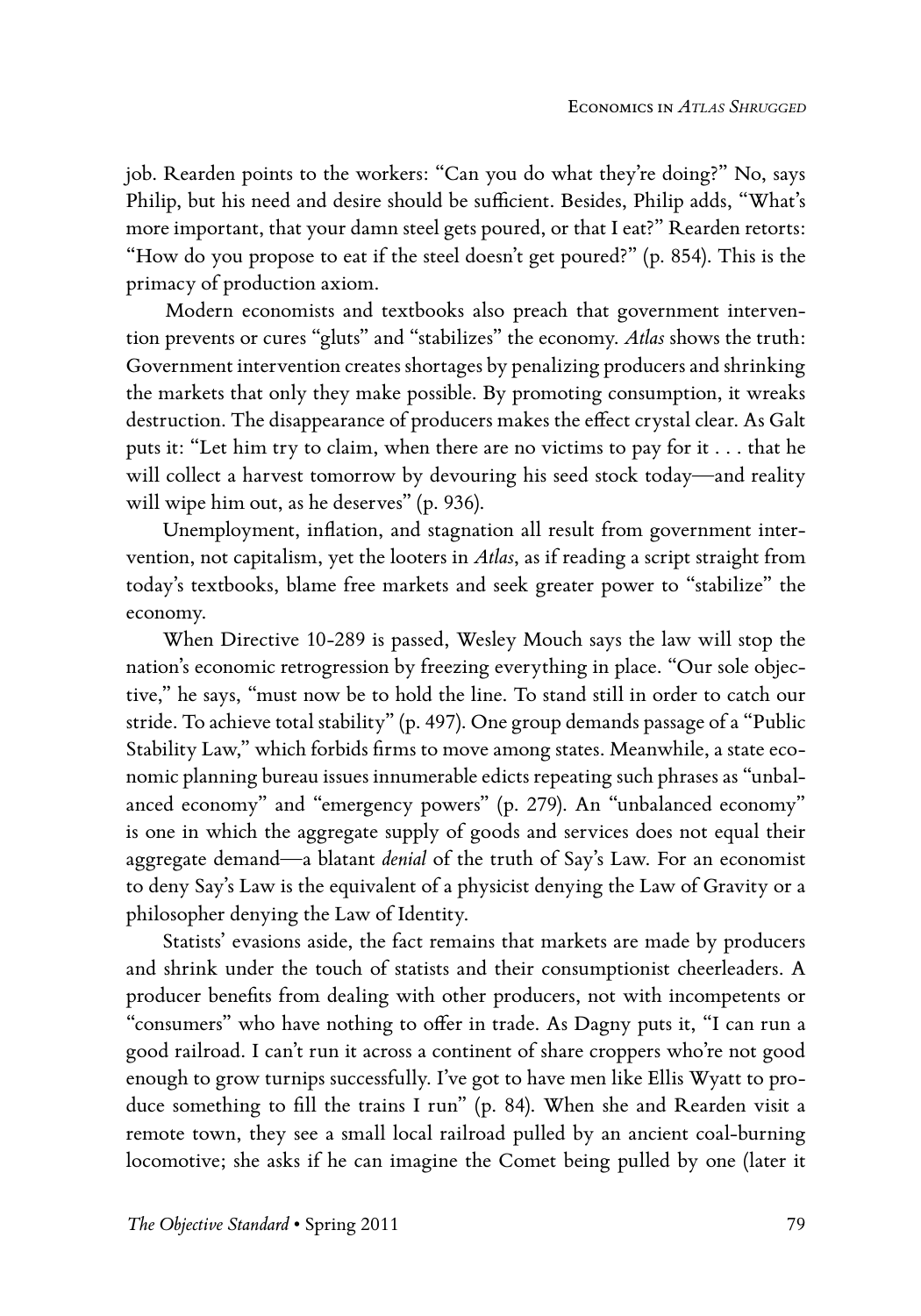is, through Winston Tunnel). "I keep thinking, it won't be any use, all my new track and all your new furnaces, if we don't find someone able to produce Diesel engines" (p. 263).

*Atlas* dramatizes the chain reaction caused when statist controls forced Rearden and Danagger to delay shipments of steel and coal to Taggart Transcontinental. A freight train is delayed; then produce rots and must be dumped; some California growers and farmers go out of business, along with a commission house, as does the plumbing company the house owed money to, and then a lead pipe wholesaler that had supplied the plumbing company. Rand says, "Few people noticed how these events related to one another." More delays cause the failures of a ball-bearing company in Colorado, then a motor company in Michigan waiting for ball bearings, then a sawmill in Oregon waiting for motors, then a lumberyard in Iowa dependent on the sawmill, and finally a building contractor in Illinois who was waiting for lumber. "Purchasers of his homes were sent wandering down snowswept roads in search of that which did not exist any longer" (p. 462).

Such events powerfully dramatize the principle that *markets are made by producers*—and thwarted by statists.

Later, Galt names the essence of consumption-based economics, which is embodied in today's textbooks (especially Samuelson's): "They want you to go on, to work, to feed them, and when you collapse, there will be another victim starting out and feeding them, while struggling to survive—and the span of each succeeding victim will be shorter, and while you'll die to leave them a railroad, your last descendent-in-spirit will die to leave them a loaf of bread. This does not worry the looters of the moment. Their plan . . . is only that the loot shall last their lifetime" (p. 683).

Consumption, at root, is an act of destruction, in that it uses up wealth. Those who create wealth use it as a means of enjoying life. They live by means of production. Those who seek to consume wealth without producing it seek to live without enacting the cause of life. They seek to live by means of destruction.

"Frantic cowards," says Galt, "now define the purpose of economics as 'an adjustment between the unlimited *desires* of men and the goods supplied in limited quantity.' Supplied—by whom? Blank-out." "The problem of production, they tell you, has been solved and deserves no study or concern; the only problem left for your 'reflexes' to solve is now the problem of distribution. Who solved the problem of production? Humanity, they answer. What was the solution? The goods are here. How did they get here? Somehow. What caused it? Nothing has causes" (p. 959). But "the law of identity does not permit you to have your cake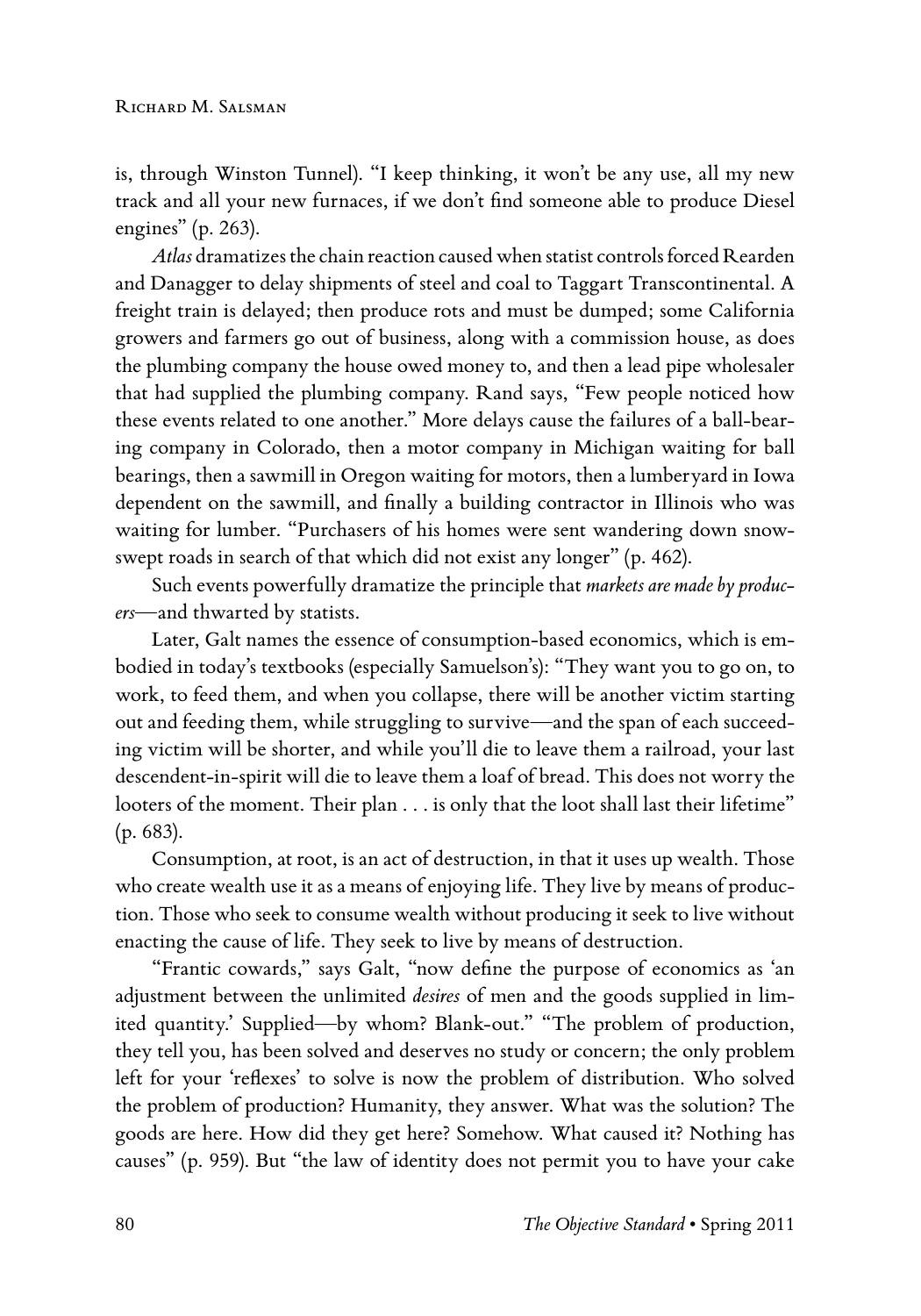and eat it, too," he adds, and "the law of causality does not permit you to eat your cake *before* you have it. . . . [if] you drown both laws in the blanks of your mind, if you pretend to yourself and to others that you don't see—then you can try to proclaim your right to eat your cake today and mine tomorrow, you can preach that the way to have cake is to eat it, first, before you bake it, that the way to produce is to start by consuming, that all wishers have an equal claim to all things, since nothing is caused by anything" (p. 954). "An action not caused by an entity would be caused by a zero, which would mean a *zero* controlling a *thing* . . . which is the universe of your teachers' desire . . . the goal of their morality, their politics, their economics, the ideal they strive for: the reign of the zero" (p. 954).

Recall the metaphor of the life-giving circulatory system and the Taggart Transcontinental map. Amid widening economic breakdown and edicts diverting her trains to parasites, Dagny looks at the map and thinks: "There had been a time when the railroad was called the blood system of a nation, and the stream of trains had been like a living circuit of blood, bringing growth and wealth to every patch of wilderness it touched. Now, it was still like a stream of blood, but like the oneway stream that runs from a wound, draining the last of a body's sustenance and life. One-way traffic, she thought indifferently—consumer's traffic" (p. 837). Later in the novel, when yet another copper wire breaks in New York City, Taggart's signal lights go out. At the entrance to the tunnels "a cluster of trains gathered and then grew through the minutes of stillness, like blood damned by a clot inside a vein, unable to rush into the chambers of the heart" (p. 868). The life-giving system based on the primacy of production is being killed by the myth of the primacy of consumption, the reign of the zero.

Today's economics textbooks—Samuelson's especially—embody the views of John Maynard Keynes, the 20<sup>th</sup> century's arch-promoter of consumption-based economics and outspoken critic of Say's Law.14 During the Great Depression, conservatives, unable to challenge statist controls on moral and philosophic grounds, insisted that in the long run the economy would recover on its own. Keynes retorted, "In the long run we're all dead." This is the range-of-the-moment mentality typical of a consumption-oriented theorist. A Keynes-like entity appears in *Atlas*, in the person of Cuffy Meigs, enforcer of the Railroad Unification Plan. He wields "a rabbit's foot in one pocket" and "an automatic pistol in the other." Dagny notes that Meigs' plan will cannibalize the railroad system, and asks how it will be revised in the future. "You're impractical," says Jim. "It's perfectly useless to theorize about the future when we have to take care of the emergency of the moment. In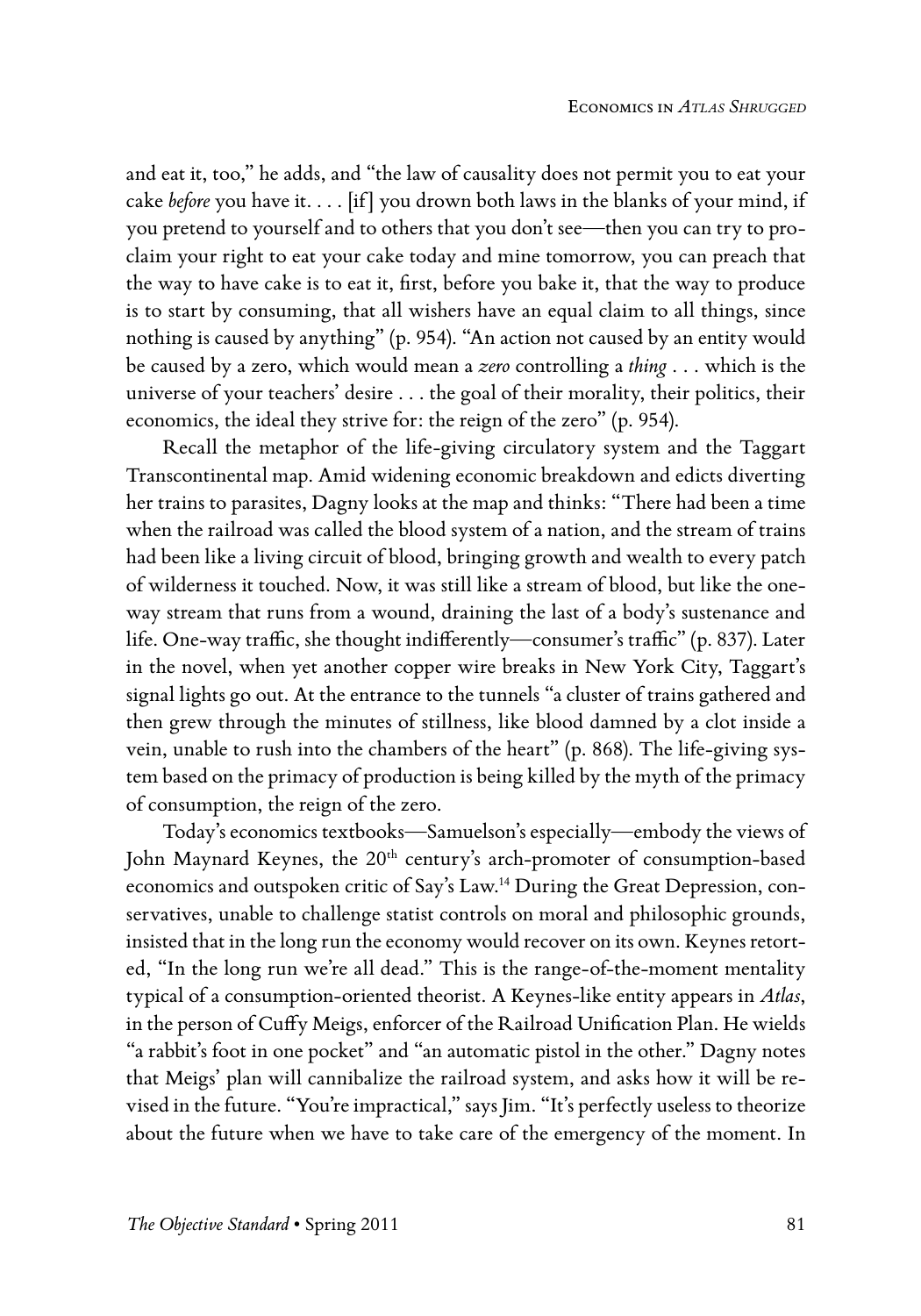the long run—" he starts to continue, but Meigs interrupts and says, "In the long run, we'll all be dead" (p. 777).

*Atlas* dramatizes the fact that producers, left free, do not cause "overproduction," "imbalances," "unemployment," or "inflation"; rather, they cause life-giving, life-sustaining abundance. The primacy of production rests on the laws of identity and causality; its application gives rise to life and prosperity. The primacy of consumption, in contrast, rests on a *denial* of the laws of logic and economics; its application leads to destruction and death.

### **The Purpose of Money**

Modern economists and textbooks typically nod to such uncontroversial and longrecognized truths as that money is a medium of exchange, a unit of account, and a store of value, but they fail to recognize the fundamental purpose of money, which is to integrate the economy. They also fail to recognize the need—and even the possibility—of an objective monetary standard. And they fail to recognize the morality and practicality of free-market banking—despite the fact that goldbased and relatively-free banking operated successfully in the United States (and elsewhere) from 1790 until 1913 (except when suspended during the Civil War) and despite the fact that today the safest banking is also the freest: the relatively unregulated, nongovernment-insured money market mutual fund industry.

*Atlas*, in contrast, shows the true nature and function of money. It shows that for an economy to function properly, banking must be left to the market. And it shows what happens when the government intervenes in money and banking.

From a broad perspective, we find throughout the story occasional allusions to a steady decline in the value and fixity of money. In the age of the heroes' ancestors, we learn that there was gold money and a reliable standard. Even at the outset of *Atlas*, well before the economy collapses, there is some semblance of predictability, longer-range planning, and an ability to calculate future investment returns. But fiat money circulates, at least outside Galt's Gulch. In Francisco's money speech (a third of the way through the book), he refers to "those pieces of paper, which should have been gold" as "a token of honor." And he explains: "Whenever destroyers appear among men, they start by destroying money. . . . [They] seize gold and leave to its owners a counterfeit pile of paper. This kills all objective standards and delivers men into the arbitrary power of an arbitrary setter of values. Paper is a mortgage on wealth that does not exist, backed by a gun aimed at those who are expected to produce it. Paper is a check drawn by legal looters upon an account which is not theirs: upon the virtue of the victims" (pp. 385–86).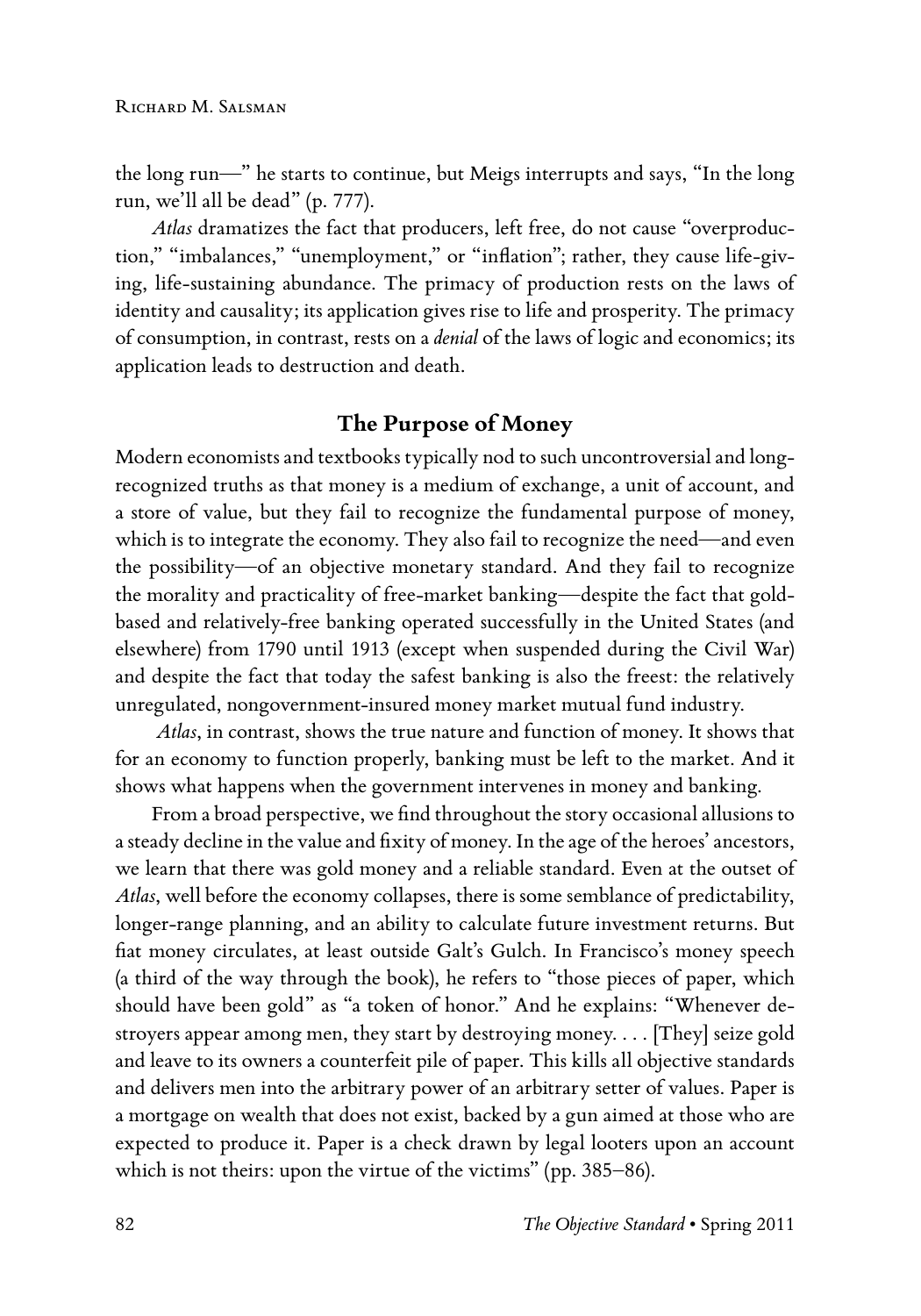As the story proceeds, there is frequent evidence of inflation, such as a mention that the cost of living is rising faster than wages. Prices become more detached from reality, as money is detached from gold. Fiat money is being printed in abundance, but prices are not allowed to rise, so goods become increasingly scarce. Producers refuse to offer their goods at prices that are too low, and buyers demand too many goods for the very same reason, so demand exceeds supply. Once Directive 10-289 freezes *all* prices, disintegration and shortages become ubiquitous. Eventually, not even price controls can mask inflation, which soon accelerates into hyperinflation. Near the end of the story, we read that "wads of worthless paper money were growing heavier in the pockets of the nation, but there was less and less for it to buy. In September a bushel of wheat had cost \$11; it had cost \$30 in November; it had cost \$100 in December; it was now (January) approaching the price of \$200, while the printing presses of the government treasury were running a race with starvation, and losing" (p. 995).

Francisco explains that "money is a tool of exchange, which cannot exist unless there are goods produced and men able to produce them." "Money is your means of survival," he adds. However: "Money will always be an effect and refuse to replace you as the cause" (pp. 410, 412). This principle is dramatized in (among other places) the scene where Dagny and Hank visit the now abandoned  $20<sup>th</sup>$  Century Motor Company. The town, once vibrant, wallows in poverty. Seeing a frail old man lugging heavy buckets of water, "Rearden took out a ten dollar bill [worth \$100 today] and extended it to him, asking: 'Would you please tell us the way to the factory?' The man stared at the money with sullen indifference, not moving, not lifting a hand for it, still clutching the two buckets. 'We don't need no money around here,'" he said. Rearden asked, "Do you work for a living? . . . what do you use for money?" "We don't use no money," the old man responds. "We just trade things amongst us." "How do you trade with people from other towns?" Rearden asks. "We don't go to no other towns" (p. 266).

Near the end of the novel, when state thugs try to make Galt the nation's economic dictator, he refuses, and Mr. Thompson, the head of state, responds by saying, "I can offer you anything you ask. Just name it." Galt says, "You name it." Thompson replies, "Well, you talked a lot about wealth. If it's money that you want—you couldn't make in three lifetimes what I can hand over to you in a minute, cash on the barrel. Want a billion dollars—a cool, neat, billion dollars?" [i.e., \$10 billion in today's depreciated money]. Galt answers: "Which *I'll* have to produce, for you to give to me?" Thompson: "No, I mean straight out of the public treasury, in fresh, new bills . . . or . . . even in gold, if you prefer." Galt: "What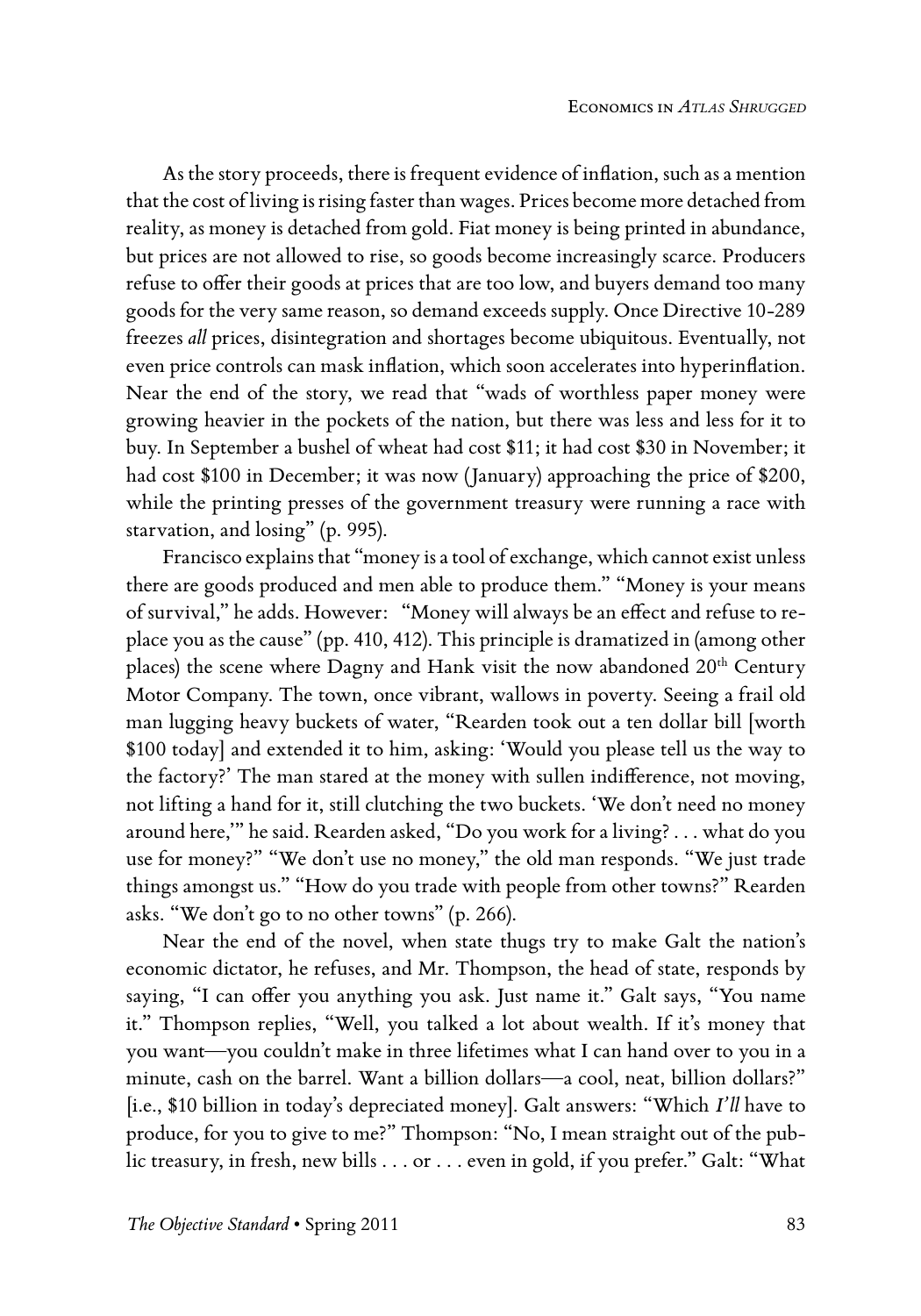will it buy me?" Thompson: "Oh, look, when the country gets back on its feet . . ." Galt: "When I put it back on its feet?" (p. 1013).

Throughout *Atlas*, Rand dramatizes the fact that money is an effect of wealth, not its cause, and that its real value depends entirely on the wealth producers.

# **The Spirit of Atlantis**

A brief account of the organization of Galt's Gulch, or "Atlantis," in *Atlas* provides a good summary of the economic principles demonstrated in the novel. Early and interesting intimations of Atlantis appear throughout the story. Someone mentions a "place where hero-spirits lived in a happiness unknown to the rest of the earth"—"a place which only the spirits of heroes could enter." We are told that the heroes "reached it without dying, because they carried the secret of life with them" (p. 147). The secret, ultimately revealed in the valley, is that man's mind is the source of all values and all wealth.

Galt's Gulch began as Midas Mulligan's private retreat, and he tells Dagny he bought the property years ago, "section by section, from ranchers and cattlemen who didn't know what they owned." Mulligan built his own house and stocked it so as to be self-supporting, "so I could live here the rest of my life and never have to see the face of another looter" (p. 689). As the best minds and top producers are invited to the Gulch, they either move there permanently or visit and work for a month in summer. Mulligan sells them various pieces of land. There are no laws, because in so rational and small a society, arbitration by Judge Narragansett is sufficient. The valley has farms, an industrial district, and a single street with retail stores. The only things inhabitants can bring into the Gulch are some of their machines and their gold—the "frozen forms of intelligence."

Galt invents the most advanced technologies while in the Gulch: a screen of refracted light rays to hide the valley from above; a powerhouse the size of a toolshed that provides all the energy, with a door that opens by a voice recognition device. Upon seeing it, Dagny "thought of this structure, half the size of a boxcar, replacing the power plants of the country, the enormous conglomerations of steel, fuel, and effort—she thought of the current flowing from this structure, lifting ounces, pounds, tons of strain from the shoulders of those who would make it or use it, adding hours, days and years of liberated time to their lives . . . paid for by the energy of a single mind" (p. 674). She learns that all the producers in the valley are more productive now that they are politically free, their neighbors are producers, and their wealth is safe.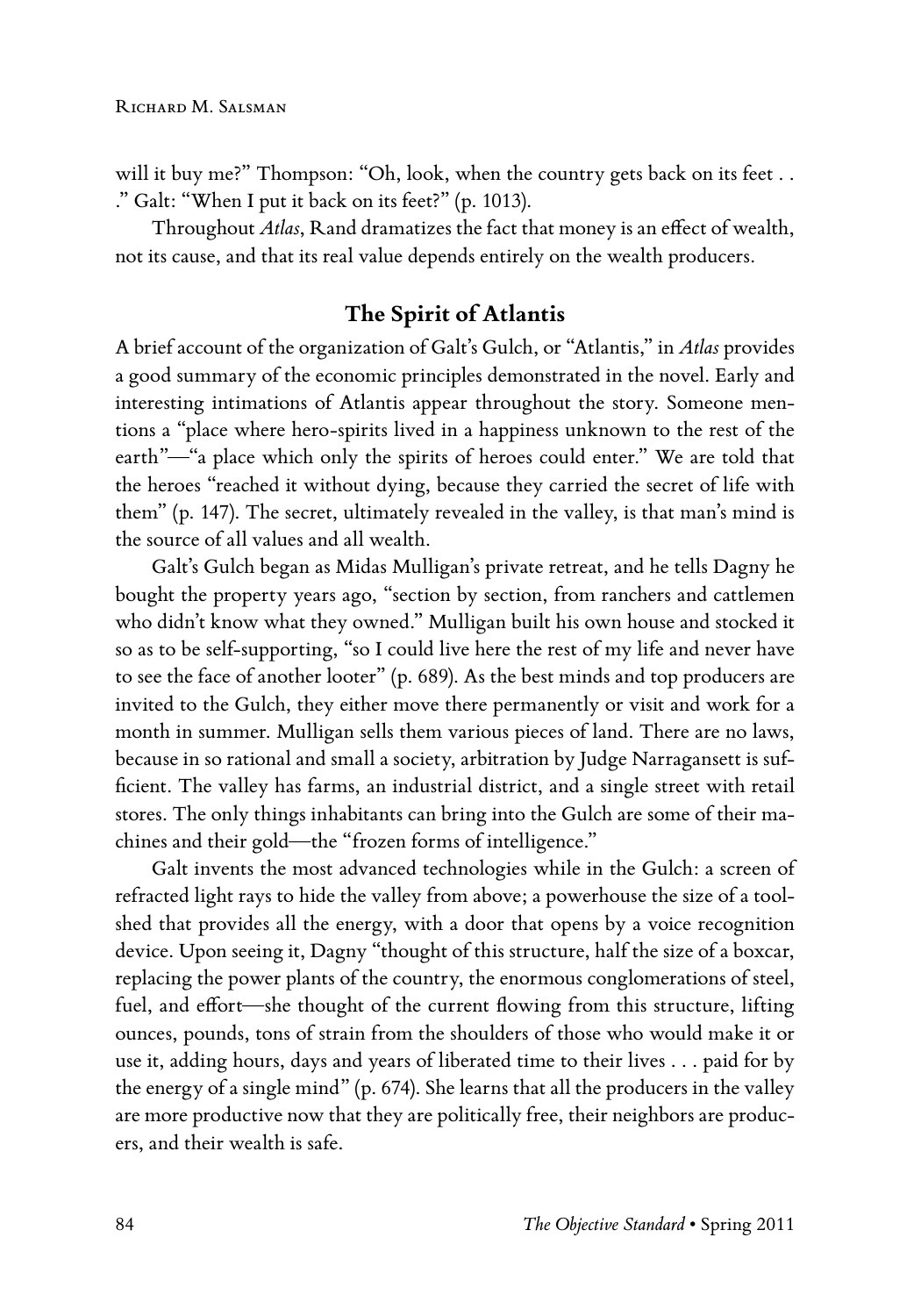In Galt's Gulch we see that Francisco mines copper, Wyatt produces oil from shale, and Dwight Sanders maintains aircraft, which he used to build. Midas Mulligan mints gold coins, operates a gold-standard bank, and lends money for worthy projects. Others work outside their specialty. Lawrence Hammond, the carmaker, runs a grocery store; Sanders and Judge Narragansett farm; Ted Nielson, maker of diesel engines, runs a lumberyard. Stressing the individualism, productiveness, and pride that permeate the Gulch, the retail stores on Main Street bear the names of the owners: Hammond Grocery Market, Mulligan General Store, Atwood Leather Goods, Neilson Lumber, Mulligan Bank. To Dagny they sounded like "a list of quotations from the richest stock exchange in the world, or like a roll call of honor" (p. 672). Dick McNamara, one-time contractor of Taggart Transcontinental, operates the utilities and has some interesting helpers, such as "a professor of history who couldn't get a job outside because he taught that the inhabitants of slums were not the men who made this country," and "a professor of economics who couldn't get a job outside, because he taught that you can't consume more than you have produced" (p. 663).

All production in the valley exudes the excellence that accompanies a rational society and a fully free market. Homes, for instance, were built "with prodigal ingenuity of thought and a tight economy of physical effort," "no two were alike," and "the only quality they had in common was the stamp of a mind grasping a problem and solving it" (p. 672).

According to textbook myths, a closed society with such inhabitants—those who once had been the leaders of industry—would not work. Their soft hands and corrupt motives would lead them to fumble around and ultimately starve because there are no manual laborers for them to exploit or customers to bilk. Perhaps while they starved they would also cause inflation, financial crises, mass unemployment, and the like.

The truth, however, as *Atlas* demonstrates, is that the men at the top of the pyramid of ability can do not only their jobs but many of the jobs normally done by those lower on the pyramid. They can, when necessary, do manual labor, or direct animals to labor for them (as when Francisco uses mules to transport his output). Although there are too few people in this small society for complete specialization, the inhabitants of the Gulch are happy to be free in a small but thriving economy rather than enslaved in a large but decaying one. Dwight Sanders works as a hog farmer *and* an airfield attendant, and tells Dagny, "I'm doing quite well at producing ham and bacon without the men from whom I used to buy it. But those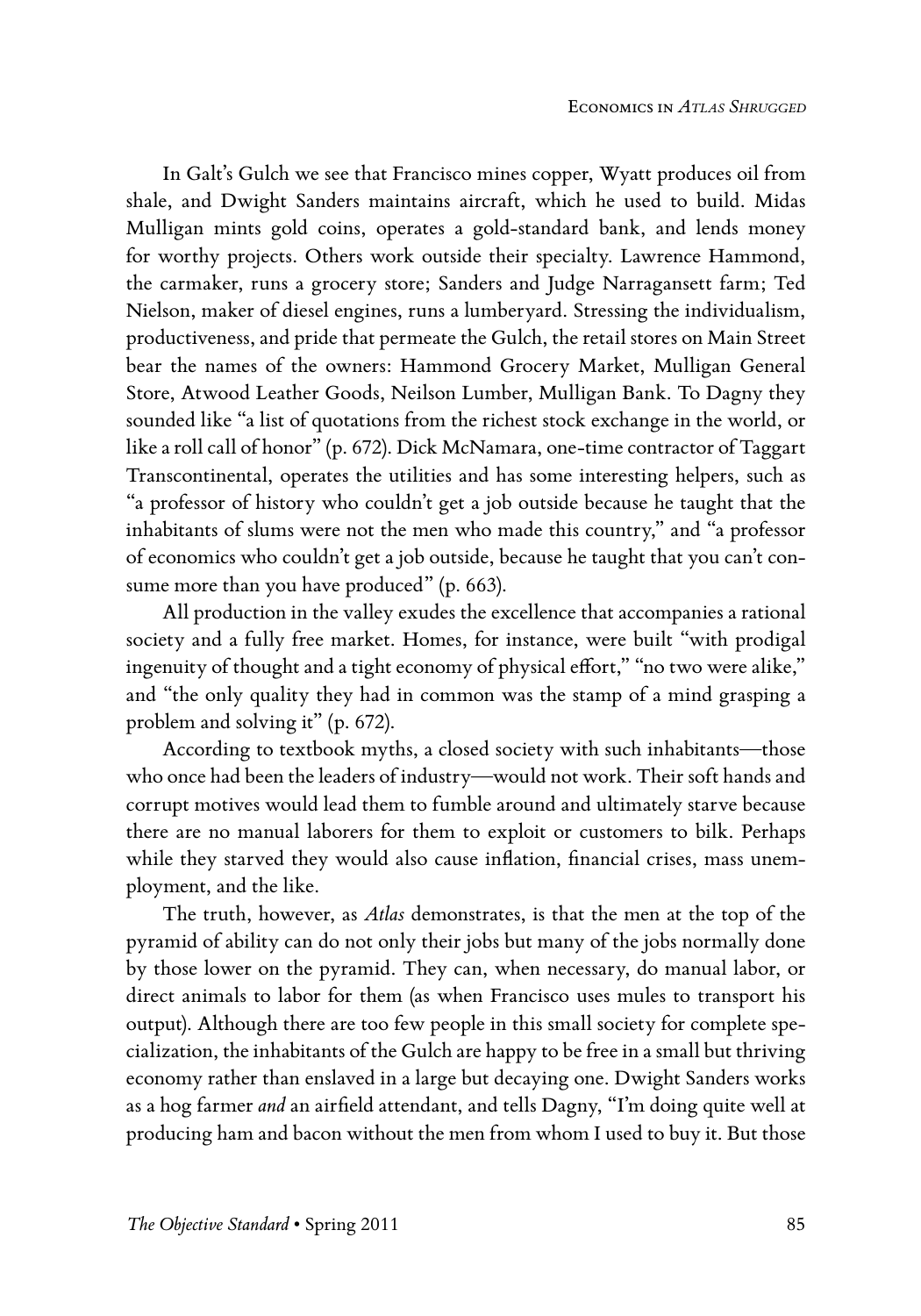men cannot produce airplanes without me—and, without me, they cannot even produce ham and bacon" (p. 662).

There is also intense competition in the valley—which is good for everyone. Recall that when Dagny visits Andrew Stockton's foundry, he tells her that he began by putting a competitor out of business. "There's my ruined competitor," he says benevolently, pointing to a young man in his shop. "The boy couldn't do the kind of job I did, it was only a part-time business for him, anyway—sculpture is his real business—so he came to work for me. He's making more money now," Stockton adds, "in shorter hours, than he used to make in his own foundry"—so he spends his new free time sculpting (p. 668).

Dagny is amazed to find that Stockton's foreman is Ken Danagger, former head of Danagger Coal, and asks, "Aren't you training a man who could become your most dangerous competitor?" Stockton replies: "That's the only sort of men I like to hire. Dagny, have you lived too long among the looters? Have you come to believe that one man's ability is a threat to another? Any man who's afraid of hiring the best ability he can find, is a cheat who's in a business where he doesn't belong" (p. 670).

Not surprisingly, the money in Galt's Gulch is gold—and Midas Mulligan mints it. To Dagny, who is accustomed to the inflation and controls of the outside world, prices in the Gulch are astonishingly low, which means the value of the money is high, reflecting both the abundance of wealth in the valley and Mulligan's credibility as a reputable money issuer. The gold in Mulligan's Bank belongs to the producers, much of it retrieved by the efforts of Ragnar Danneschold, the anti-Robin Hood who takes gold back from the looters and returns it to their rightful owners. Earlier in the story, when Ragnar meets Rearden, he tells him his wealth has been deposited in a gold-standard bank and that "Gold is the objective value, the means of preserving one's wealth and one's future" (p. 535). This is that bank.

Mulligan mints the gold into usable coinage, the likes of which, we learn, have not circulated since the days of Nat Taggart. The coins bear the head of the Statue of Liberty on one side and the words "United States of America—One Dollar," on the other. When Dagny learns that Mulligan mints the coins, she asks, "[O]n whose authority?" Galt answers, "That's stated on the coin—on both sides of it" (p. 671). When Dagny talks to Mulligan, he tells her his business is "blood-transfusion." "My job is to feed a life-fuel into [those] who are capable of growing," but "no amount of blood will save a body that refuses to function, a rotten hulk that expects to exist without effort. My blood bank is gold. Gold is a fuel that will perform wonders, but no fuel can work where there is no motor" (p. 681).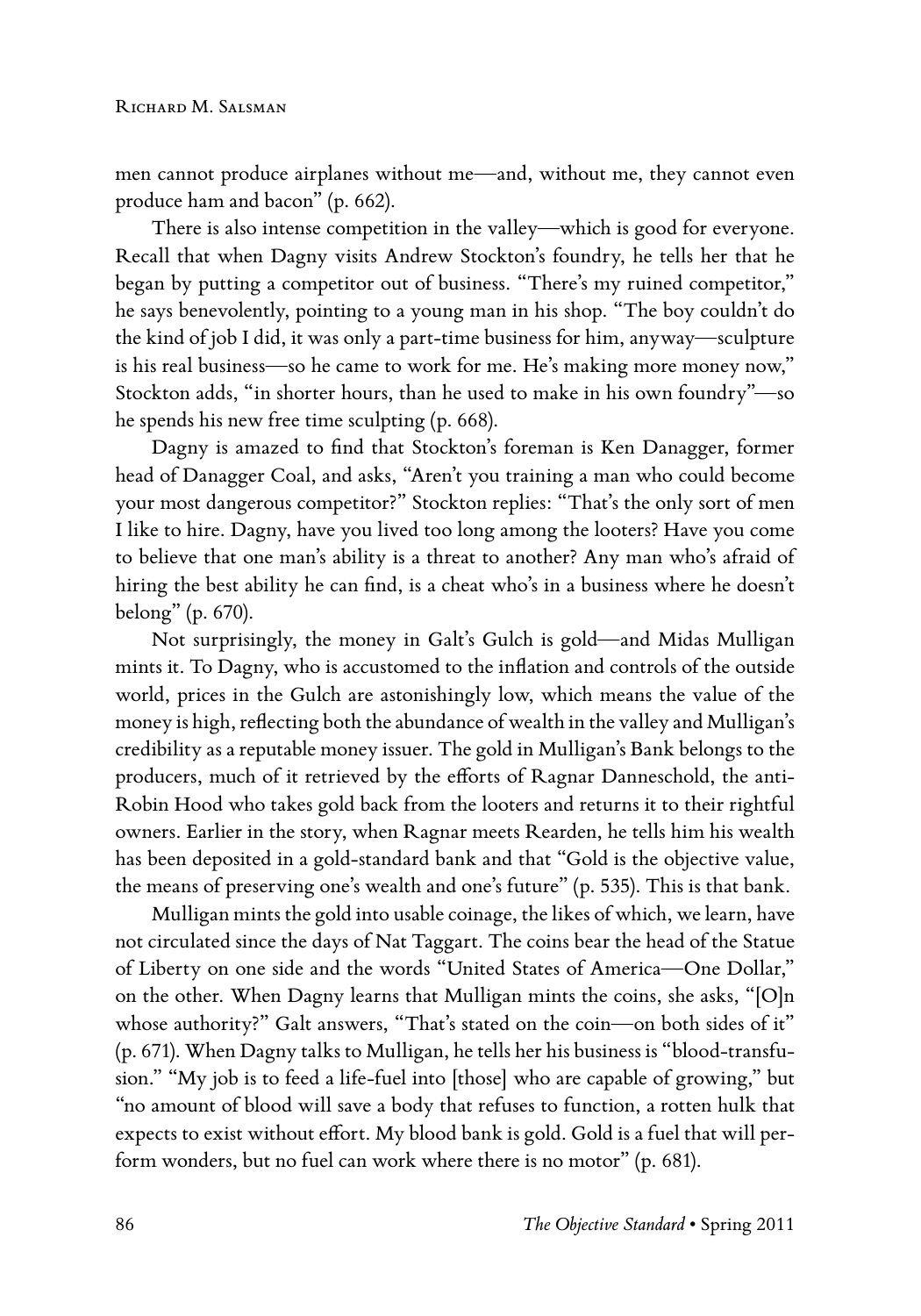# **Conclusion**

*Atlas* is a story about a man who said he would stop the motor of the world, and did. That motor is the rational thought and productive effort of businessmen dedicated to making money by trading value for value with other rational people. This motor is also what economics proper studies.

Whereas modern economics is boring because it ignores the facts of reality, *Atlas* is exciting because it identifies those facts. *Atlas* dramatizes (among other things) the reality-based principles of economics, and it does so with colorful characters, powerful imagery, breathtaking mystery, and correct philosophy. Rand takes us where no modern textbook can. She dramatizes the essence and virtue of capitalism because she knows which facts give rise to the need of the system and thus why it is both moral (i.e., life-serving) and practical. Unlike the indifferent, dismissive passengers on the train passing Rearden's mills, those who did not care to notice achievement, let alone celebrate it, Rand looked at reality and wrote a novel that dramatizes not only the truths of economics, but also, and more fundamentally, the moral and philosophic truths on which those truths depend.

Paul Samuelson was fond of saying, "I don't care who writes a nation's laws, or crafts its advanced treatises, if I can write its economics textbooks."15 He exaggerated not only his own influence, but the influence of the field of economics itself. In fact, it is *philosophy*, for good or ill, that establishes the basic foundation, premises, and future path of every other science—including economics.

It would matter little who wrote the nation's laws or advanced treatises or economics texts—if *Atlas Shrugged* were widely read, studied, and understood. When enough people grasp the meaning of *Atlas*, everything else will follow. Atlantis will then become a reality, in the proud slogan of Taggart Transcontinental, "From Ocean to Ocean."

#### **Endnotes**

- 1. Granted not all economists agree with everything in Samuelson's book—including Samuelson himself, who wrote nineteen editions of it. But his text is as representative of the general views of modern economists as any.
- 2. It was not Rand's aim in *Atlas* to teach lessons in economics; nevertheless, as we will see, she ingeniously concretizes and dramatizes proper economic principles.
- 3. An early version of the labor theory of value seems to arise in chapter 5 ("On Property") of the *Second Treatise of Government* (1690) by John Locke (1632–1704), but the account does not specify manual labor alone and does not exclude the mind's work from value determination.